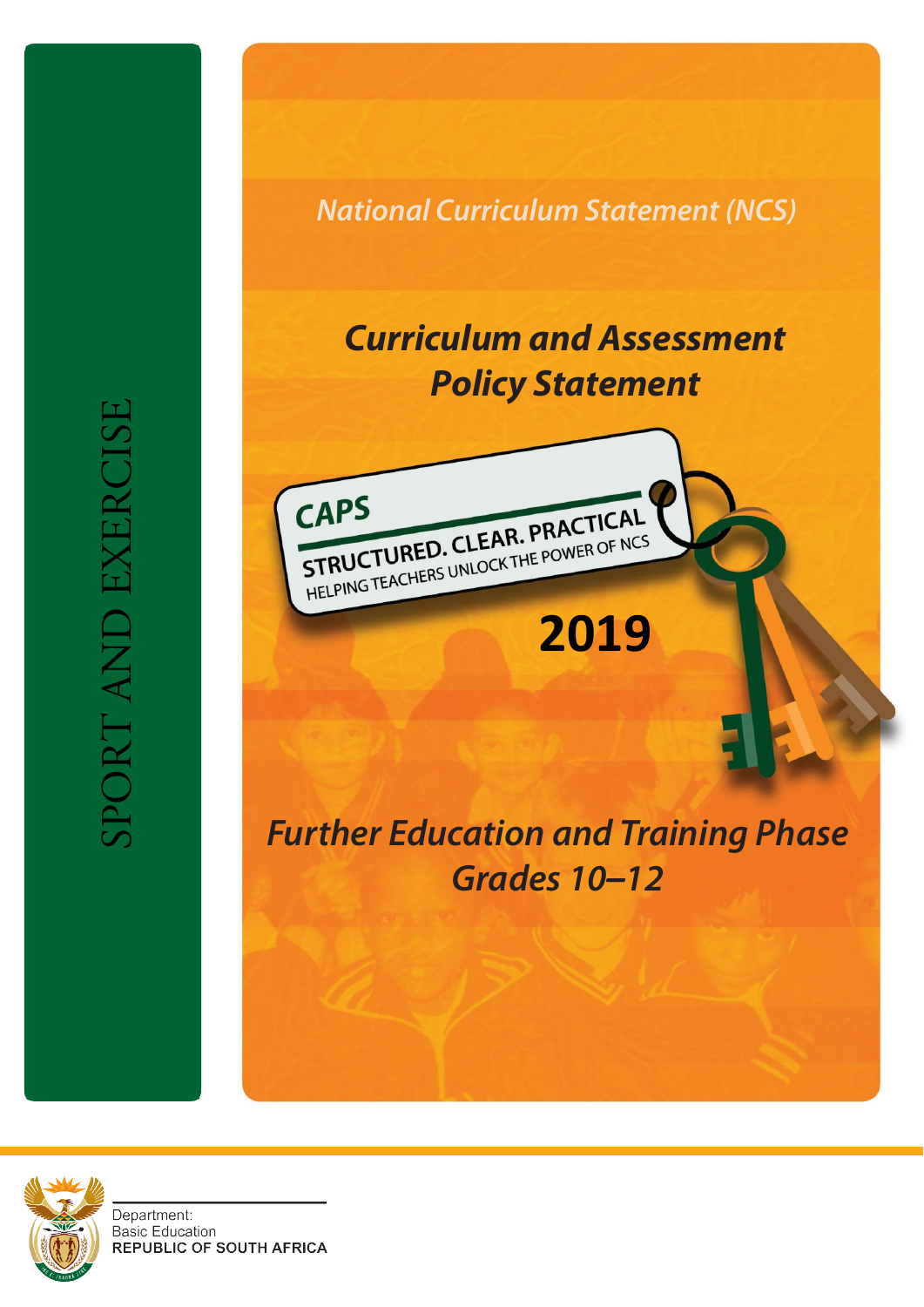## **CURRICULUM AND ASSESSMENT POLICY STATEMENT GRADES 10–12**

**SPORT AND EXERCISE SCIENCE**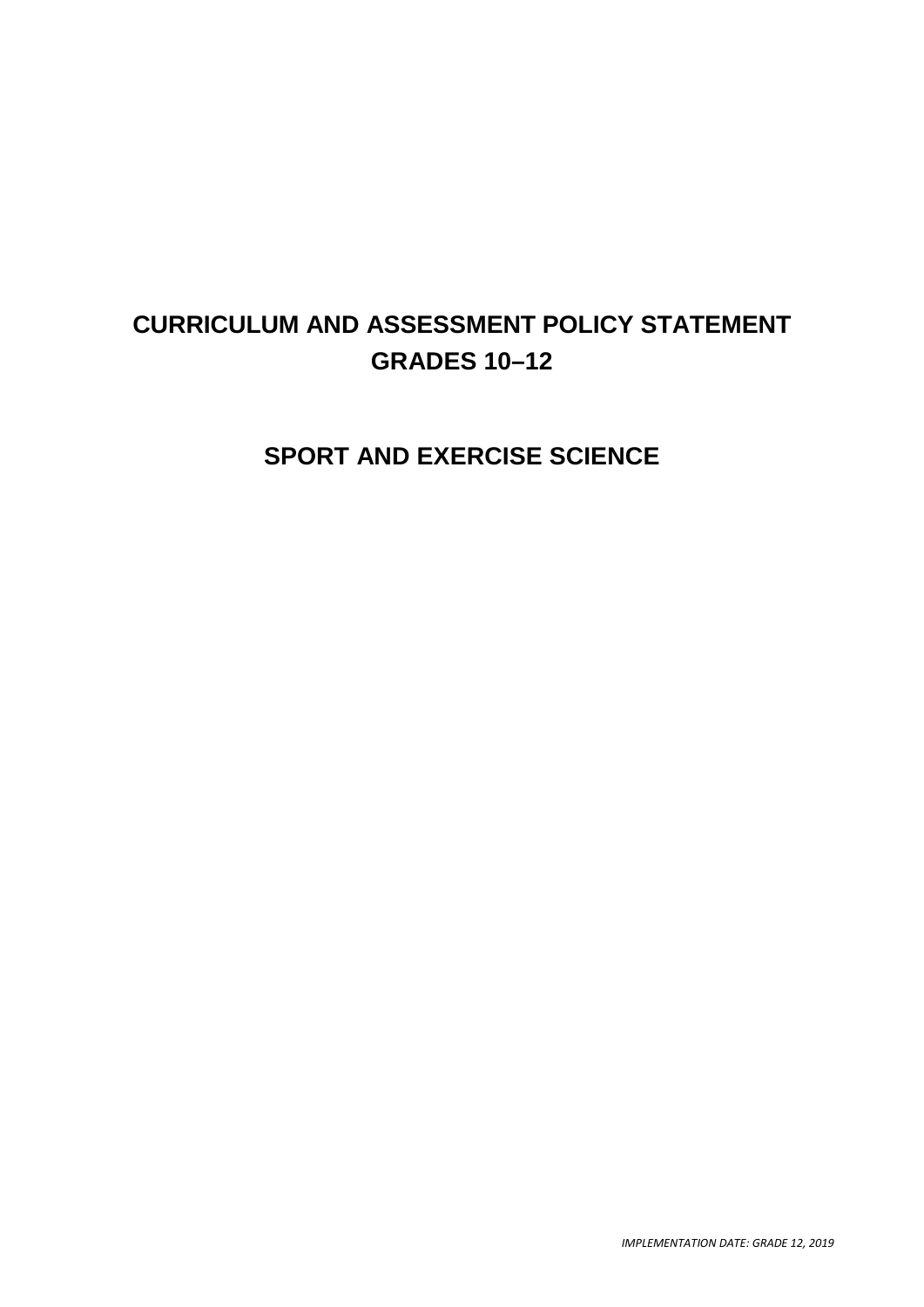#### **Department of Basic Education**

222 Struben Street Private Bag X895 Pretoria 0001 South Africa

Tel: +27 12 357 3000 Fax: +27 12 323 0601

120 Plein Street Private Bag X9023 Cape Town 8000 South Africa

Tel: +27 21 465 1701 Fax: +27 21 461 8110 Website: [http://www.education.gov.za](http://www.education.gov.za/)

#### **© 2011 Department of Basic Education**

#### **ISBN: 978-1-4315-0578-4**

Design and Layout by: Ndabase Printing Solution Printed by: Government Printing Works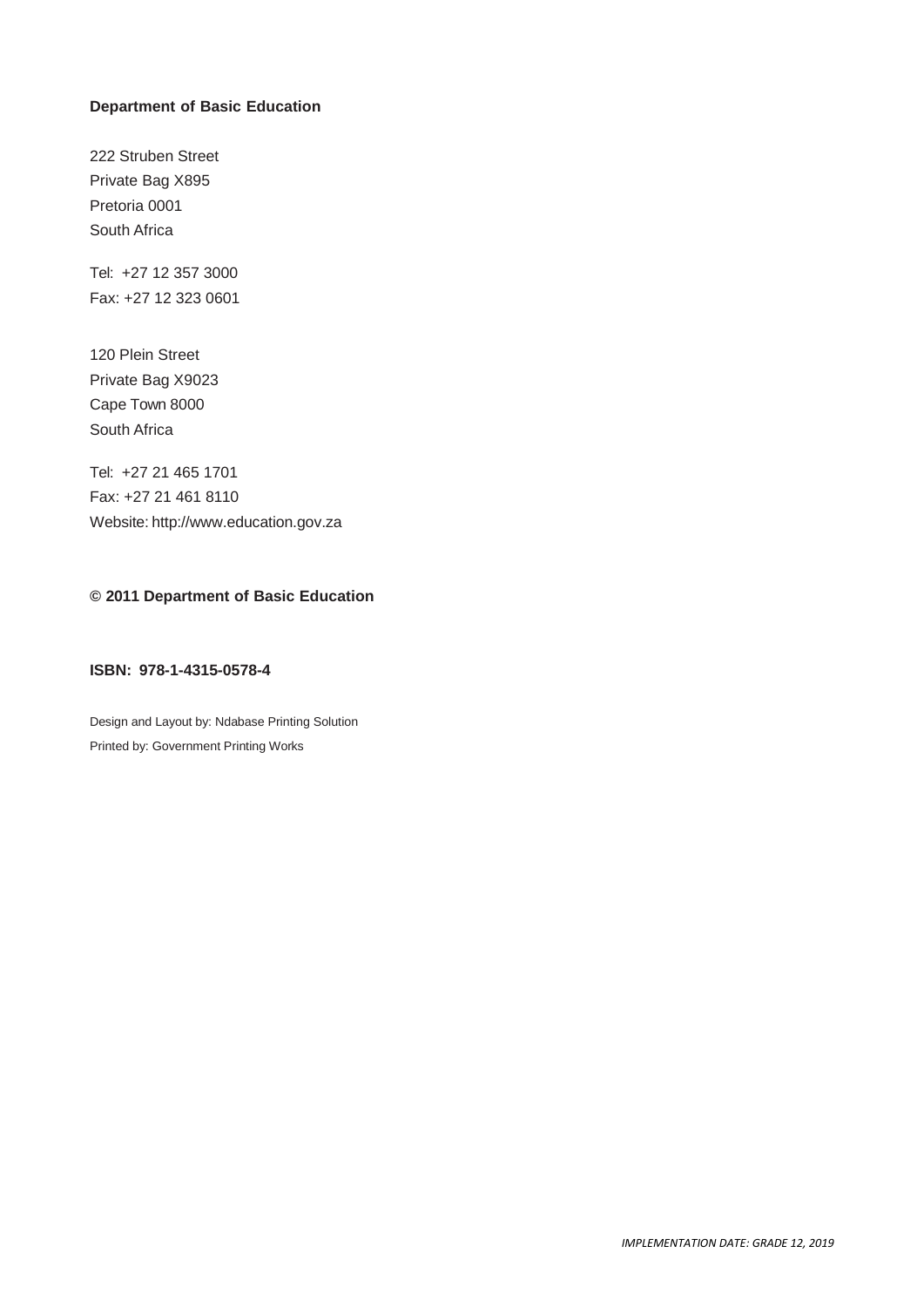## FOREWORD BY THE MINISTER



Our national curriculum is the culmination of our efforts over a period of seventeen years to transform the curriculum bequeathed to us by apartheid. From the start of democracy we have built our curriculum on the values that inspired our Constitution (Act 108 of 1996). The Preamble to the Constitution states that the aims of the Constitution are to:

- heal the divisions of the past and establish a society based on democratic values, social justice and fundamental human rights;
- improve the quality of life of all citizens and free the potential of each person;
- lay the foundations for a democratic and open society in which government is based on the will of the people and every citizen is equally protected by law; and
- build a united and democratic South Africa able to take its rightful place as a sovereign state in the family of nations.

Education and the curriculum have an important role to play in realising these aims.

In 1997 we introduced outcomes-based education to overcome the curricular divisions of the past, but the experience of implementation prompted a review in 2000. This led to the first curriculum revision: the *Revised National Curriculum Statement Grades R–9* and the *National Curriculum Statement Grades 10–12* (2002).

Ongoing implementation challenges resulted in another review in 2009 and we revised the *Revised National Curriculum Statement* (2002) and the *National Curriculum Statement Grades 10–12* to produce this document.

From 2012 the two *National Curriculum Statements*, for *Grades R–9* and *Grades 10–12* respectively, are combined in a single document and will simply be known as the *National Curriculum Statement Grades R–12.* the *National Curriculum Statement for Grades R–12* builds on the previous curriculum but also updates it and aims to provide clearer specification of what is to be taught and learnt on a term-by-term basis.

The *National Curriculum Statement Grades R–12* represents a policy statement for learning and teaching in South African schools and comprises of the following:

- (a) Curriculum and Assessment Policy Statements (CAPS) for all approved subjects listed in this document;
- (b) *National policy pertaining to the programme and promotion requirements of the National Curriculum Statement Grades R–12*; and
- (c) *National Protocol for Assessment Grades R–12.*

Gotsmakgety

## **MRS ANGIE MOTSHEKGA, MP MINISTER OF BASIC EDUCATION**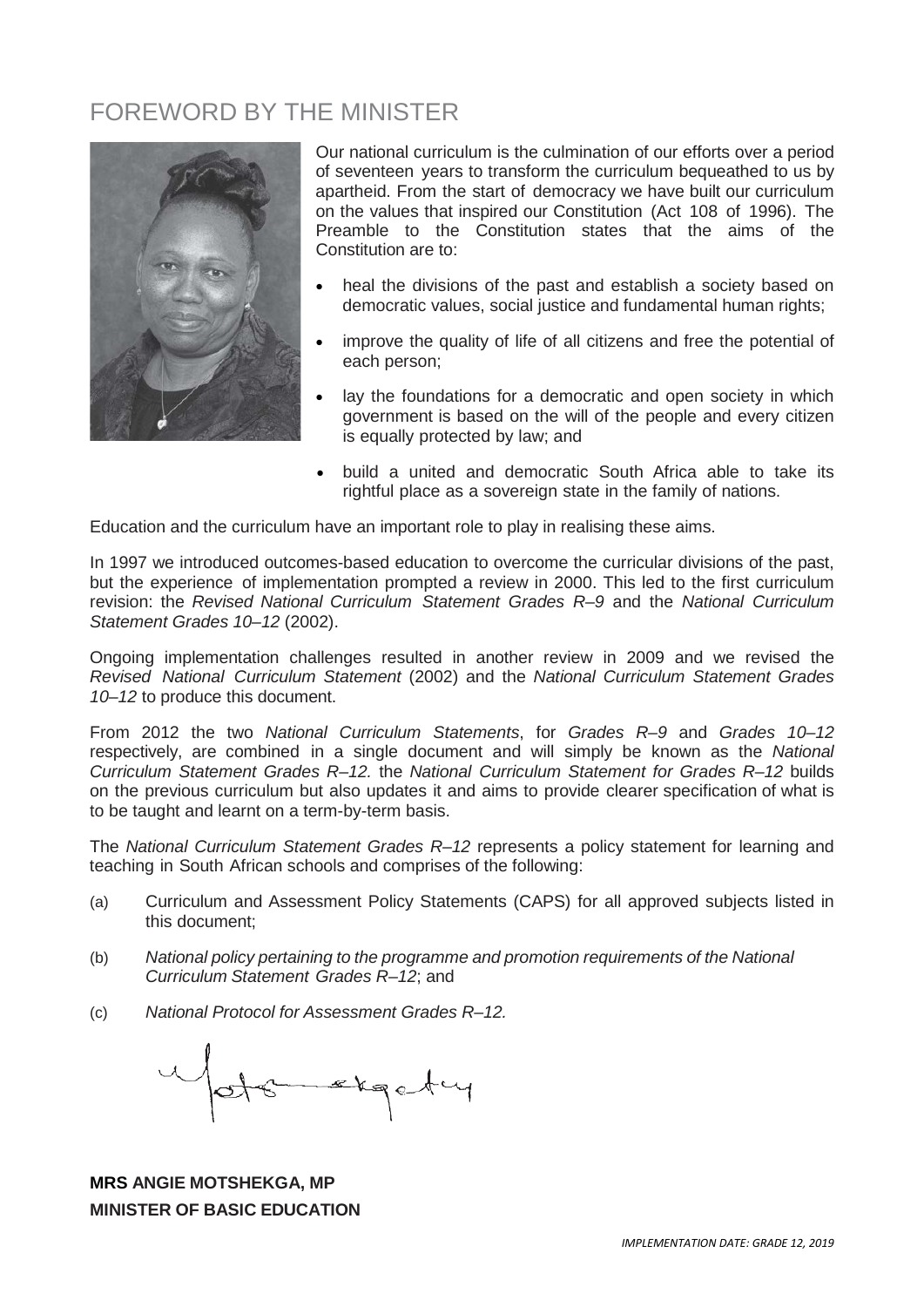## **CONTENTS**

#### **SECTION 1: INTRODUCTION TO THE CURRICULUM AND ASSESSMENT POLICY STATEMENTS FOR SPORT AND EXERCISE SCIENCE**

| 1.1<br>1.2<br>1.3<br>1.4       | Background<br>Overview<br>General aims of the South African Curriculum<br><b>Time Allocation</b><br>1.4.1 Foundation Phase<br>1.4.2 Intermediate Phase<br>1.4.3 Senior Phase<br>1.4.4 Grades 10-12                                                                | $\ensuremath{\mathsf{3}}$<br>$\mathsf 3$<br>$\overline{4}$<br>$\,6$<br>$\,6\,$<br>$\frac{6}{7}$<br>$\overline{7}$ |  |  |
|--------------------------------|-------------------------------------------------------------------------------------------------------------------------------------------------------------------------------------------------------------------------------------------------------------------|-------------------------------------------------------------------------------------------------------------------|--|--|
|                                | SECTION 2: INTRODUCTION TO SPORT AND EXERCISE SCIENCE                                                                                                                                                                                                             | 8                                                                                                                 |  |  |
| 2.1<br>$2.2\,$                 | The purpose of studying Sport and Exercise Science<br>Specific Aims of Sport and Exercise Science                                                                                                                                                                 | 12<br>13                                                                                                          |  |  |
|                                | <b>SECTION 3: CONTENT OVERVIEW</b>                                                                                                                                                                                                                                | 22                                                                                                                |  |  |
| 3.1<br>3.2<br>3.3 <sub>2</sub> | Sport and Exercise Science for Grade 10: Content<br>Sport and Exercise Science for Grade 11: Content<br>Sport and Exercise Science for Grade 12: Content                                                                                                          |                                                                                                                   |  |  |
|                                | SECTION 4: ASSESSMENT IN SPORT AND EXERCISE SCIENCE                                                                                                                                                                                                               | 66                                                                                                                |  |  |
| А.<br>В.                       | <b>Means of Assessment: Grade 12</b><br><b>Requirements: Grade 12</b><br>Examination<br>(a)<br><b>School Based Assessment</b>                                                                                                                                     |                                                                                                                   |  |  |
| C.                             | (b)<br><b>Interpretation of Requirements</b><br><b>Examination: Assessment Syllabus</b><br>(a)<br>School Based Assessment: Specifics of SBA items<br>(b)                                                                                                          |                                                                                                                   |  |  |
| D.                             | <b>Administrative Documents and Appendices</b><br><b>Cover Sheet for Teacher's File</b><br>(a)<br>Cover Sheet for Learner's File<br>(b)<br><b>Teacher's Record of SBA Marks</b><br>(c)<br>(d)<br><b>Rank Order List</b><br><b>National Moderation Tool</b><br>(e) |                                                                                                                   |  |  |

- (f) Final Moderation Feedback form to IEB<br>(g) Example of Letter of Authenticity
- 
- (g) Example of Letter of Authenticity<br>(h) Example of Declaration of Omiss Example of Declaration of Omissions

Appendix A: Example of Design Grid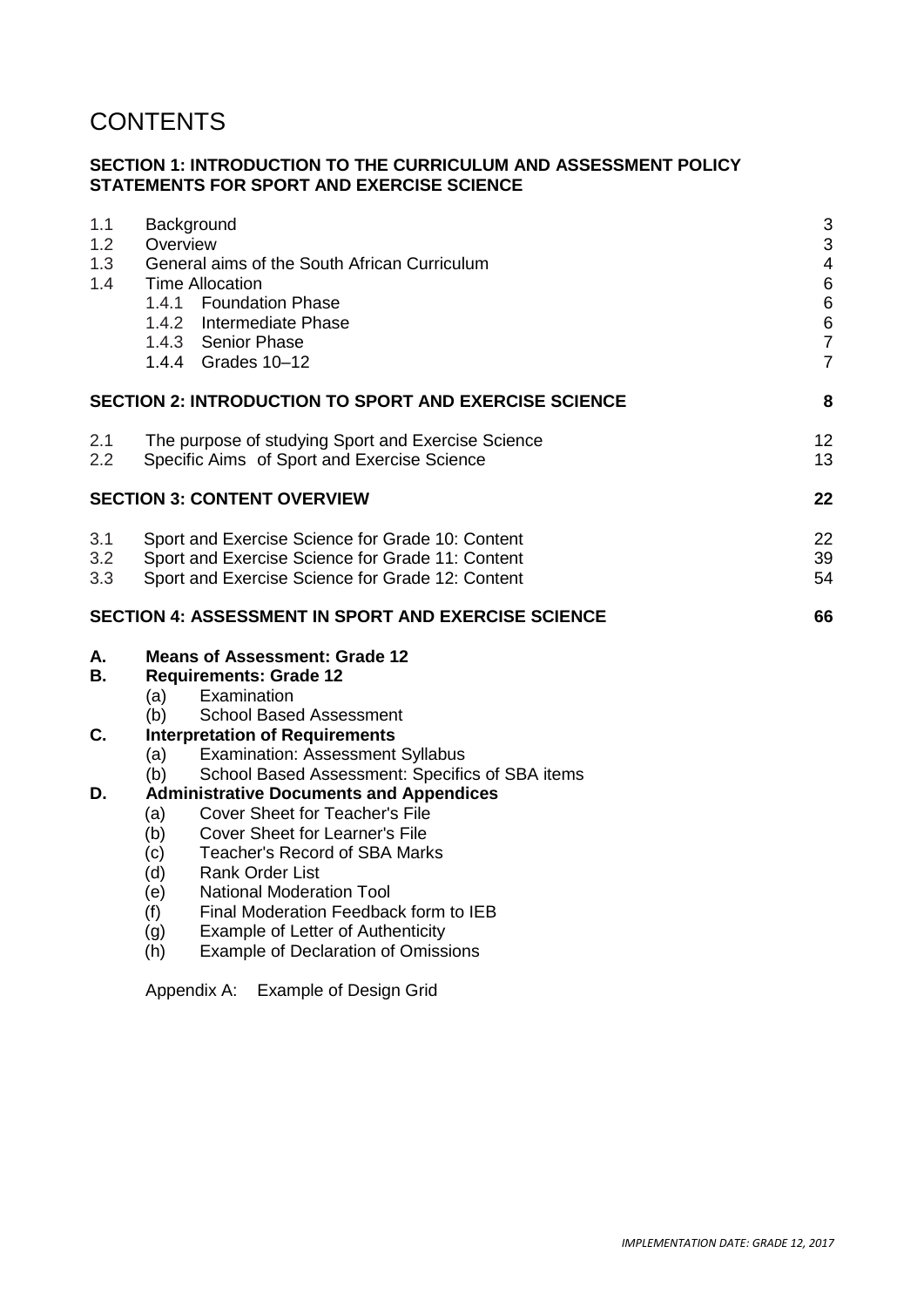## SECTION 1

## **INTRODUCTION TO THE CURRICULUM AND ASSESSMENT POLICY STATEMENTS FOR SPORT AND EXERCISE SCIENCE GRADES 10–12**

#### **1.1 Background**

The *National Curriculum Statement Grades R–12 (NCS)* stipulates policy on curriculum and assessment in the schooling sector.

To improve implementation, the National Curriculum Statement was amended, with the amendments coming into effect in January 2012. A single comprehensive Curriculum and Assessment Policy document was developed for each subject to replace Subject Statements, Learning Programme Guidelines and Subject Assessment Guidelines in Grades R–12.

#### **1.2 Overview**

- (a) The *National Curriculum Statement Grades R–12 (January 2012)* represents a policy statement for learning and teaching in South African schools and comprises the following:
	- *(i) Curriculum and Assessment Policy Statements for each approved school subject;*
	- *(ii) The policy document, National policy pertaining to the programme and promotion requirements of the National Curriculum Statement Grades R–12; and*
	- *(iii) The policy document, National Protocol for Assessment Grades R–12 (January 2012).*
- (b) The *National Curriculum Statement Grades R–12 (January 2012)* replaces the two current national curricula statements, namely the
	- *(i) Revised National Curriculum Statement Grades R–9, Government Gazette No. 23406 of 31 May 2002, and*
	- *(ii) National Curriculum Statement Grades 10–12 Government Gazettes, No. 25545 of 6 October 2003 and No. 27594 of 17 May 2005.*
- (c) The national curriculum statements contemplated in subparagraphs b(i) and (ii) comprise the following policy documents which will be incrementally repealed by the *National Curriculum Statement Grades R–12 (January 2012)* during the period 2012–2014:
	- *(i) The Learning Area/Subject Statements, Learning Programme Guidelines and Subject Assessment Guidelines for Grades R–9 and Grades 10–12;*
	- *(ii) The policy document, National Policy on assessment and qualifications for schools in the General Education and Training Band, promulgated in Government Notice No. 124 in Government Gazette No. 29626 of 12 February 2007;*
	- *(iii) The policy document, the National Senior Certificate: A qualification at Level 4 on the National Qualifications Framework (NQF), promulgated in Government Gazette No.27819 of 20 July 2005;*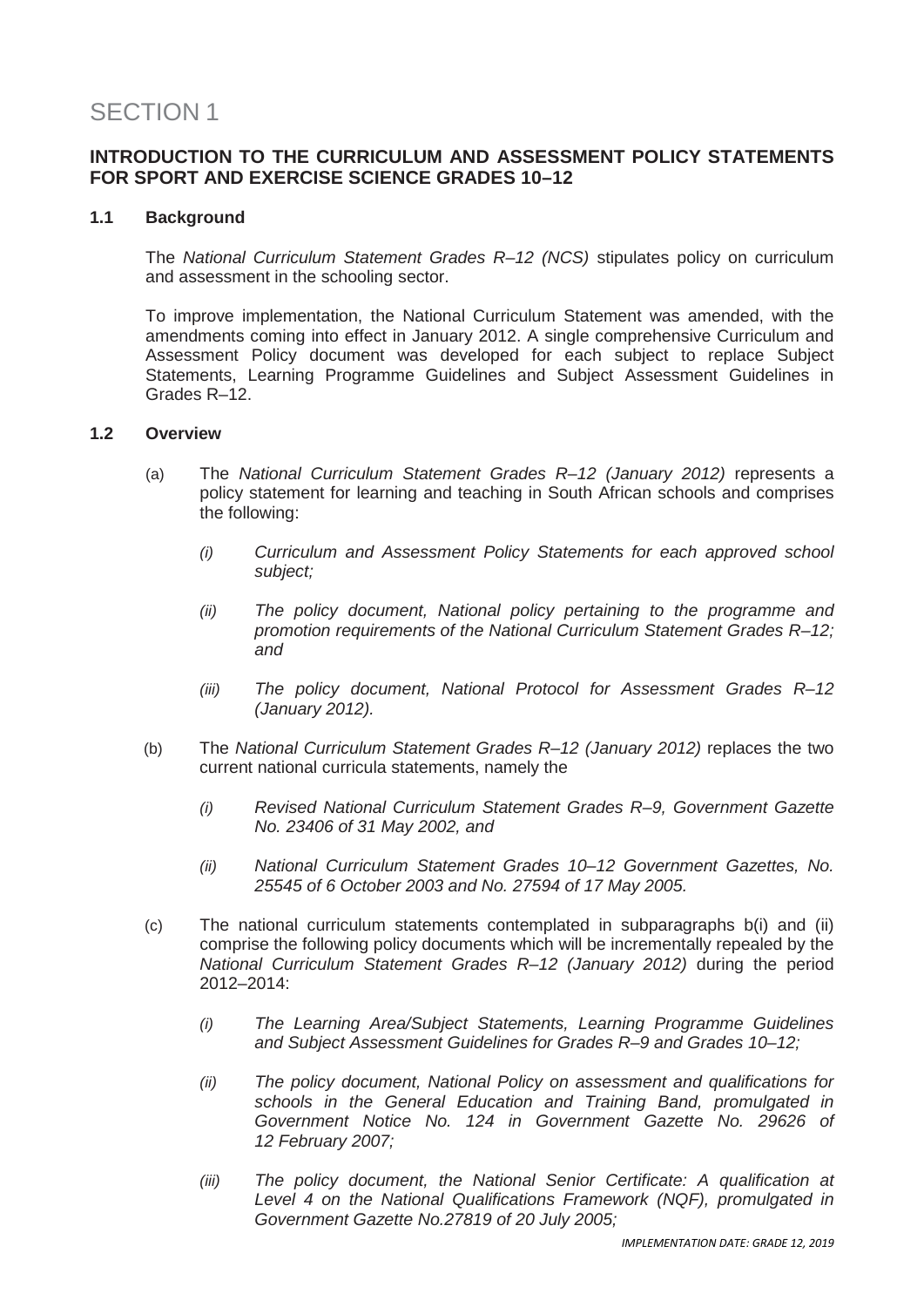- *(iv) The policy document, An addendum to the policy document, the National Senior Certificate: A qualification at Level 4 on the National Qualifications Framework (NQF), regarding learners with special needs, published in Government Gazette, No.29466 of 11 December 2006, is incorporated in the policy document, National policy pertaining to the programme and promotion requirements of the National Curriculum Statement Grades R–12; and*
- *(v) The policy document, An addendum to the policy document, the National Senior Certificate: A qualification at Level 4 on the National Qualifications Framework (NQF), regarding the National Protocol for Assessment (Grades R–12), promulgated in Government Notice No.1267 in Government Gazette No. 29467 of 11 December 2006.*
- (d) The policy document, *National policy pertaining to the programme and promotion requirements of the National Curriculum Statement Grades R–12*, and the sections on the Curriculum and Assessment Policy as contemplated in Chapters 2, 3 and 4 of this document constitute the norms and standards of the *National Curriculum Statement Grades R–12.* It will therefore, in terms of *section 6A* of the *South African Schools Act, 1996 (Act No. 84 of 1996,)* form the basis for the Minister of Basic Education to determine minimum outcomes and standards, as well as the processes and procedures for the assessment of learner achievement to be applicable to public and independent schools.

#### **1.3 General aims of the South African Curriculum**

- (a) The *National Curriculum Statement Grades R–12* gives expression to the knowledge, skills and values worth learning in South African schools. This curriculum aims to ensure that children acquire and apply knowledge and skills in ways that are meaningful to their own lives. In this regard, the curriculum promotes knowledge in local contexts, while being sensitive to global imperatives.
- (b) The National Curriculum Statement Grades R–12 serves the purposes of:
	- equipping learners, irrespective of their socio-economic background, race, gender, physical ability or intellectual ability, with the knowledge, skills and values necessary for self-fulfilment, and meaningful participation in society as citizens of a free country;
	- providing access to higher education;
	- facilitating the transition of learners from education institutions to the workplace; and
	- providing employers with a sufficient profile of a learner's competences.
- (c) The National Curriculum Statement Grades R–12 is based on the following principles:
	- Social transformation: ensuring that the educational imbalances of the past are redressed, and that equal educational opportunities are provided for all sections of the population;
	- Active and critical learning: encouraging an active and critical approach to learning, rather than rote and uncritical learning of given truths;
	- High knowledge and high skills: the minimum standards of knowledge and skills to be achieved at each grade are specified and set high, achievable standards in all subjects;
	- Progression: content and context of each grade shows progression from simple to complex;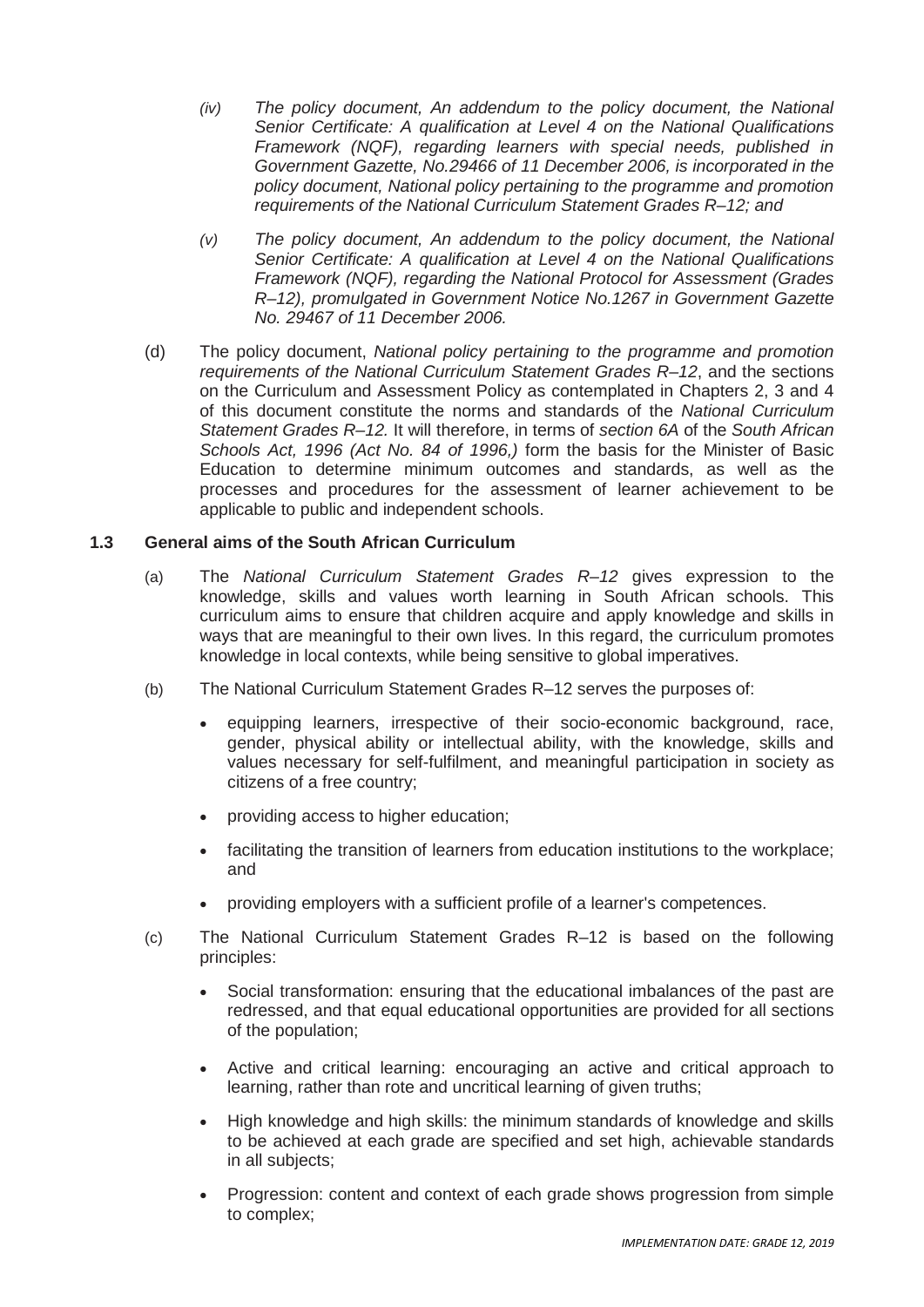- Human rights, inclusivity, environmental and social justice: infusing the principles and practices of social and environmental justice and human rights as defined in the Constitution of the Republic of South Africa. The National Curriculum Statement Grades R–12 is sensitive to issues of diversity such as poverty, inequality, race, gender, language, age, disability and other factors;
- Valuing indigenous knowledge systems: acknowledging the rich history and heritage of this country as important contributors to nurturing the values contained in the Constitution; and
- Credibility, quality and4 efficiency: providing an education that is comparable in quality, breadth and depth to those of other countries.
- (d) The National Curriculum Statement Grades R–12 aims to produce learners that are able to:
	- identify and solve problems and make decisions using critical and creative thinking;
	- work effectively as individuals and with others as members of a team;
	- organise and manage themselves and their activities responsibly and effectively;
	- collect, analyse, organise and critically evaluate information;
	- communicate effectively using visual, symbolic and/or language skills in various modes;
	- use science and technology effectively and critically showing responsibility towards the environment and the health of others; and
	- demonstrate an understanding of the world as a set of related systems by recognising that problem solving contexts do not exist in isolation.
- (e) Inclusivity should become a central part of the organisation, planning and teaching at each school. This can only happen if all teachers have a sound understanding of how to recognise and address barriers to learning, and how to plan for diversity.

The key to managing inclusivity is ensuring that barriers are identified and addressed by all the relevant support structures within the school community, including teachers, District-Based Support Teams, Institutional-Level Support Teams, parents and Special Schools as Resource Centres. To address barriers in the classroom, teachers should use various curriculum differentiation strategies such as those included in the Department of Basic Education's *Guidelines for Inclusive Teaching and Learning* (2010).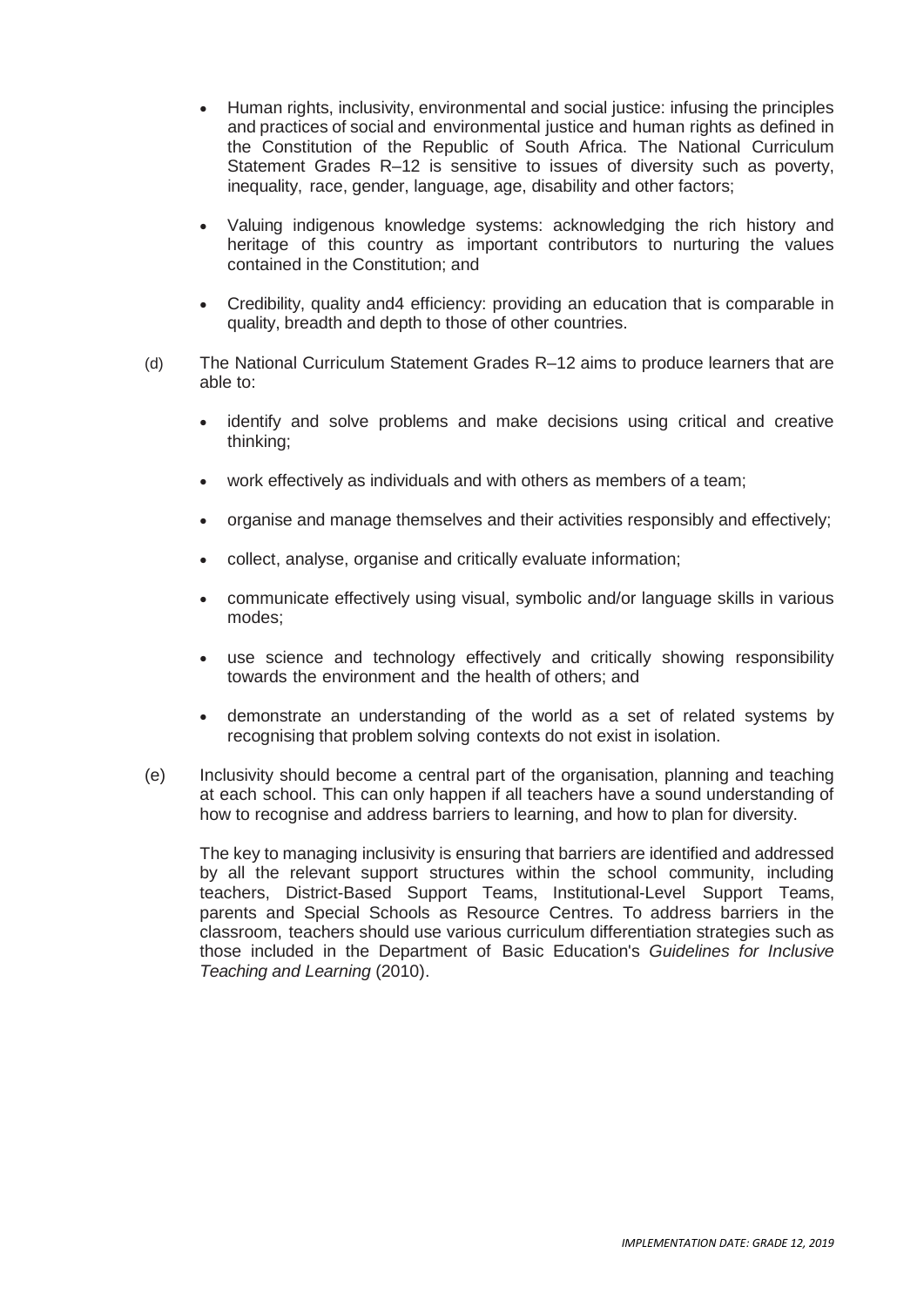## **1.4 Time Allocation**

#### **1.4.1 Foundation Phase**

| <b>SUBJECT</b>                   | <b>GRADE R</b><br>(HOURS) | <b>GRADES 1-2</b><br>(HOURS) | <b>GRADE 3</b><br>(HOURS) |
|----------------------------------|---------------------------|------------------------------|---------------------------|
| Home Language                    | 10                        | 8/7                          | 8/7                       |
| <b>First Additional Language</b> |                           | 2/3                          | 3/4                       |
| <b>Mathematics</b>               | 7                         | 7                            | 7                         |
| <b>Life Skills</b>               | 6                         | 6                            | 7                         |
| <b>Beginning Knowledge</b>       | (1)                       | (1)                          | (2)                       |
| <b>Creative Arts</b>             | (2)                       | (2)                          | (2)                       |
| <b>Physical Education</b>        | (2)                       | (2)                          | (2)                       |
| Personal and Social Well-being   | (1)                       | (1)                          | (1)                       |
| <b>TOTAL</b>                     | 23                        | 23                           | 25                        |

(a) The instructional time in the Foundation Phase is as follows:

- (b) Instructional time for Grades R, 1 and 2 is 23 hours and for Grade 3 is 25 hours.
- (c) Ten hours are allocated for languages in Grades R–2 and 11 hours in Grade 3. A maximum of 8 hours and a minimum of 7 hours are allocated for Home Language and a minimum of 2 hours and a maximum of 3 hours for Additional Language in Grades 1–2. In Grade 3 a maximum of 8 hours and a minimum of 7 hours are allocated for Home Language and a minimum of 3 hours and a maximum of 4 hours for First Additional Language.
- (d) In Life Skills Beginning Knowledge is allocated 1 hour in Grades R–2 and 2 hours as indicated by the hours in brackets for Grade 3.

## **1.4.2 Intermediate Phase**

(a) The instructional time in the Intermediate Phase is as follows:

| <b>SUBJECT</b>                   | <b>HOURS</b> |
|----------------------------------|--------------|
| Home Language                    | 6            |
| <b>First Additional Language</b> | 5            |
| <b>Mathematics</b>               | 6            |
| Natural Sciences and Technology  | 3,5          |
| <b>Social Sciences</b>           | 3            |
| <b>Life Skills</b>               | 4            |
| <b>Creative Arts</b>             | (1,5)        |
| <b>Physical Education</b>        | (1)          |
| Personal and Social Well-being   | (1,5)        |
| TOTAL                            | 27,5         |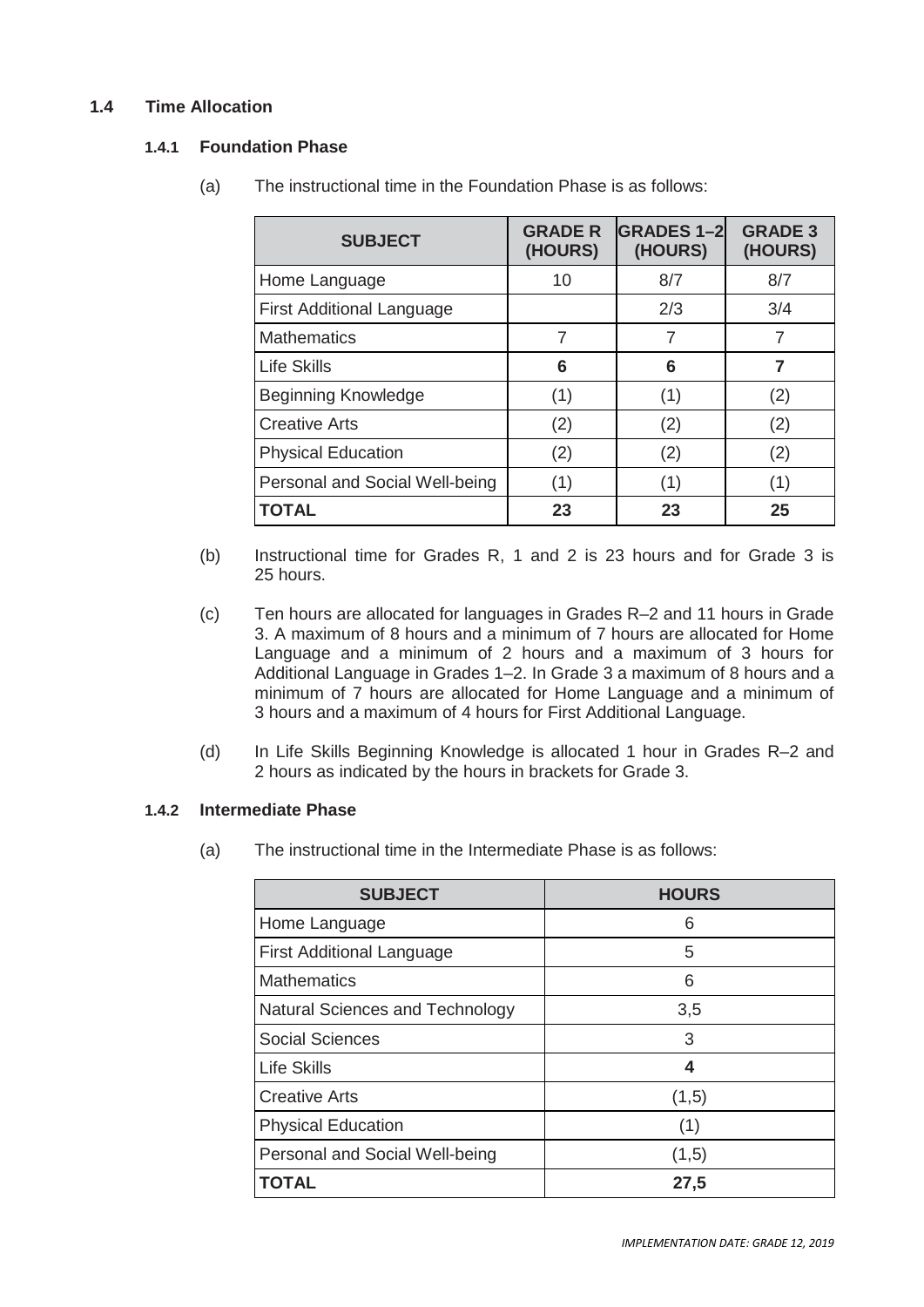#### **1.4.3 Senior Phase**

(a) The instructional time in the Senior Phase is as follows:

| <b>SUBJECT</b>                      | <b>HOURS</b>  |
|-------------------------------------|---------------|
| Home Language                       | 5             |
| <b>First Additional Language</b>    | 4             |
| <b>Mathematics</b>                  | 4,5           |
| <b>Natural Sciences</b>             | 3             |
| <b>Social Sciences</b>              | 3             |
| Technology                          | $\mathcal{P}$ |
| <b>Economic Management Sciences</b> | 2             |
| <b>Life Orientation</b>             | 2             |
| <b>Creative Arts</b>                | $\mathcal{P}$ |
| TOTAL                               | 27,5          |

#### **1.4.4 Grades 10–12**

The instructional time in Grades 10–12 is as follows:

| <b>SUBJECT</b>                                                                                                                                                                                                                                                                                                                              | TIME ALLOCATION PER WEEK<br>(HOURS) |
|---------------------------------------------------------------------------------------------------------------------------------------------------------------------------------------------------------------------------------------------------------------------------------------------------------------------------------------------|-------------------------------------|
| Home Language                                                                                                                                                                                                                                                                                                                               | 4.5                                 |
| <b>First Additional Language</b>                                                                                                                                                                                                                                                                                                            | 4.5                                 |
| <b>Mathematics</b>                                                                                                                                                                                                                                                                                                                          | 4.5                                 |
| <b>Life Orientation</b>                                                                                                                                                                                                                                                                                                                     | $\mathbf 2$                         |
| A minimum of any three subjects<br>selected from Group B Annexure B,<br>Tables $B1 - B8$ of the policy document,<br>National policy pertaining to the<br>programme and promotion requirements<br>of the National Curriculum Statement<br>Grades R-12, subject to the provisos<br>stipulated in paragraph 28 of the said<br>policy document. | 12 $(3 \times 4h)$                  |
| TOTAL                                                                                                                                                                                                                                                                                                                                       | 27,5                                |

The allocated time per week may be utilised only for the minimum required NCS subjects as specified above, and may not be used for any additional subjects added to the list of minimum subjects. Should a learner wish to offer additional subjects, additional time must be allocated for the offering of these subjects.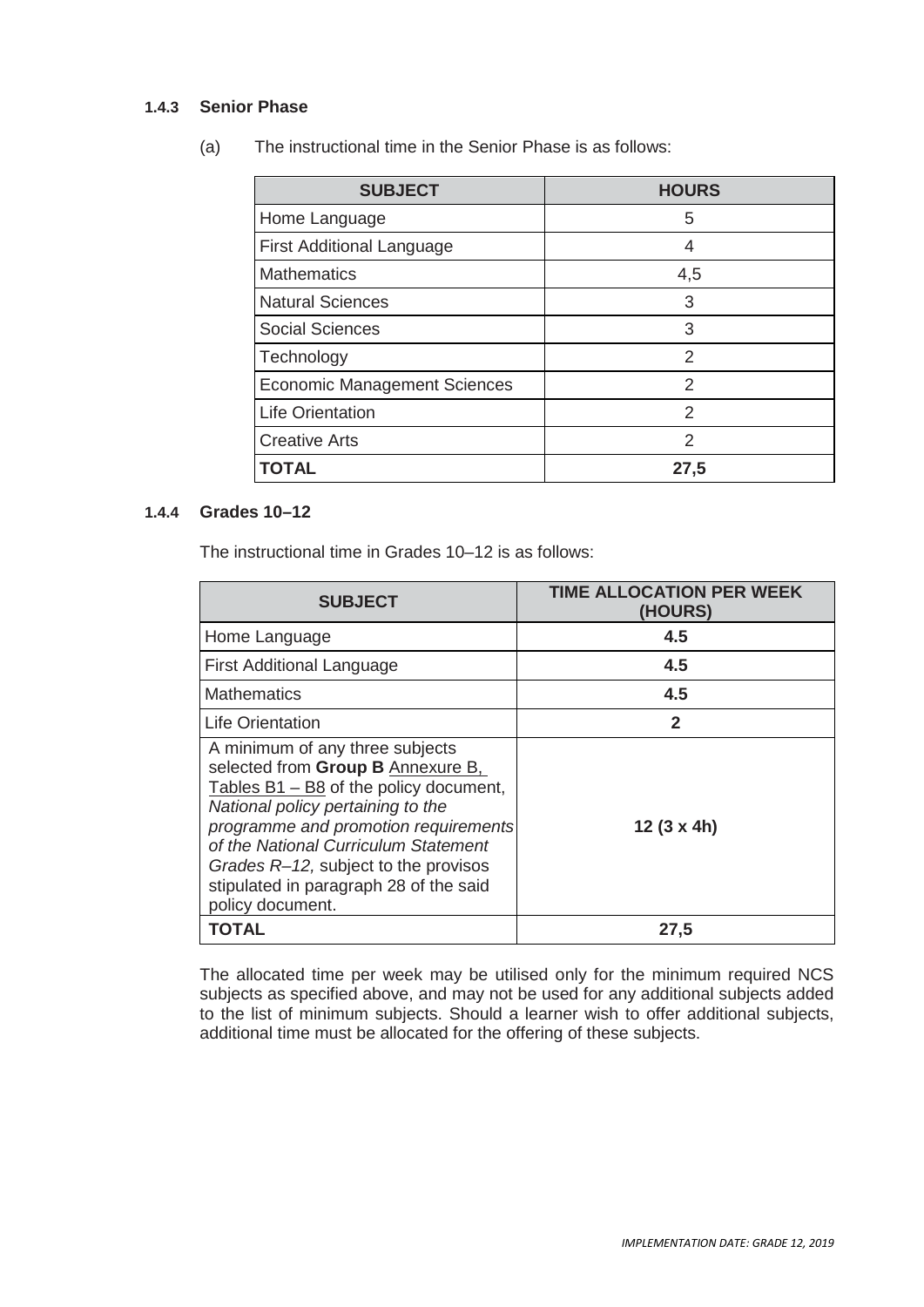## **INTRODUCTION TO SPORT AND EXERCISE SCIENCE**

The subject Sport and Exercise Science involves the holistic and systematic study of the human body which includes inter-alia the physiological, biomechanical, psychological, sociological and motor development aspects of human movement in various contexts. This includes the understanding of core concepts and their application in relevant contexts.

Sport and Exercise Science is a choice subject only offered at Further Education and Training level, i.e. in grades 10, 11 and 12.

The subject is assessed only by the Independent Examinations Board (IEB). Any school wishing to offer the subject should contact the IEB.

In accordance with the regulations pertaining to the National Senior Certificate, learners offering Sport and Exercise Science as a subject must offer either Physical Sciences or Life Sciences.

#### **PURPOSE**

The study of Sport and Exercise Science enables learners to explore those concepts that are essential for understanding the human body during different forms of physical activity and the manner in which the physiological, biomechanical, psychological and sociological components of the human being and the environment are interrelated and interconnected. Learners will develop scientific inquiry, problem solving, critical thinking and other skills and use Sport and Exercise Science concepts in explaining and understanding the movement of the human body. They will be able to apply scientific knowledge to their own personal well-being and to the advancement of their performance in sport, exercise, fitness and recreation. Through the study of Sport and Exercise Science, learners can develop an understanding of the influence of ethics and biases, technology, indigenous knowledge, environment and society.

The subject enables learners to understand fitness principles in exercise, fitness, sport and recreation as well as the long-term physiological response of the human body to exercise. Anatomical and biomechanical principles can be applied in movement practice and the role of nutrition in providing energy for participation and in maintaining a balanced lifestyle in explored. The values and attitudes required for dealing with discrimination in society, the natural and manmade environment and technology are considered.

#### **AIMS OF SPORT AND EXERCISE SCIENCE**

The subject Sport and Exercise Science develops the following competences:

- Understand and apply sport and exercise physiology as it relates to fitness, health and performance.
- Understand how nutrition relates to fitness, health and performance.
- Apply knowledge of anatomical and biomechanical principles to performance and injuries in exercise and sport.
- Understand the patterns of physical growth and motor development as they relate to changes in the performance capabilities of individuals of different ages, gender and disabilities.
- Understand the effects and influence of the psychosocial aspects of sport and exercise performance.
- Construct ethical considerations in relation to the challenges of the environment during exercise and performance in sport.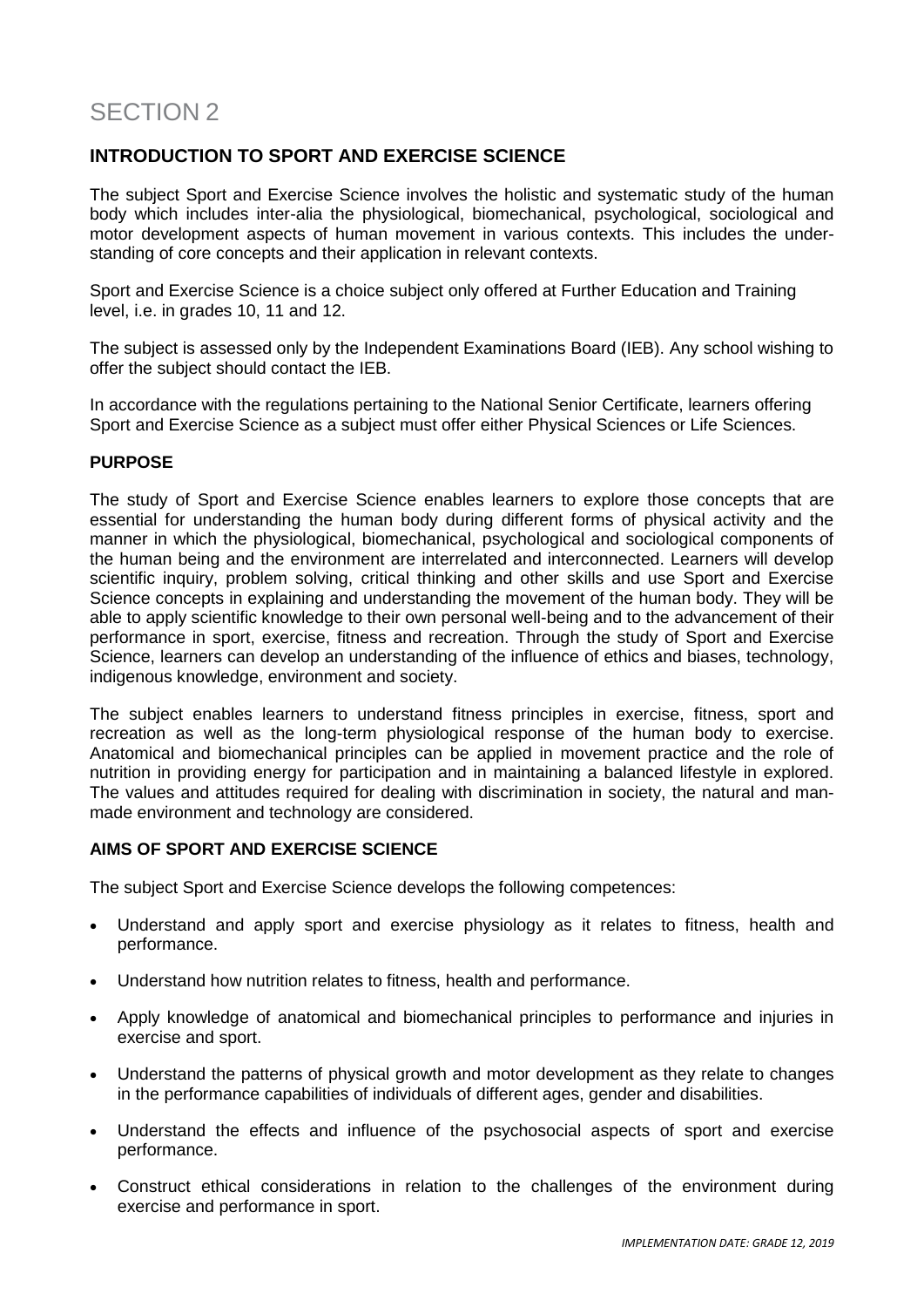#### **Understand and apply sport and exercise physiology as it relates to fitness, health and performance.**

These skills will enable learners to understand the difference between exercise and training as well as an understanding of the immediate and long-term physiological response of the human body to exercise. Knowledge of what is meant by fitness and how it is developed, of the muscles and how they work during participation in sport and exercise. The understanding of the role that the heart, lungs, oxygen and energy play in the participation of sport and exercise will be explored and applied. Scientific inquiry and problem solving skills to understand the concepts of nutrition and energy and what this means for exercise will be explored. The learners will be able to differentiate between various sources of energy that become available in the body and know what role nutrients play in sporting performance capabilities.

#### **Apply knowledge of anatomical and biomechanical principles to performance and injuries in exercise and sport.**

This knowledge and skill will enable learners to describe anatomical structures and systems of the human body. This will enable the learner to locate anatomical structures and describe their involvement in movement. This knowledge will assist learners to analyse movement practice and to adapt performance as well as being able to conduct biomechanical analyses of movement. The nature and consequences of injuries on sport and exercise are explored.

#### **Understand the patterns of physical growth and motor development as they relate to changes in the performance capabilities of individuals of different ages, gender and disability.**

Learners will acquire knowledge pertaining to the major variables of physical growth and motor development that influence sport performance. They will also be able to know how growth patterns influence the development of sport skills at different stages and ages in an athlete's development. The influence of gender and disability on performance will also be addressed.

#### **Understand the effects and influence of the psychosocial aspects of sport and exercise on performance as well as construct ethical considerations in relation to the challenges of the environment during exercise and performance in sport.**

This knowledge as well as the underpinning skills, values and attitudes will enable the learner to understand the psychological components of performance and how these contribute to injuries. They will also be able to demonstrate an understanding of the meaning of values and attitudes with regard to the different roles in sport. Understanding multi-cultural diversity in relation to sport and establishing ethical guidelines for promoting the health and safety of performers will therefore be possible.

#### **Educational and career links.**

Life Orientation and Natural Science in the GET phase will form a direct link to the subject Sport and Exercise Science. Sport and Exercise Science in the FET band develops the knowledge, understanding and skills preparing young people to realise their expectations in sport at various levels, to access additional and higher education, and to take their rightful place in society.

Sport and Exercise Science broadens the range of career options for learners by being relevant and responsive to the employment prospects, higher education opportunities and entrepreneurship that exist beyond Further Education and Training, Sport and Exercise Science equips learners with the knowledge and skills for success in additional and higher education by preparing them for careers in the following fields: medicine, physiotherapy, biokinetics, occupational therapy, health, the sport and fitness industry, sport coaching, sport and exercise science research and professional athletics in a variety of codes.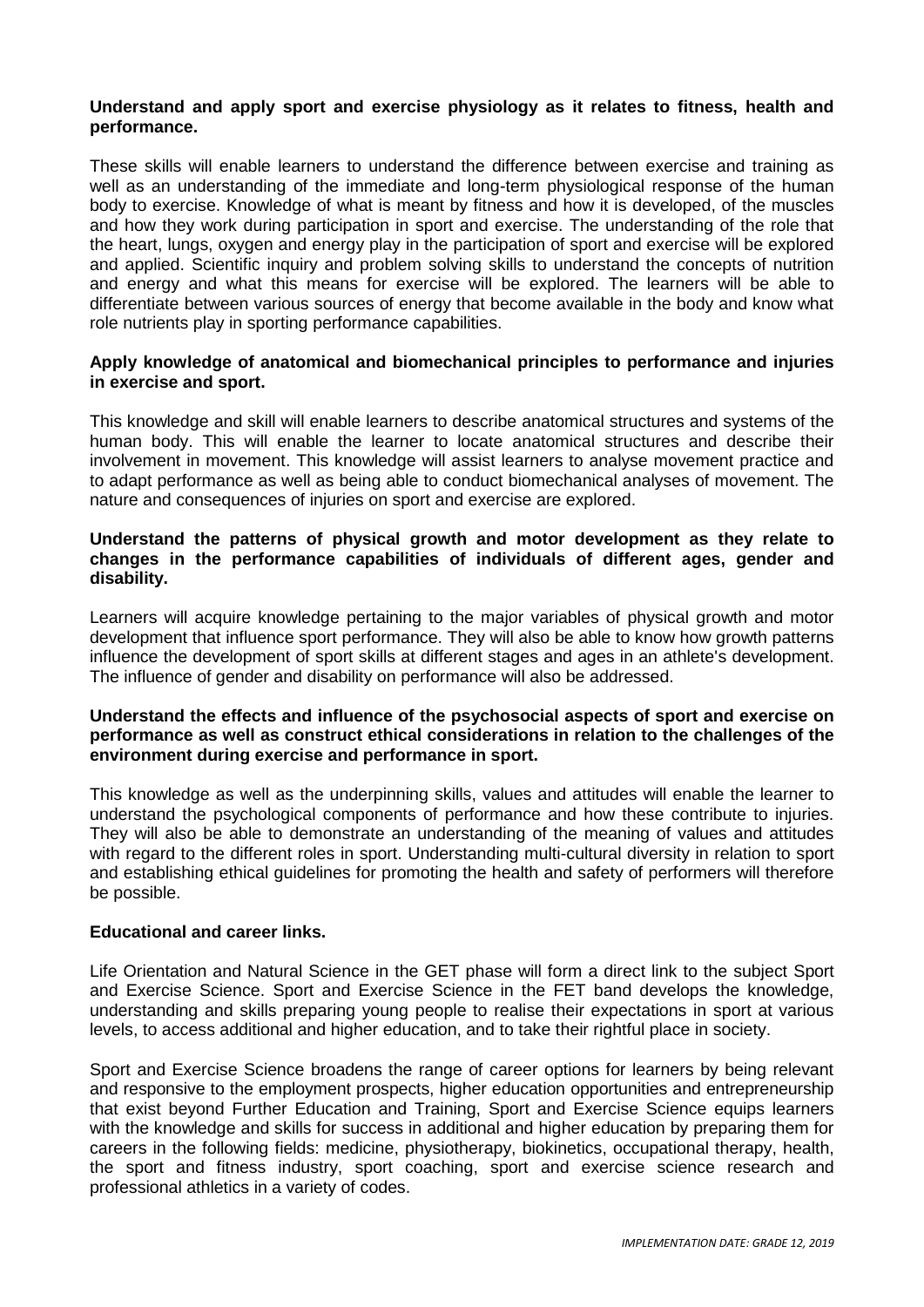## SECTION 3

## **CONTENT OVERVIEW**

The following topics are covered in Grades 10, 11 and 12 in a developmental manner:

- Anatomy and Physiology
- Psychology and Ethics
- Nutrition
- Training and Biomechanics
- Health and Injuries and Rehabilitation

## **3.1 Sport and Exercise Science for Grade 10: Content Overview**

## **3.1.1 Anatomy and Physiology**

- (a) Skeletal system
- (b) Muscular system
- (c) Cardiovascular system
- (d) Respiratory system
- (e) Circulatory system
- (f) Somatotypes and plotting on somatograph
- (g) Anatomical terms
- (h) Sleep and effects of sleep deprivation on performance

#### **3.1.2 Psychology and Ethics**

- (a) Personality types
- (b) Sportsmanship
- (c) Aggression
- (d) Nature versus nurture
- (e) Leadership Styles

#### **3.1.3 Nutrition**

- (a) Food groups and portion size
- (b) Basal metabolic rate
- (c) Importance and relevance of organic compounds to an athlete:
- (d) Importance and relevance of minerals to an athlete
- (e) Basic cell structure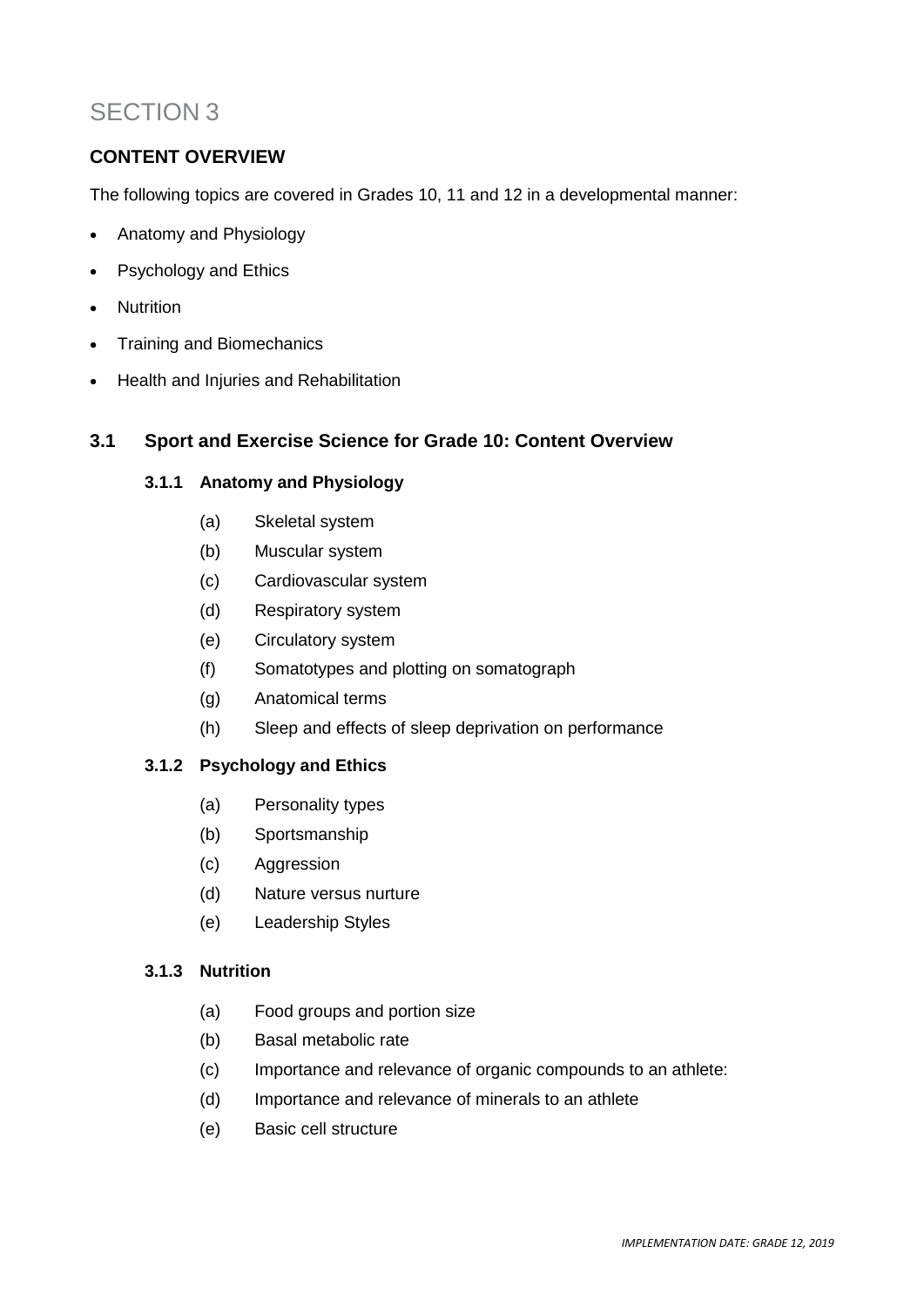## **3.1.4 Training and Biomechanics**

- (a) Fitness Components health and skill related
- (b) Core Principles of Training
- (c) Warm ups and all forms of stretching
- (d) Muscular strength
- (e) Fitness

#### **3.1.5 Health and Injuries and Rehabilitation**

- (a) Injuries
- (b) Pain Cycle
- (c) Effects of poor health on the body and performance

## **3.2 Sport and Exercise Science for Grade 11: Content Overview**

#### **3.2.1 Anatomy and Physiology**

- (a) Skeletal system
- (b) Muscular system
- (c) Cardiovascular system
- (d) Respiratory system
- (e) Thermoregulation
- (f) Vision
- (g) Effects of travel, including diet, on performance

#### **3.2.2 Psychology and Ethics**

- (a) Goals
- (b) Gender Stereotypes
- (c) Positive and negative impact of media on sport
- (d) Focus & concentration
- (e) Achievement Motivation
- (f) Communication
- (g) Feedback
- (h) Knowledge of performance
- (i) Information processing
- (j) Performance enhancing ergogenics

#### **3.2.3 Nutrition**

- (a) Energy
- (b) Fluids and their effect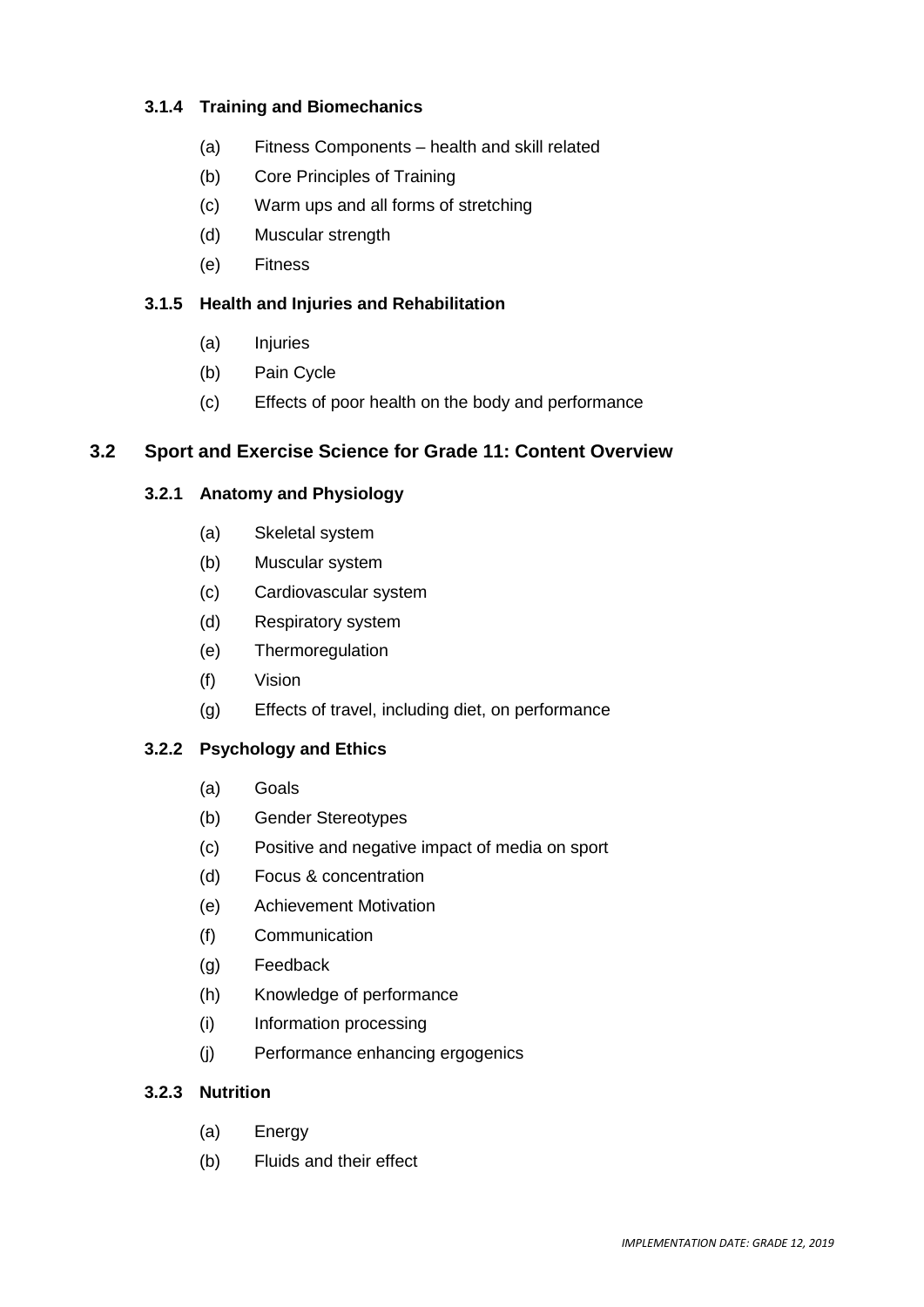## **3.2.4 Training and Biomechanics**

- (a) Types of Training and the advantages and disadvantages of each
- (b) Training zones/heart rate zones
- (c) Core strength and how to train/improve it
- (d) Classification of levers
- (e) Types of forces found in sport
- (f) Velocity
- (g) Acceleration
- (h) Talent identification
- (i) Centre of gravity/mass
- (j) Performance differences between sexes
- (k) Relationship between strength and motor performance and size, physique, body composition and age
- (l) Motor patterns and skills

## **3.2.5 Health and Injuries and Rehabilitation**

- (a) Injuries
- (b) Cardiopulmonary resuscitation (CPR)
- (c) Effects of poor health on the body and performance

## **3.3 Sport and Exercise Science for Grade 12: Content Overview**

#### **3.3.1 Anatomy and Physiology**

- (a) Skeletal system
- (b) Muscular system
- (c) Adaptations to exercise/training
- (d) Recovery process following exercise
- (e) Blood redistribution during exercise
- (f) Vision

#### **3.3.2 Psychology and Ethics**

- (a) Stress
- (b) Arousal
- (c) Coping techniques:
- (d) Group dynamics
- (e) Factors impacting on growth and motor development and participation
- (f) Methods of controlling aggression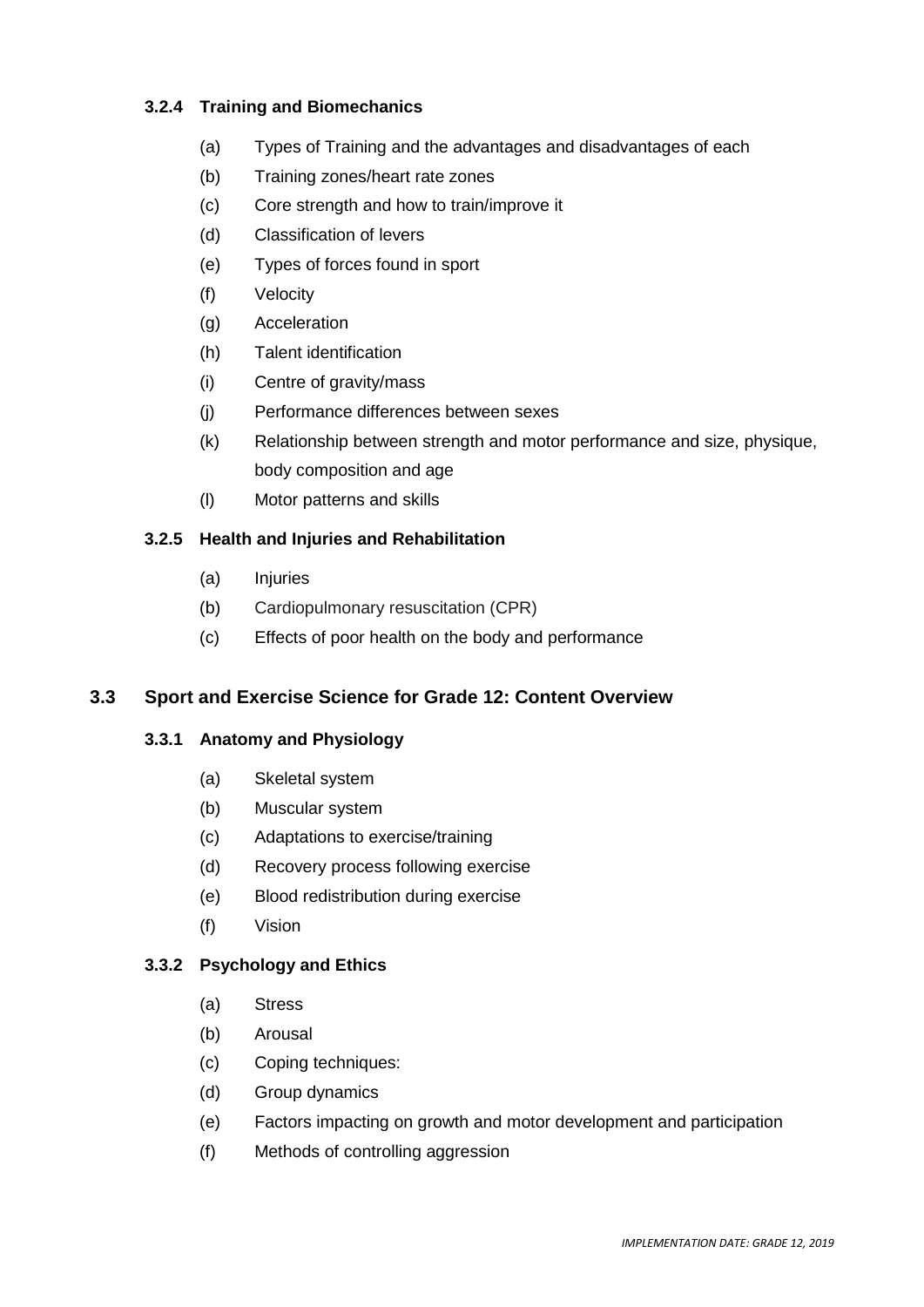#### **3.3.3 Nutrition**

- (a) Energy systems and effects on exercise
- (b) Diet

#### **3.3.4 Training and Biomechanics**

- (a) Levers
- (b) Force summation
- (c) Drag and air resistance
- (d) Fluid forces/dynamics
- (e) Spin
- (f) Rotation
- (g) Momentum
- (h) Angular, Linear & General motion
- (i) Effects of Centre of Gravity and Stability in sport
- (j) Newton's Laws in sport
- (k) Reaction time
- (l) Periodisation
- (m) Altitude
- (n) Exercise adherence
- (o) Long term athlete development
- (p) Fatigue; Overtraining; burnout and DOMs

## **3.3.5 Health and Injuries and Rehabilitation**

- (a) Injuries
- (b) Risk management & safety at sports events
- (c) Hyperventilation
- (d) Hypothermia and Hyperthermia
- (e) Technology in sport
- (f) Functional Movement Screening (FMS)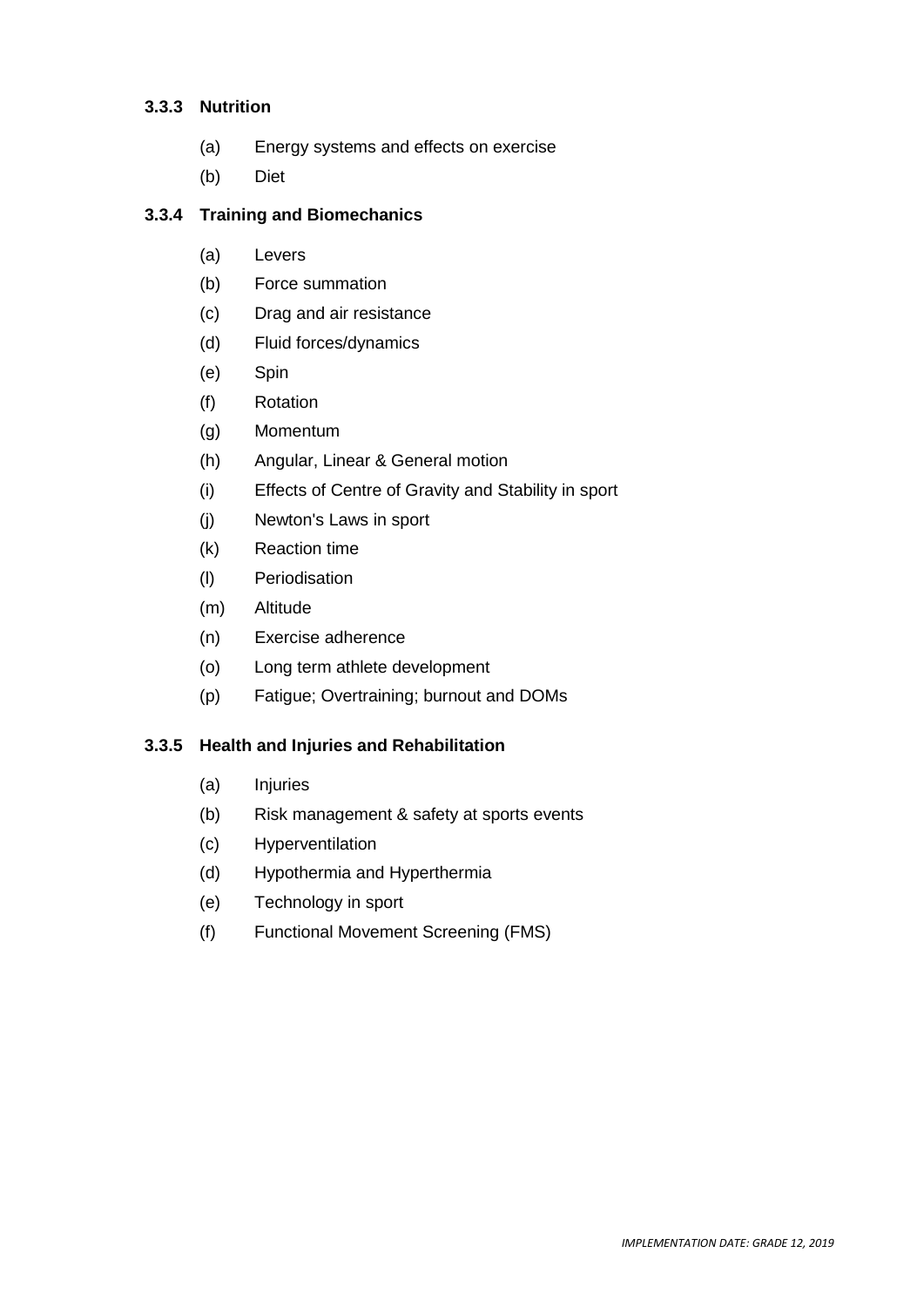## SECTION 4

#### **ASSESSMENT**

**This chapter must be read in conjunction with the IEB Manual for the Moderation of School Based Assessment available on the IEB website.**

**In Grades 10 and 11 all assessment is internal. The requirements in this section are mandatory for Grade 12.**

#### A. **MEANS OF ASSESSMENT**

| Paper I: Theory               | 3 hours | $[200]$ |
|-------------------------------|---------|---------|
| <b>PAT</b>                    |         | [100]   |
| School Based Assessment (SBA) |         | $[100]$ |

**400 marks**

#### B. **REQUIREMENTS**

## 1. **EXAMINATION**

| <b>Theory Paper:</b>    |           |                                                                        |                             | <b>Sport and Exercise Science</b> |          |           |            |
|-------------------------|-----------|------------------------------------------------------------------------|-----------------------------|-----------------------------------|----------|-----------|------------|
| Time:                   |           |                                                                        | Total Marks: 200<br>3 hours |                                   |          |           |            |
| <b>Structure of the</b> |           | A 20 mark extended writing response will be required.                  |                             |                                   |          |           |            |
| paper:                  |           | The balance of the paper will consist of a variety of short and longer |                             |                                   |          |           |            |
|                         |           | response type questions.                                               |                             |                                   |          |           |            |
|                         |           | Each topic will be examined.                                           |                             |                                   |          |           |            |
|                         |           | All questions are compulsory.                                          |                             |                                   |          |           |            |
| Weighting               |           | 60%                                                                    |                             |                                   | 40%      |           |            |
| οf                      |           |                                                                        |                             |                                   |          |           |            |
| Cognitive               | 30%       |                                                                        | 20%                         | 10%                               | 10%      | 15%       | 15%        |
| Levels:                 | Knowledge |                                                                        | Comprehension               | Application                       | Analysis | Synthesis | Evaluation |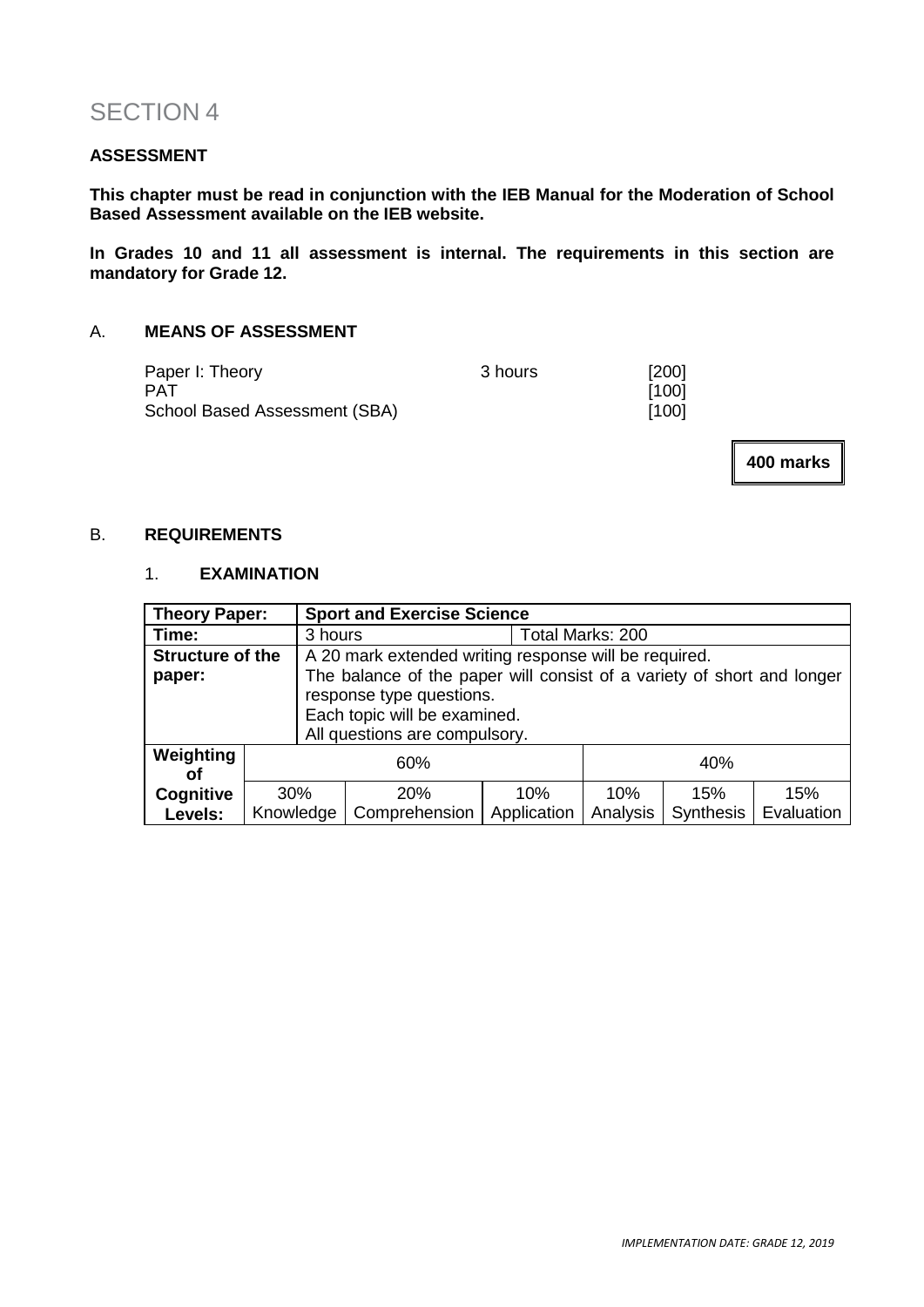## 2. **SCHOOL BASED ASSESSMENT (SBA)**

| <b>SBA Item</b>                                | Weighting     |
|------------------------------------------------|---------------|
| Preliminary Examination/Trial paper            | 25            |
| Controlled test #1                             | 15            |
| Controlled test #2                             | 15            |
| Three tasks chosen from the following options: |               |
| <b>Oral Presentation</b>                       |               |
| <b>Visual Task</b>                             | $3 \times 15$ |
| Case Study                                     |               |
| <b>Media Review</b>                            |               |
| <b>Practical task</b>                          |               |
| <b>TOTAL</b>                                   | 100           |

## 3. **PRACTICAL ASSESSMENT TASK**

| Component                                             | Weighting |
|-------------------------------------------------------|-----------|
| One practical assessment task that is externally set, | 100 marks |
| internally marked and externally moderated.           |           |

#### C. **INTERPRETATION OF REQUIREMENTS**

#### 1. **EXAMINATION**

#### **The Assessment Syllabus**

The purpose of this Assessment Syllabus is to assist IEB teachers in reaching a common understanding of the scope of the topics and therefore support schools in planning their teaching, learning and assessment programmes consistently, as well as to make the IEB examination and SBA requirements at grade 12 explicit for teachers, assessors and moderators.

The document is not meant to be a teaching syllabus. Individual teachers and schools are not restricted to the contents of the Assessment Syllabus; they are free to expand on these in their own curriculum delivery. The teaching and learning programme should be rich, stimulating and challenging, while assessment is focused on the assessment requirements of the subject, in its contribution to the qualification.

**The Grade 10 and 11 assessment syllabi are included for information and guidance, but only the Grade 12 assessment syllabus is mandatory. However Sport and Exercise Science is a THREE year course and therefore learners should have an understanding of all terminology and concepts from previous grades where this forms the basis of work in the next grade(s)**.

The Assessment Syllabus comprises the following 5 topics:

- Anatomy and Physiology
- Training and Biomechanics
- Psychology and Ethics
- Health and Injuries and Rehabilitation
- **Nutrition**

The Assessment Syllabus follows after the SBA requirements.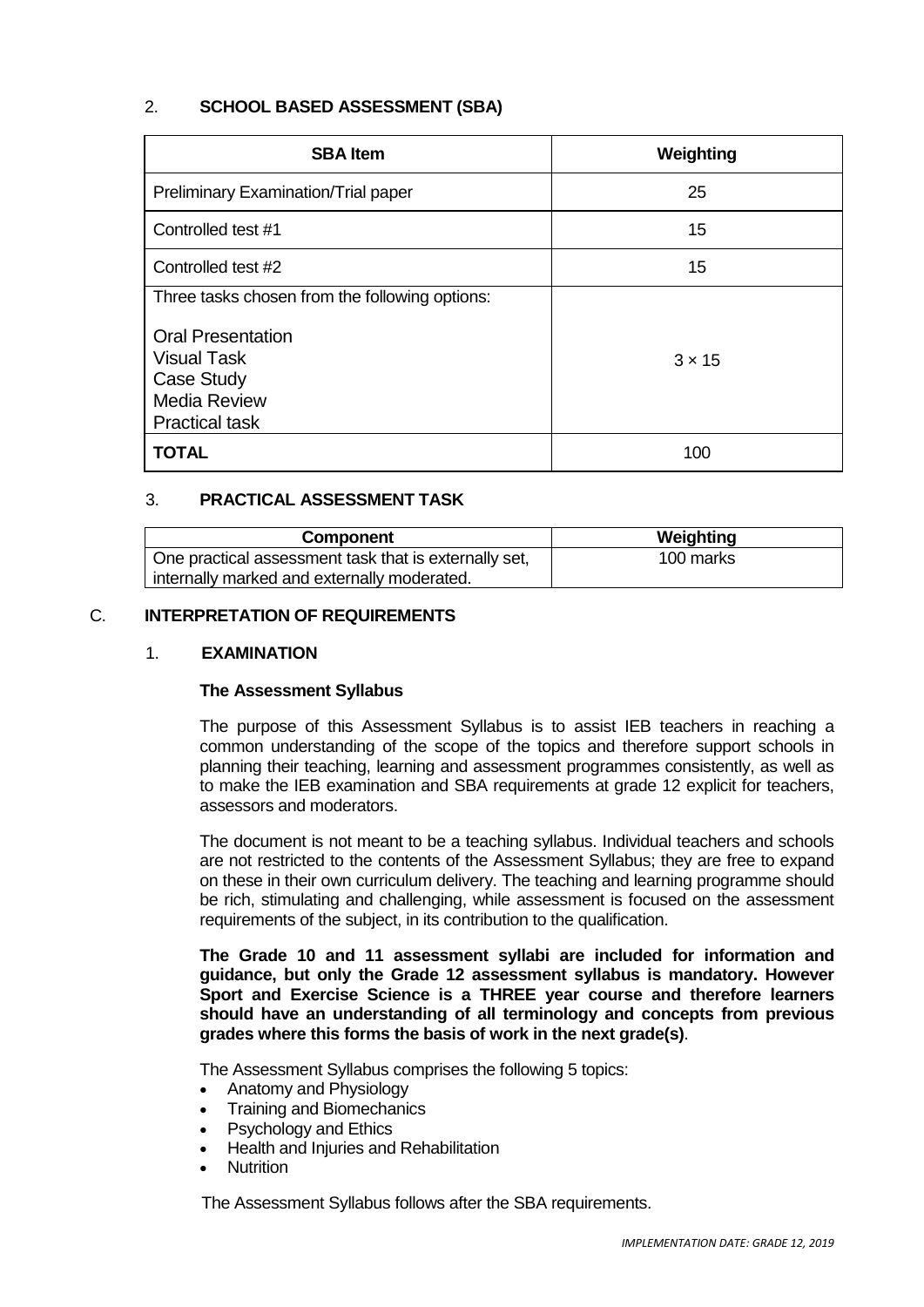#### 2. **SCHOOL BASED ASSESSMENT**

#### 2.1 **Preliminary Examination/Trial Paper (25 marks out of 100)**

This component must come from the last major summative assessment to have taken place before the Final NSC Examination period. The examination should mimic the external examination in its design, rigour and format.

## 2.2 **Controlled Tests (two tests: each to count 15 out of 100)**

Controlled tests are written by the entire grade (preferably at the same time). These should count at least 50 marks each and must assess deeply within one Topic or across Topics. 60% of the marks should relate to lower order thinking skills (knowledge, comprehension and application) and 40% to higher order thinking skills (analysis, synthesis and evaluation).

#### 2.3 **Tasks (three tasks: each to count 15 out of 100)**

The tasks must be chosen from the following options and done individually:

## 2.3.1 Oral Presentation

This task requires a verbal presentation on a sporting or nutritional issue. The topic must require learners to gather and process information and then present it orally. The presentation must include an introduction, body and conclusion. Visual aids such as ®Power Point may be used to assist the learner. The content should be the main focus of attention and count for at least 80% of the mark. The delivery and presentation should not count for more than 20% of the mark. Hard copy evidence of the presentation must be included in the Learner's File. This could be in the form of cue cards or ®Power Point slides for example.

#### 2.3.2 Visual Task

This task should be a product that communicates information visually, for example a brochure, booklet, poster, blog/vlog or YouTube clip. The product should be based on an issue related to sport or sport performance. The assessment of the content should supersede attractiveness. The content should count at least 80% of the mark. This means that the presentation should not count for more than 20% of the overall mark. Hard copy evidence of the task, for example photographs of the brochure, booklet or poster must be included in the Learner's File.

#### 2.3.3 Case Study

This task involves the analysis and interpretation of a suitable text / article published or reported on in a credible source. The information should relate to a real-life issue / problem in the field of Sports Science, e.g. Stretching before exercise can cause injury. The text / article must be accessible to Grade 12 learners and highlight authentic scientific information or research related to the Assessment Syllabus for Sport and Exercise Science. The article should include some form of data handling (analysis, interpretation, translation and critique) and/or ethics. Learners are required to analyse the provided information and present their interpretations and opinions / solutions, supported by reasoning and assumptions.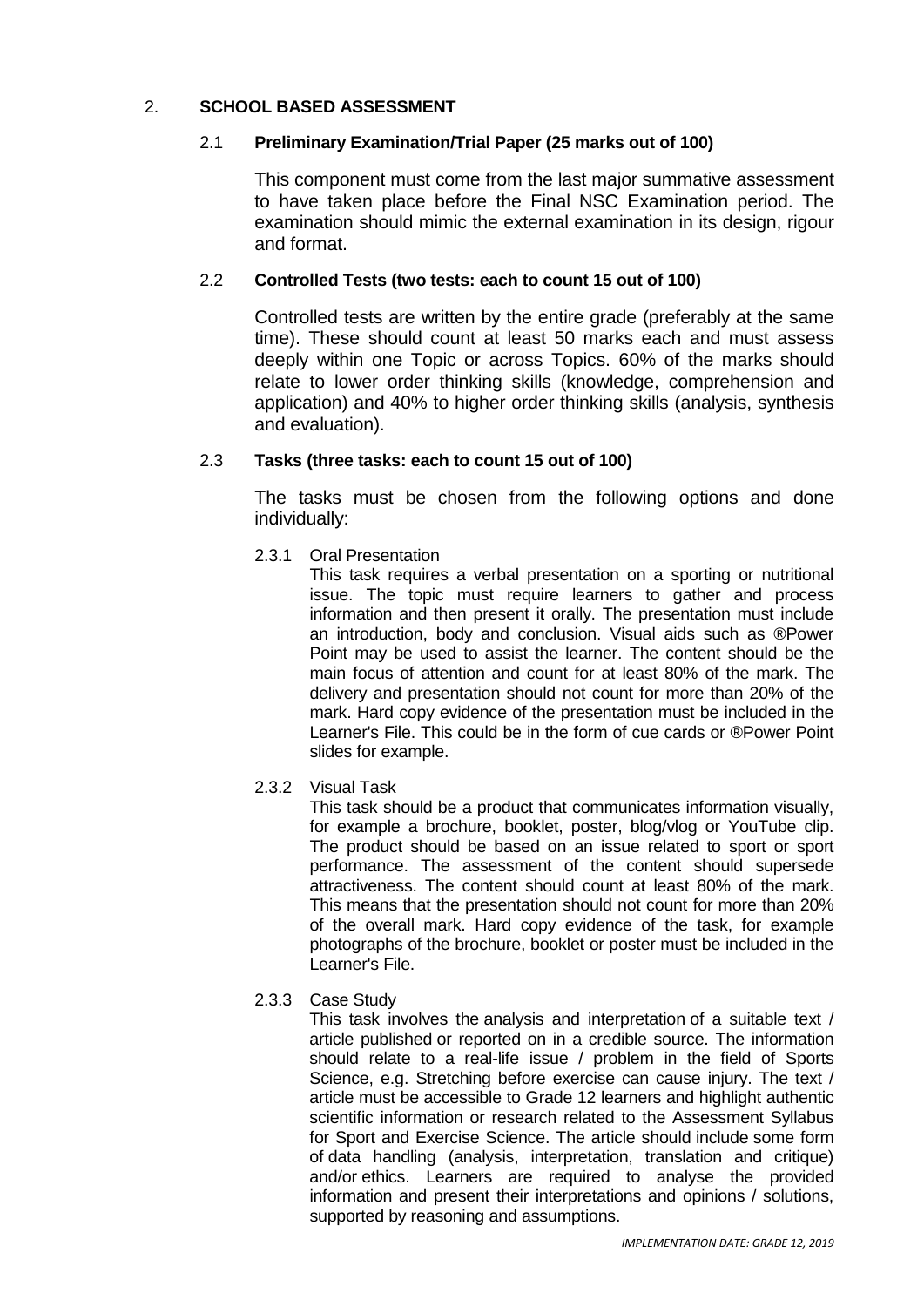The task must be completed under controlled conditions, in either one or two lessons (the suggested time being 1,5 hours) and count at least 50 marks. If the answers are written across more than two consecutive lessons, the answers that have been completed must be taken in so that they cannot be modified.

2.3.4 Media Review

This task involves the critique of a source in order to report on its quality. It provides opportunity for learners to examine, evaluate and provide a substantiated opinion on information available to the public relating to Sports Science. Teachers must ensure that the sources are of appropriate context and rigour.

Learners must read/watch one of the following:

- Book, e.g. an autobiography or biography on an athlete
- Magazine / Newspaper Article, e.g. article in Sports Illustrated
- Film, e.g. Concussion
- Episode/s from a TV Series, e.g. Science of Stupid
- Internet Site, e.g. Youtube

The task around reviewing whichever form of media is chosen must include:

- A summary of the storyline and context.
- A detailed review which includes reference to the text, personal opinion and links to the appropriate Topics in the Sport and Exercise Studies
- Assessment Syllabus.
- A 40% HOT component showing insight, critique, comparisons or any other appropriate format.
- Appropriate referencing.
- 2.3.5 Practical Task

This task gives learners the opportunity to carry out a practical activity/ies that demonstrate their applied knowledge and skills in the subject. The task may be set on any topic EXCEPT the one that the PAT is based on for that year. Teachers must ensure that the context and rigour of the task are appropriate for Grade 12. The task must involve some research and evaluation.

#### **Moderation at School Level**

It is expected that moderation of the assessment process has taken place at school level to ensure that assessment is valid, fair and reliable. This includes moderation of assessments before they are done by learners, moderation of the marking of the learner evidence by the teacher/assessor and checking of the calculations of learners' results. Evidence of this having taken place must be included in both the Teacher's and Learner's Files.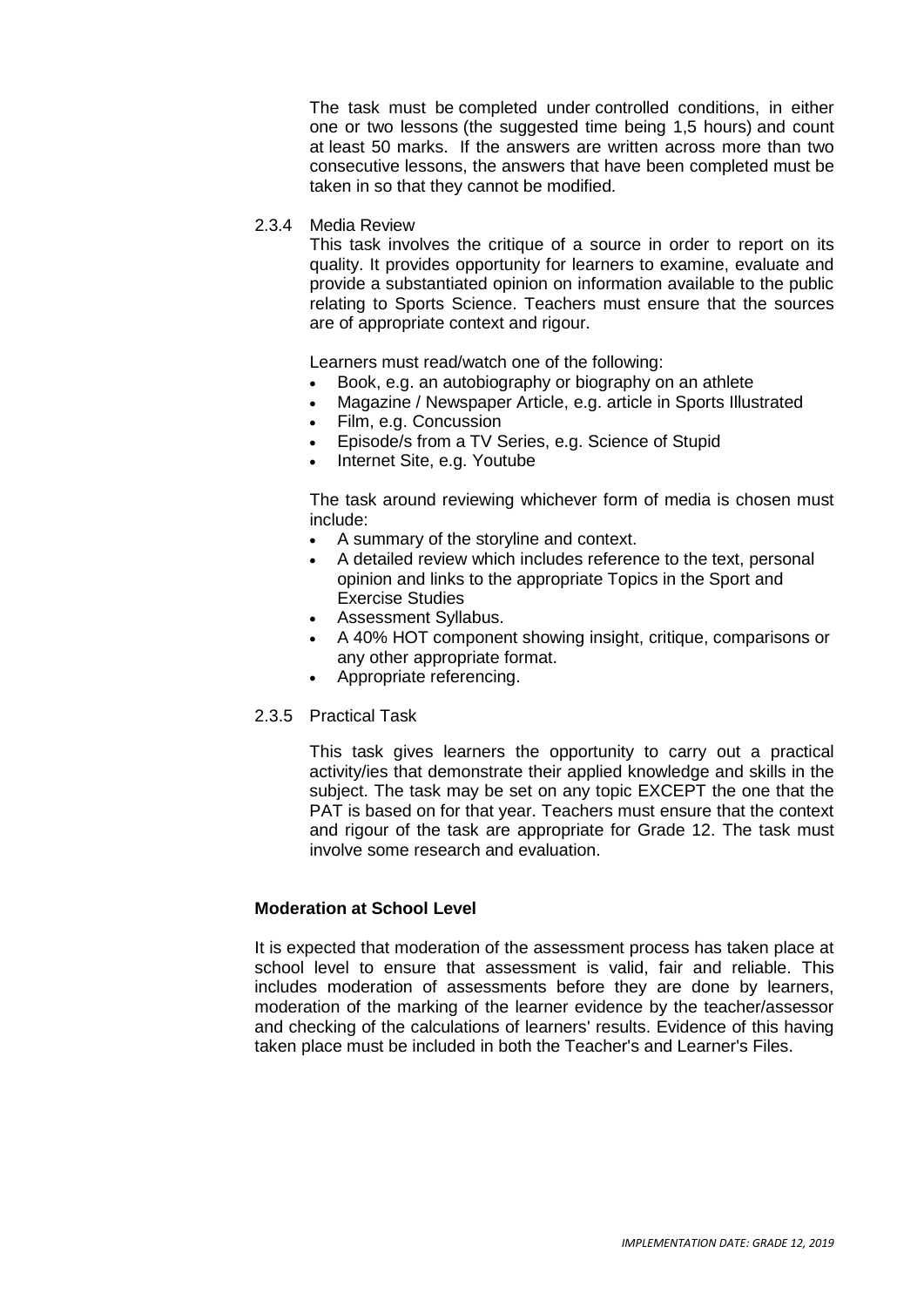#### **Compilation of the Teacher's SBA File**

#### **The Teacher's SBA File is to be set out in the following way and must be submitted for national moderation in a suitable soft covered file.**

| <b>Cover Sheet for Teacher's File</b>                  | Refer to D 1.1                       |
|--------------------------------------------------------|--------------------------------------|
| <b>Mark Schedule</b>                                   | Refer to D 1.3                       |
| <b>Rank Order List</b>                                 | Refer to D 1.4                       |
| List of candidates selected by IEB (if applicable)     | Sent to schools by<br><b>IEB/DBE</b> |
| All SBA items with marking guidelines and design grids |                                      |
| (for tests and exams) in the following order:          |                                      |
| <b>Preliminary Examination</b>                         |                                      |
| <b>Two Controlled Tests</b>                            |                                      |
| Three tasks chosen from the available options          |                                      |
| In cases where the learner's best pieces of work have  |                                      |
| been selected, the full range of assessments must be   |                                      |
| included in the Teacher's File.                        |                                      |
| Evidence of school moderation                          |                                      |
| List of Omissions (if applicable)                      |                                      |

#### **Compilation of the Learner's SBA File**

#### **The Learner's File is to be set out in the following way and must be submitted for national moderation in a suitable soft covered file.**

| Cover Sheet for Learner's File                         | Refer to D 1.2 |
|--------------------------------------------------------|----------------|
| <b>Statement of Authenticity</b>                       | Refer to D 1.7 |
| Marked SBA items with feedback in the following order  |                |
| <b>Preliminary Examination</b><br>$\bullet$            |                |
| <b>Two Controlled Tests</b><br>$\bullet$               |                |
| Three tasks from of the available options<br>$\bullet$ |                |
|                                                        |                |
| Declaration of Omissions (if applicable)               | Refer to D 1.8 |

#### 3. **PRACTICAL ASSESSMENT TASK**

The purpose of the PAT is for learners to apply their theoretical knowledge and understanding of Sports and Exercise Science to a series of practical activities based in a real-life context. The PAT must be done individually by the learners.

The IEB sets the PAT each year and it is made available to schools at the beginning of the year.

Management of the conduct of the PAT is the responsibility of the school and the assessment must take place in accordance with the instructions provided with the PAT.

Learners submit a Portfolio of Evidence which is moderated nationally by a panel.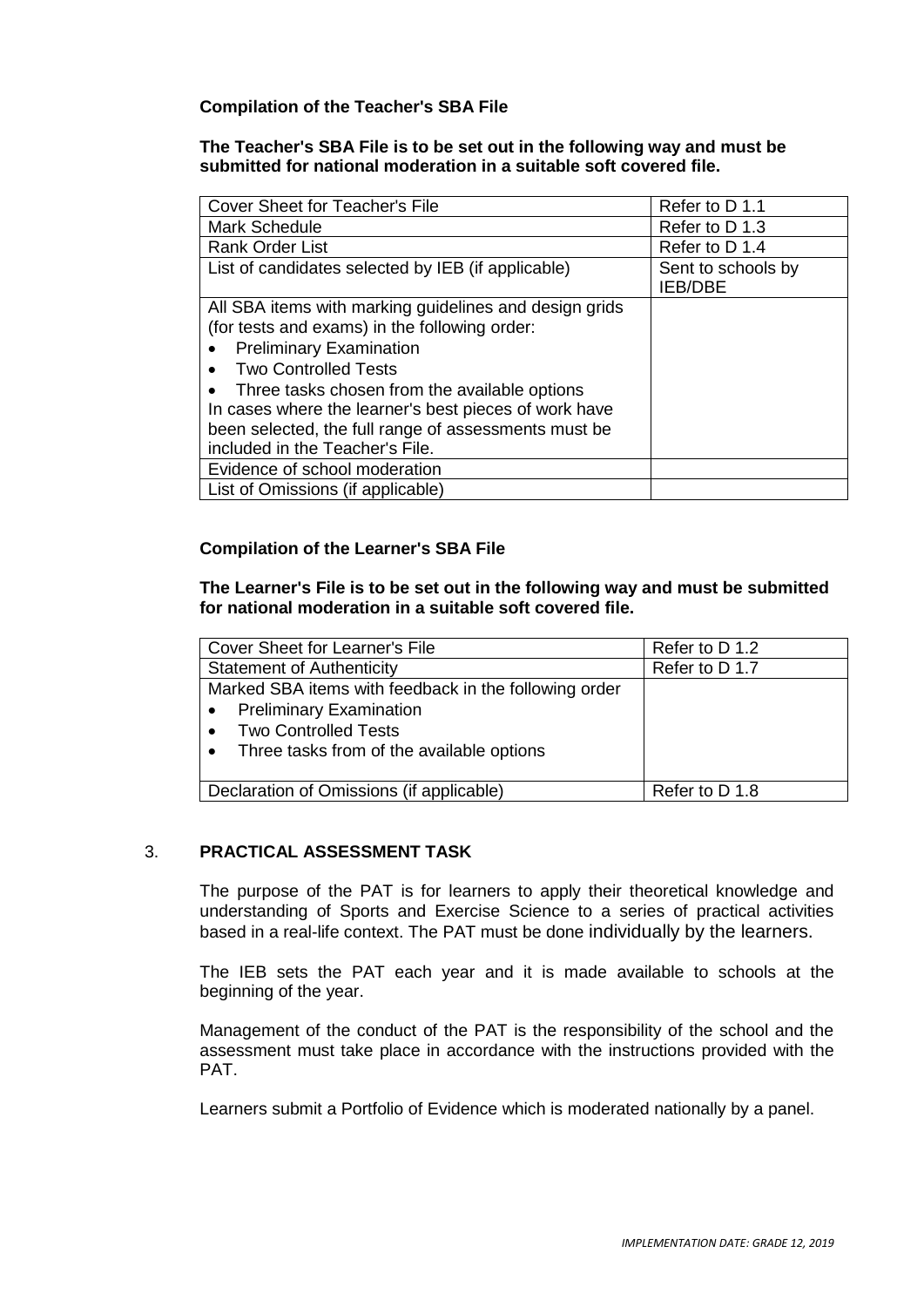Operational Plan:

- In January each year, the IEB sends instructions to schools for the conduct of the PAT including the scenario and the skills / techniques candidates will be required to demonstrate.
- The PAT should run in accordance with the individual programmes of schools.
- Schools will be required to submit evidence of the PAT in Teacher and Learner Files to the IEB by the end of September. National moderation will take place ahead of the December marking session.
- 10% or 5 or all (if there are less than 5 learners) of the Learner Files must be submitted for national moderation. Teachers must select files that show a range of marks.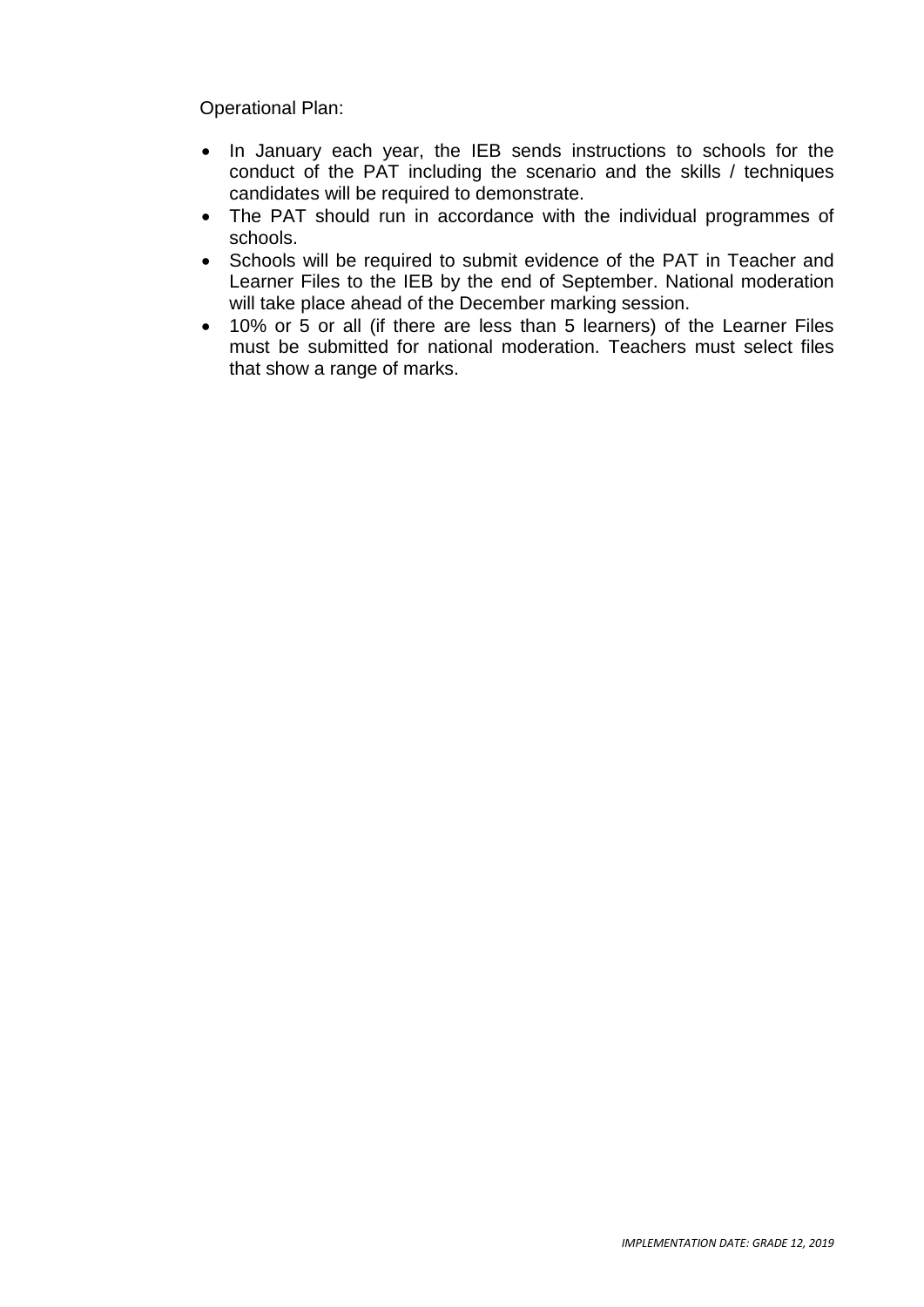## **SPORT AND EXERCISE SCIENCE ASSESSMENT SYLLABUS**

## **TOPIC 1: ANATOMY AND PHYSIOLOGY**

| Grade 10                                                                                                                                                                                                                                                                                                                                   | Grade 11                                                                                                                                                                                                                                                                                                                                                                                                                                                                                                                                                                                                                                                                | Grade 12                                                                                                                                                                                                                                                                                                                                                                                                                                                                                                                                                                                                    |  |  |
|--------------------------------------------------------------------------------------------------------------------------------------------------------------------------------------------------------------------------------------------------------------------------------------------------------------------------------------------|-------------------------------------------------------------------------------------------------------------------------------------------------------------------------------------------------------------------------------------------------------------------------------------------------------------------------------------------------------------------------------------------------------------------------------------------------------------------------------------------------------------------------------------------------------------------------------------------------------------------------------------------------------------------------|-------------------------------------------------------------------------------------------------------------------------------------------------------------------------------------------------------------------------------------------------------------------------------------------------------------------------------------------------------------------------------------------------------------------------------------------------------------------------------------------------------------------------------------------------------------------------------------------------------------|--|--|
| <b>Skeletal system</b><br>Structure and type of bones<br>Long<br>Short<br>Irregular<br>Flat<br>Functions of bones<br>Protect<br>Support<br>Movement<br>Blood production                                                                                                                                                                    | <b>Skeletal system</b><br>Structure & function of joints<br>Fixed<br>$\overline{\phantom{m}}$<br>Partly moveable<br>$\overline{\phantom{0}}$<br>Freely moveable/synovial<br>$\overline{\phantom{0}}$<br><b>Tendons</b><br>Ligaments<br>Bone growth: ossification<br>Basic structure of bone tissue:<br>Spongy bones<br>$\overline{\phantom{m}}$<br>Compact bones                                                                                                                                                                                                                                                                                                        | <b>Skeletal system</b><br>Joint movement,<br>$\bullet$<br>Range of movement for neck, spine, hip,<br>shoulder, elbow<br>Range of Motion (ROM)<br>$\bullet$<br>Factors impacting on joint mobility<br>$\bullet$<br>Planes of body<br>$\bullet$<br>Sagittal<br>Frontal<br>Transverse<br><b>Muscular system</b>                                                                                                                                                                                                                                                                                                |  |  |
| Axial and appendicular skeletons                                                                                                                                                                                                                                                                                                           | <b>Muscular system</b>                                                                                                                                                                                                                                                                                                                                                                                                                                                                                                                                                                                                                                                  | Function of muscle spindles                                                                                                                                                                                                                                                                                                                                                                                                                                                                                                                                                                                 |  |  |
| <b>Muscular system</b><br>Smooth, cardiac & skeletal<br>Names of muscles (see below)<br><b>Cardiovascular system</b><br>Function (transport, temp control, protection)<br>Systemic circuit<br>Pulmonary circuit<br>Structure and function of blood vessels<br>Arteries<br>Veins<br>Capillaries<br>Structure of the heart and cardiac cycle | Structure of muscles - fibres<br>Slow versus fast twitch (structure and function)<br>Type 1<br>$\overline{\phantom{m}}$<br>Type 2a<br>$\overline{\phantom{0}}$<br>Type 2b<br>$\equiv$<br>Agonist versus antagonist<br>Structure of muscle spindles<br>Types of muscular contractions<br>isotonic concentric contraction<br>$\overline{\phantom{0}}$<br>isotonic eccentric contraction<br>$\overline{\phantom{0}}$<br>isometric contraction<br>$\overline{\phantom{m}}$<br><b>Cardiovascular system</b><br>Effects of exercise on heart rate: stroke volume,<br>cardiac output<br>Blood pressure (vasomotor control): long term<br>effects of exercise on blood pressure | Function of Sliding filament<br>$\bullet$<br>Function of Golgi tendon<br>$\bullet$<br><b>Function of Proprioceptors</b><br>$\bullet$<br>All or None Law<br>$\bullet$<br>Muscle fibre recruitment<br><b>Adaptations to exercise/training</b><br>Cardiovascular adaptations<br>$\bullet$<br>Respiratory adaptations, including altitude<br>$\bullet$<br>Muscular adaptations<br>$\bullet$<br>Recovery process following exercise<br>Oxygen debt<br>$\bullet$<br>Oxygen deficit<br>$\bullet$<br>Excess Post-Exercise Oxygen Consumption<br>(EPOC)<br>Alactacid debt<br>$\bullet$<br>Lactacid debt<br>$\bullet$ |  |  |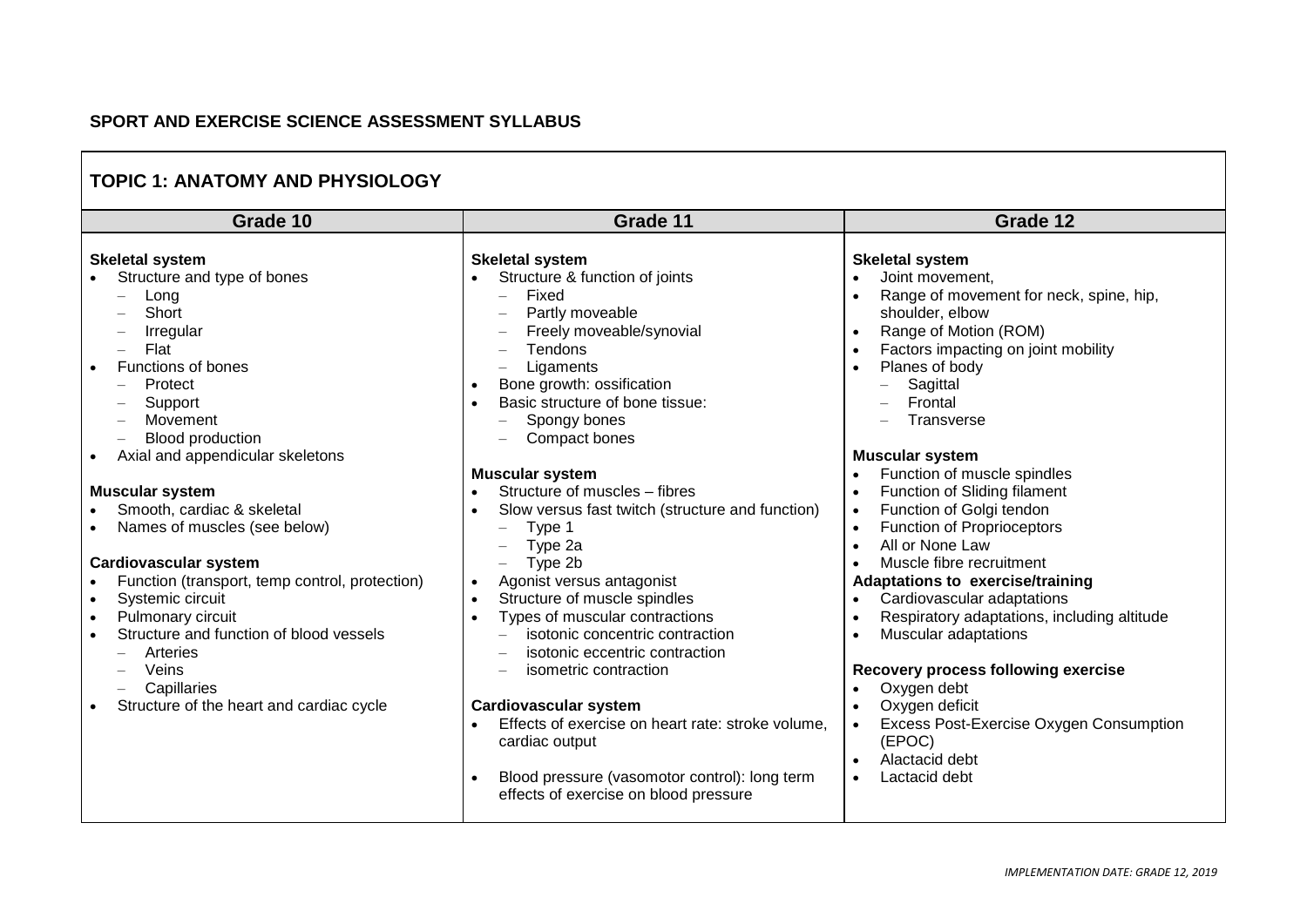| <b>Respiratory system</b>                 | <b>Respiratory system</b>                         | <b>Blood redistribution during exercise</b> |
|-------------------------------------------|---------------------------------------------------|---------------------------------------------|
| Structure & function of:                  | Ventilation during exercise                       | Vascular shunt                              |
| Trachea                                   | Tidal volume                                      | Venous return                               |
| <b>Bronchi</b>                            | Frequency<br>٠                                    |                                             |
| <b>Bronchioles</b><br>$\bullet$           | Minute ventilation<br>$\bullet$                   | <b>Vision</b>                               |
| Lungs                                     | Gaseous exchange<br>$\bullet$                     | Dynamic visual acuity<br>$\bullet$          |
| Alveoli                                   | <b>Anticipatory Rise</b><br>$\bullet$             | Eye tracking<br>$\bullet$                   |
|                                           |                                                   | Visual concentration                        |
| <b>Circulatory system</b>                 | Thermoregulation                                  | Visual reaction time                        |
| Function of blood                         |                                                   |                                             |
| <b>Blood composition</b>                  | <b>Vision</b>                                     |                                             |
| Function of:<br>$\bullet$                 | Structure and function of the eye, including      |                                             |
| Red cells                                 | binocular vision and accommodation                |                                             |
| White cells                               | Eye-hand co-ordination, depth perception,         |                                             |
| Platelets                                 | peripheral vision                                 |                                             |
| Plasma                                    |                                                   |                                             |
|                                           | Effects of travel, including diet, on performance |                                             |
| Somatotypes and plotting on somatograph   | Circadian rhythms                                 |                                             |
|                                           | Jet lag<br>$\bullet$                              |                                             |
| <b>Anatomical terms</b>                   | <b>Travel fatigue</b><br>$\bullet$                |                                             |
| Anterior, posterior                       | Sleep loss and sports performance<br>$\bullet$    |                                             |
| Medial, lateral<br>$\bullet$              |                                                   |                                             |
| Proximal, distal<br>$\bullet$             |                                                   |                                             |
| Deep, superficial<br>$\bullet$            |                                                   |                                             |
| Prone, supine<br>$\bullet$                |                                                   |                                             |
| Flexion, extension<br>$\bullet$           |                                                   |                                             |
| Dorsiflexion, plantarflexion<br>$\bullet$ |                                                   |                                             |
| Adduction, abduction<br>$\bullet$         |                                                   |                                             |
| Supination, pronation<br>$\bullet$        |                                                   |                                             |
| Rotation, circumduction                   |                                                   |                                             |
|                                           |                                                   |                                             |
| Sleep and effects of sleep deprivation on |                                                   |                                             |
| performance                               |                                                   |                                             |
|                                           |                                                   |                                             |

## **Muscles to study:**

Pectoralis major; rectus abdominus, gluteal muscle, internal & external obliques, erector spinae, trapezius, latissimus dorsi, serratus anterior, triceps, biceps, quads, hamstring, ilioposoas, soleus, tibialis anterior, gastrocnemius

#### **Bones to study:**

Cranium, clavicle, scapula, sternum, ribs, humerus, radius, ulna, ilium, sacrum, pubis, carpals, metacarpals, phalanges, femur, patella, tibia, fibula, tarsals, metatarsals, vertebral column, differentiate between lumbar, thoracic and cervical bones in spine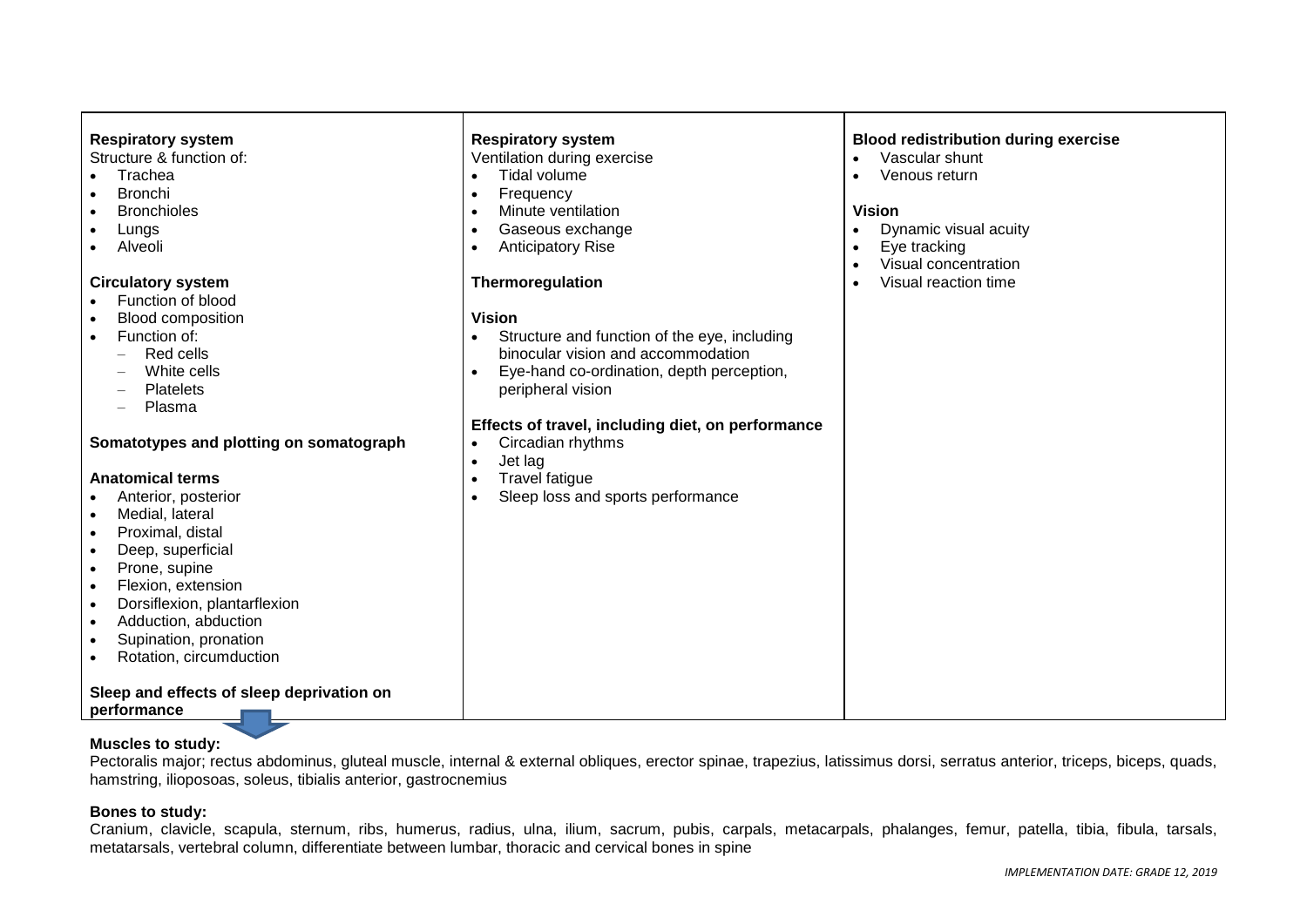| <b>TOPIC 2: PSYCHOLOGY AND ETHICS</b>                                                                                                                                                                                                                                                                                                                                                                                                                                                                                                                                                                                                                                                                                                                                                                                                |                                                                                                                                                                                                                                                                                                                                                                                                                                                                                                                                                                                                                                                                                   |                                                                                                                                                                                                                                                                                                                                                                                                                                                                                                                                                                                                                                                                                                                                                                                                                                        |  |  |
|--------------------------------------------------------------------------------------------------------------------------------------------------------------------------------------------------------------------------------------------------------------------------------------------------------------------------------------------------------------------------------------------------------------------------------------------------------------------------------------------------------------------------------------------------------------------------------------------------------------------------------------------------------------------------------------------------------------------------------------------------------------------------------------------------------------------------------------|-----------------------------------------------------------------------------------------------------------------------------------------------------------------------------------------------------------------------------------------------------------------------------------------------------------------------------------------------------------------------------------------------------------------------------------------------------------------------------------------------------------------------------------------------------------------------------------------------------------------------------------------------------------------------------------|----------------------------------------------------------------------------------------------------------------------------------------------------------------------------------------------------------------------------------------------------------------------------------------------------------------------------------------------------------------------------------------------------------------------------------------------------------------------------------------------------------------------------------------------------------------------------------------------------------------------------------------------------------------------------------------------------------------------------------------------------------------------------------------------------------------------------------------|--|--|
| Grade 10                                                                                                                                                                                                                                                                                                                                                                                                                                                                                                                                                                                                                                                                                                                                                                                                                             | Grade 11                                                                                                                                                                                                                                                                                                                                                                                                                                                                                                                                                                                                                                                                          | Grade 12                                                                                                                                                                                                                                                                                                                                                                                                                                                                                                                                                                                                                                                                                                                                                                                                                               |  |  |
| <b>Personality types</b><br>A and B and their impact on sport<br>Motivation: intrinsic and extrinsic<br>$\bullet$<br>Definition & symptoms of:<br>$\bullet$<br>Cognitive anxiety<br>Somatic anxiety<br>State anxiety<br>$\overline{\phantom{a}}$<br><b>Trait anxiety</b><br>$\qquad \qquad -$<br>Competitive anxiety<br>$\overline{\phantom{0}}$<br>Sportsmanship including<br>Code of Conduct<br>$\bullet$<br><b>Ethics</b><br>$\bullet$<br>Morals<br>Etiquette<br>$\bullet$<br>Examples of unethical behaviour, e.g. sledging, ball<br>tampering, rule violation<br><b>Aggression</b><br>Types of aggression<br>Hostile aggression<br>Channelled aggression/assertive behaviour<br>Causes of aggression<br>$\bullet$<br>Social learning<br>Instinct theory<br>Frustration aggression<br>Aggressive cue<br>$\overline{\phantom{0}}$ | Goals<br>Types: short, medium, long<br>Goal setting<br>$\bullet$<br><b>SMARTER</b><br>$\bullet$<br><b>Gender Stereotypes</b><br>Positive and negative impact of media on sport<br><b>Focus &amp; concentration</b><br><b>Achievement Motivation</b><br>High need to achieve (Nach)<br>$\bullet$<br>Low Nach<br>$\bullet$<br>High need to avoid failure (Naf)<br>$\bullet$<br>Low Naf<br>$\bullet$<br>Communication<br>Verbal communication<br>Non-verbal communication<br>$\bullet$<br>Feedback<br>Positive feedback<br>$\bullet$<br>Negative feedback<br>$\bullet$<br>General feedback<br>$\bullet$<br>Intrinsic feedback<br>$\bullet$<br><b>Extrinsic feedback</b><br>$\bullet$ | <b>Stress</b><br>Causes of stress and eustress and the impact on<br>performance<br><b>Arousal</b><br>Positive and negative effects of arousal in sport<br>Hull<br>$\equiv$<br>Yerkes and Dodson inverted U<br>Different sports/skills<br>Catastrophe theory<br>$\bullet$<br><b>Coping techniques:</b><br>Self talk<br>Imagery<br>$\bullet$<br>Visualisation<br>$\bullet$<br>Relaxation methods: progressive relaxation,<br>breathing control<br><b>Group dynamics</b><br>Group size, Ringelmann effect, Social loafing<br>Forming, storming, norming, performing<br>$\bullet$<br>Team cohesion: social, task<br>$\bullet$<br>Factors impacting on growth and motor<br>development and participation<br>Socio-economic status, nutrition, family size,<br>climate, quota system, race discrimination, sex<br>discrimination, disability |  |  |
| Leadership styles<br>Autocratic<br>Democratic<br>Laissez-faire<br>$\bullet$<br>Task-centered<br>$\bullet$<br>Relationship-centered<br>$\bullet$                                                                                                                                                                                                                                                                                                                                                                                                                                                                                                                                                                                                                                                                                      | Knowledge of performance                                                                                                                                                                                                                                                                                                                                                                                                                                                                                                                                                                                                                                                          | <b>Disabled sport</b><br>Sensory:<br>$\bullet$<br>Visual impairment and Hearing impairment<br>Physical disability<br>$\bullet$<br>Intellectual disability<br><b>Special Olympics</b>                                                                                                                                                                                                                                                                                                                                                                                                                                                                                                                                                                                                                                                   |  |  |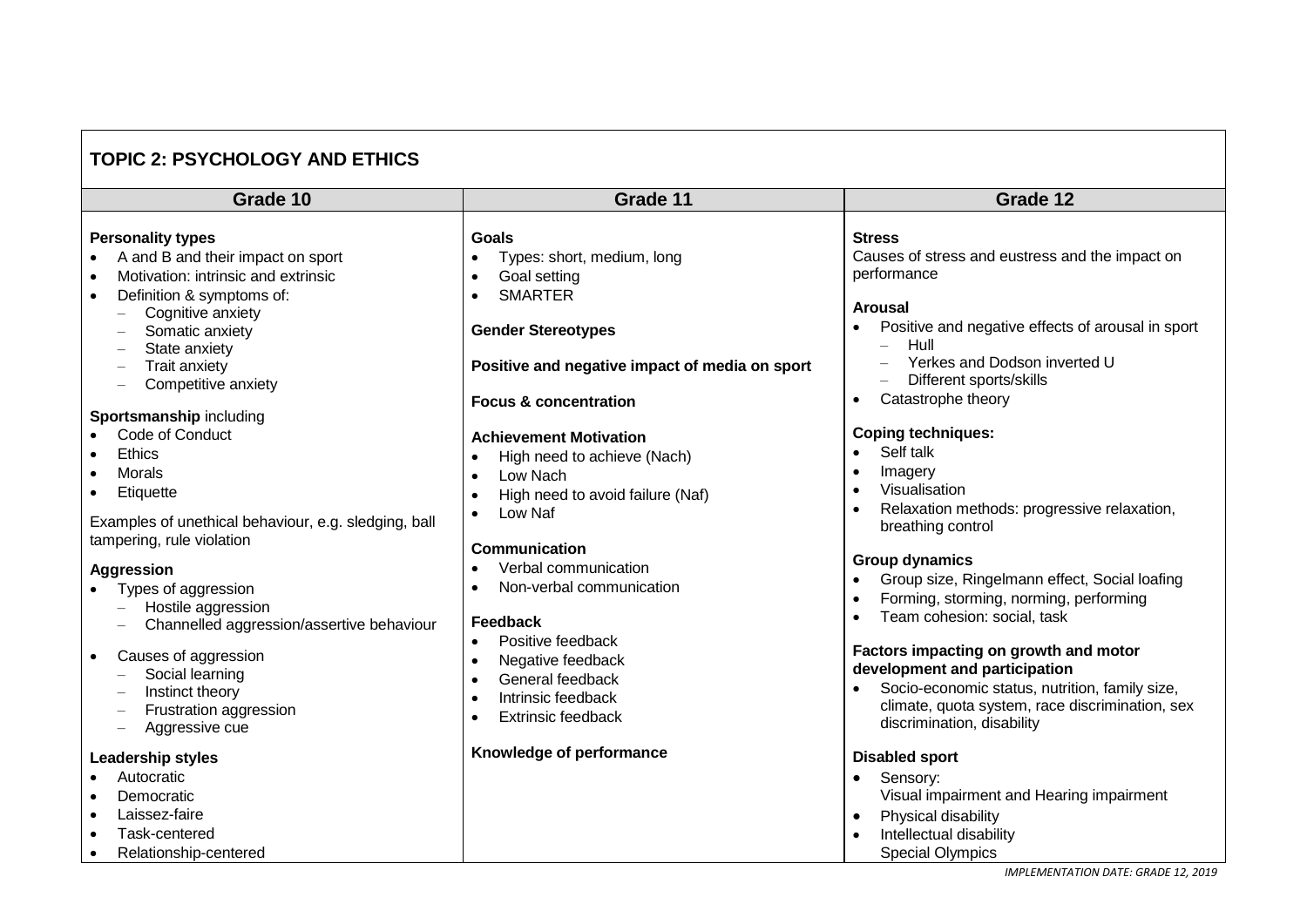| Nature versus nurture<br>Different theories<br>Interactional approach<br>$\overline{\phantom{0}}$<br>Trait theory | <b>Information processing</b><br>Input<br>Decision making<br>$\bullet$<br>Limited channel capacity<br>$\qquad \qquad -$<br>Selective attention:<br>$\qquad \qquad =$<br>short term memory and long term memory<br>Output<br>٠<br>Feedback<br>$\bullet$<br>Performance enhancing drugs | <b>Methods of controlling aggression</b><br>Cognitive<br>Somatic |
|-------------------------------------------------------------------------------------------------------------------|---------------------------------------------------------------------------------------------------------------------------------------------------------------------------------------------------------------------------------------------------------------------------------------|------------------------------------------------------------------|
|                                                                                                                   | Effects on the body and performance<br>Stimulants, beta-blockers, diuretics, steroids,<br>blood doping and EPO<br>Drug testing process                                                                                                                                                |                                                                  |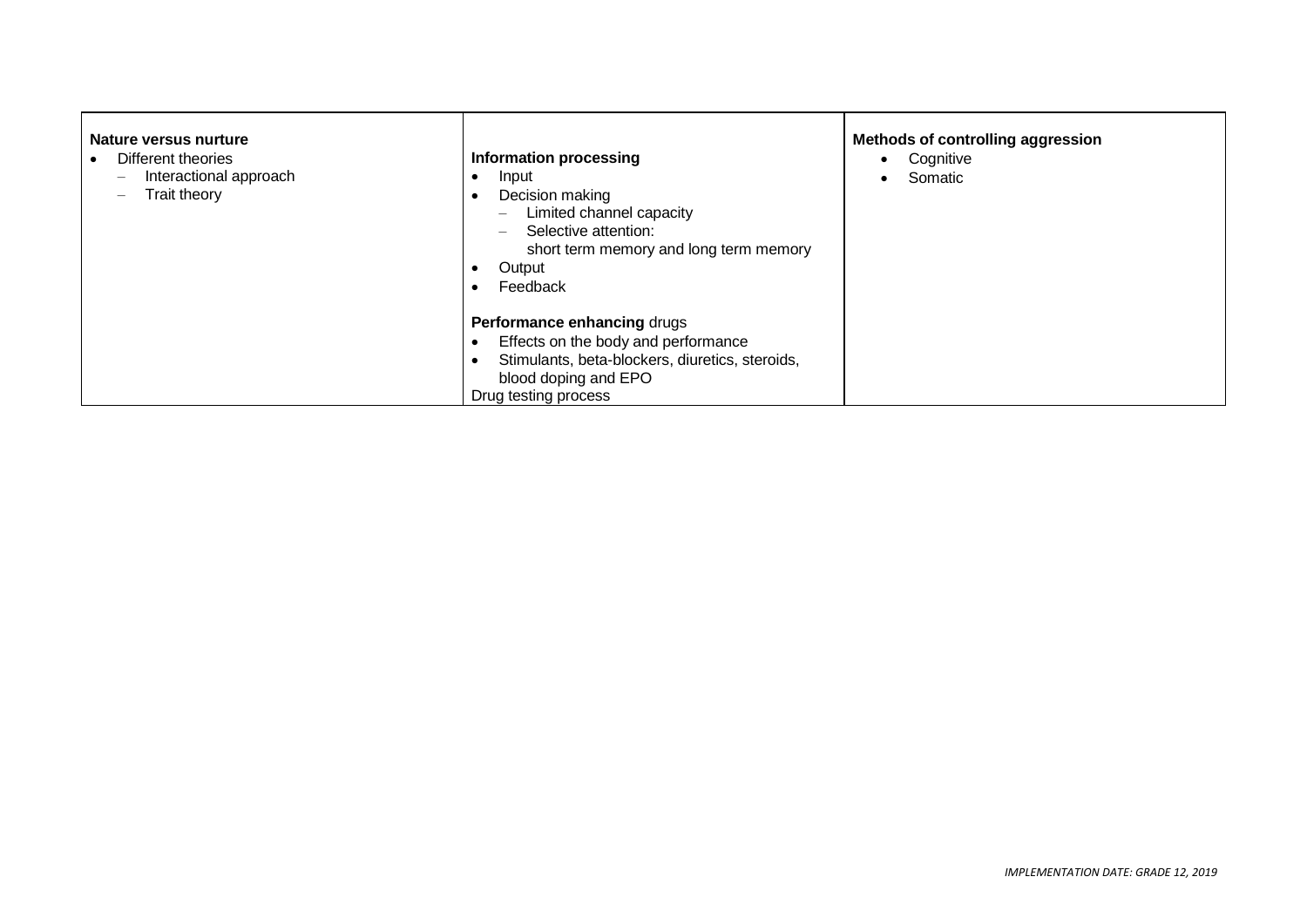## **TOPIC 3: NUTRITION**

| Grade 10                                                                                                                                                                                                                                                                                                                                                                                                                                                                                                               | Grade 11                                                                                                                                                                                                                                                                                                                                                                                                                                                                                                                                                                                                                                                                                                                                                                                                                                                   | Grade 12                                                                                                                                                                                                                                                                                                                                                                                                                                                                                                               |
|------------------------------------------------------------------------------------------------------------------------------------------------------------------------------------------------------------------------------------------------------------------------------------------------------------------------------------------------------------------------------------------------------------------------------------------------------------------------------------------------------------------------|------------------------------------------------------------------------------------------------------------------------------------------------------------------------------------------------------------------------------------------------------------------------------------------------------------------------------------------------------------------------------------------------------------------------------------------------------------------------------------------------------------------------------------------------------------------------------------------------------------------------------------------------------------------------------------------------------------------------------------------------------------------------------------------------------------------------------------------------------------|------------------------------------------------------------------------------------------------------------------------------------------------------------------------------------------------------------------------------------------------------------------------------------------------------------------------------------------------------------------------------------------------------------------------------------------------------------------------------------------------------------------------|
| Food groups and portion size<br><b>Basal metabolic rate</b><br>Importance and relevance of each of the<br>following organic compounds to an athlete:<br>Fats<br>Saturated<br>Monounsaturated<br>Polyunsaturated<br>Carbohydrates<br>Simple<br>Complex<br>Protein<br>Importance and relevance of each of the<br>following minerals to an athlete<br>Iron<br>Calcium<br>Magnesium<br>Sodium<br>Potassium<br>Zinc<br><b>Basic cell structure covering</b><br><b>Nucleus</b><br>Mitochondria<br>Cell membrane<br>Cytoplasm | <b>Energy</b><br>Role of ATP as an energy-carrier in the cell<br>Types of energy systems<br>$\bullet$<br>ATP/PC or Alactic system<br>$\bullet$<br>Lactic Acid system or Glycolytic<br>$\bullet$<br>Aerobic or Oxidative<br>$\bullet$<br>[no biochemical detail of glycolysis, Krebs cycle or<br>oxidative phosphorylation is required]<br>Types of energy drinks<br><b>Fluids and their effect</b><br>Hydration<br>$\bullet$<br>Dehydration<br>$\bullet$<br>Over-hydration<br>$\bullet$<br>Interpreting food labels for an athlete<br>$\bullet$<br>Appropriate quantities of essential nutrients<br>$\overline{\phantom{m}}$<br>Understanding ingredients in supplements<br>Determining whether food is healthy or not<br>by correctly interpreting data on label<br>Determining whether food Is sport specific<br>by correctly interpreting data on label | Energy systems and effects on exercise<br>How the various energy systems are used in<br>$\bullet$<br>sport<br>Energy output per system<br>Thresholds<br>Types of training that affect energy system/s<br>Onset Blood Lactate Accumulation (OBLA)<br><b>Diet</b><br>Effects of diet on the body and performance:<br>٠<br>Pre-, during- and post-<br>exercise/performance, including hydration<br>Low versus High GI foods for an athlete<br>Eating disorders and impact on performance:<br>Anorexia, Bulimia<br>Obesity |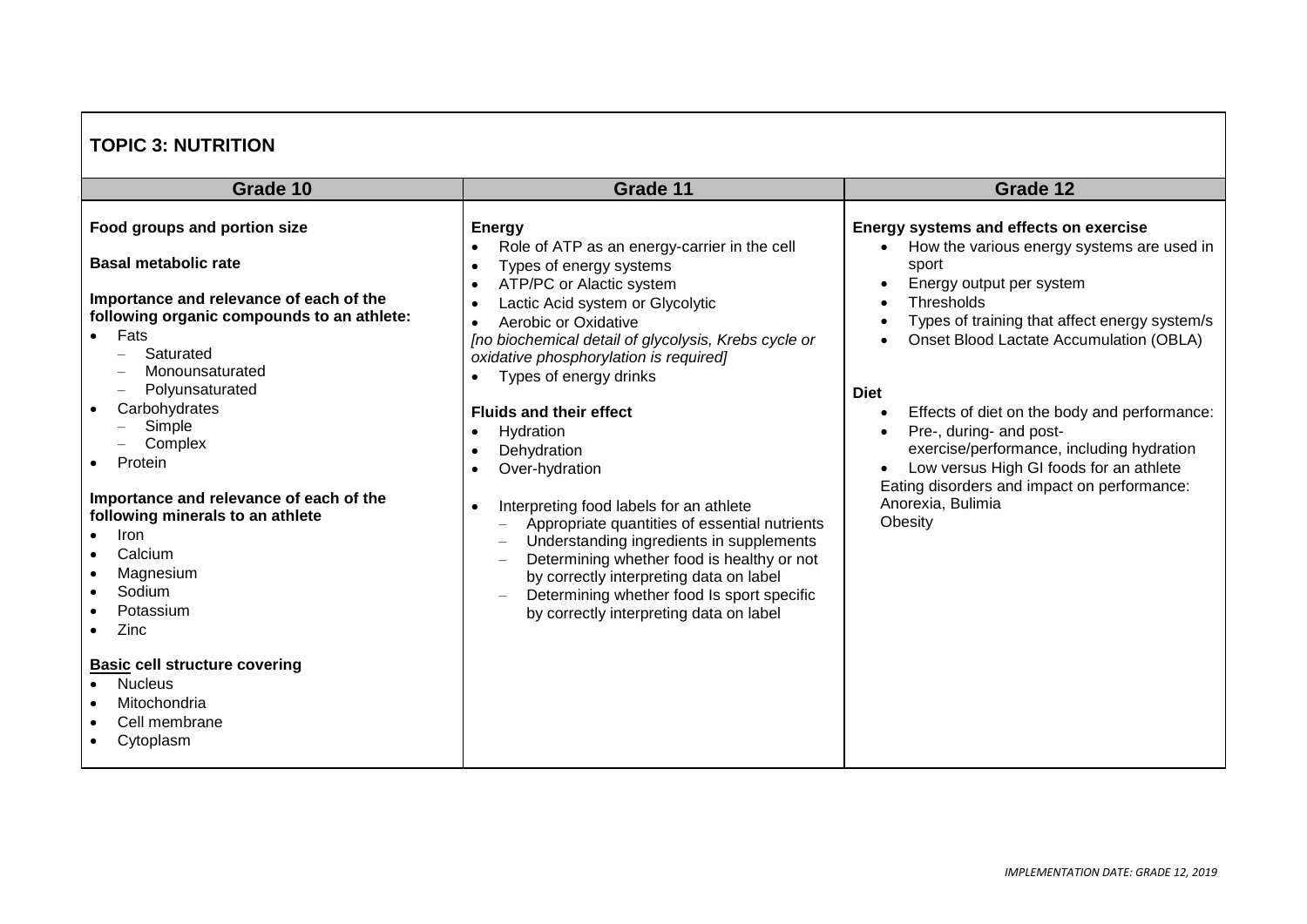## **TOPIC 4: TRAINING AND BIOMECHANICS**

| Grade 10                                                                                                                                                                                                                                                                                                                  | Grade 11                                                                                                                                                                                                                                                                                                                                                                                     | Grade 12                                                                                                                                                                                                                                                                                                             |  |  |  |
|---------------------------------------------------------------------------------------------------------------------------------------------------------------------------------------------------------------------------------------------------------------------------------------------------------------------------|----------------------------------------------------------------------------------------------------------------------------------------------------------------------------------------------------------------------------------------------------------------------------------------------------------------------------------------------------------------------------------------------|----------------------------------------------------------------------------------------------------------------------------------------------------------------------------------------------------------------------------------------------------------------------------------------------------------------------|--|--|--|
| <b>Fitness Components</b><br><b>Health related</b><br>Cardiorespiratory endurance<br>Muscular endurance<br>$\bullet$<br>Muscular strength<br>$\bullet$<br>Body composition<br>$\bullet$<br>Flexibility<br>$\bullet$<br><b>Skill related</b><br>Power<br>Speed<br>$\bullet$<br>Agility<br>٠<br>Co-ordination               | Types of Training and the advantages and<br>disadvantages of each<br>Cardiovascular<br>$\bullet$<br>Continuous training<br>$\bullet$<br>Interval training<br>$\bullet$<br>Fartlek training<br>$\bullet$<br>Strength<br>$\bullet$<br>Weight training (isotonic, isokinetic, isometric);<br>$\bullet$<br>Core training<br>$\bullet$<br>Plyometric training<br>$\bullet$<br>Resistance training | <b>Levers</b><br>Effects of levers and lever length in sport<br>Force summation and timing of body segments<br>Fluid forces and influences in sport<br>Drag<br>$\bullet$<br>Surface drag; Form drag<br>Buoyancy<br>$\bullet$<br>Lift<br>$\bullet$<br>Bernoulli principle<br>Air resistance and friction<br>$\bullet$ |  |  |  |
| Reactions<br><b>Balance</b><br>$\bullet$<br>Neuromuscular skills<br><b>Core Principles of Training</b><br>Frequency<br>Intensity<br><b>Duration</b>                                                                                                                                                                       | Speed and Agility:<br>Assisted and<br>$\equiv$<br>Resisted<br>Circuits,<br>$\bullet$<br>Training zones/heart rate zones<br>Cardio<br>Strength<br>$\bullet$                                                                                                                                                                                                                                   | Aerodynamics in sport<br>$\bullet$<br><b>Spin</b><br>Magnus effect<br>$\bullet$<br>Top spin<br>Side spin<br>$\bullet$<br>Back spin<br>$\bullet$<br>Effects of playing surfaces on an object                                                                                                                          |  |  |  |
| Overload<br>$\bullet$<br>Specificity<br>$\bullet$<br>Adaptation<br>$\bullet$<br>Regularity<br>$\bullet$<br>Reversibility<br>$\bullet$<br>Rest and recovery<br>$\bullet$<br>Warm ups and all forms of stretching<br>Ways to improve flexibility<br>Static stretching<br>$\bullet$<br>Active<br>Passive<br><b>Isometric</b> | Core strength and how to train/improve it<br><b>Classification of levers</b><br>Types of forces found in sport<br>Internal<br>External forces - horizontal & vertical<br>$\bullet$<br>Net force, balanced force, unbalanced force<br>$\bullet$<br>Action & reaction forces<br>$\bullet$<br><b>Velocity</b>                                                                                   | <b>Rotation</b><br>Implication in sport<br>Vertical rotation<br>Transverse rotation<br>$\bullet$<br>Antero posterior rotation<br>$\bullet$<br><b>Momentum</b><br>Linear momentum<br>$\bullet$<br>Angular momentum<br>$\bullet$<br>Transfer of momentum<br>$\bullet$<br>Angular, Linear and General motion            |  |  |  |
| <b>PNF</b>                                                                                                                                                                                                                                                                                                                | Acceleration                                                                                                                                                                                                                                                                                                                                                                                 | <b>Effects of Centre of Gravity and Stability in sport</b>                                                                                                                                                                                                                                                           |  |  |  |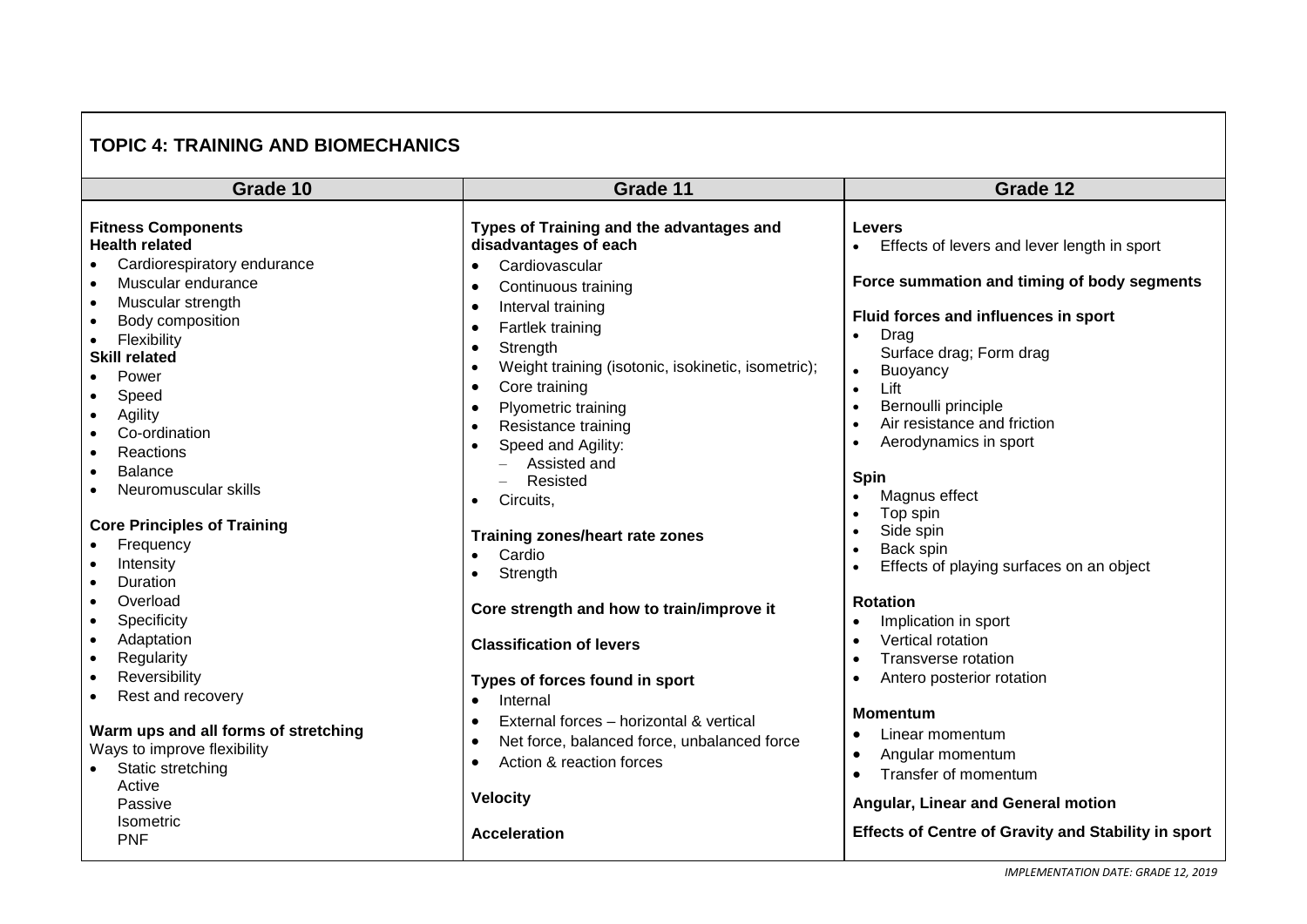| Dynamic stretching                                | <b>Motor patterns and skills</b>                      | <b>Newton's Laws in sport</b>                     |
|---------------------------------------------------|-------------------------------------------------------|---------------------------------------------------|
| <b>Ballistic</b>                                  | Types of skills                                       | Define and apply in sport                         |
| Active isolated                                   | Motor                                                 | <b>Reaction time</b>                              |
| Resistance /loaded                                | Cognitive                                             | Movement time                                     |
| Myofascial release<br>$\bullet$                   |                                                       |                                                   |
|                                                   | Perceptive<br>$\bullet$                               | Response time                                     |
| <b>Muscular strength</b>                          | <b>Classification of skills</b>                       | Factors impacting on reaction time                |
| <b>Static</b>                                     | Muscular involvement $-$ gross vs fine<br>$\bullet$   | Ways to improve reaction time                     |
|                                                   | Environmental influence - open vs closed<br>$\bullet$ | Periodisation - including undulating              |
| Dynamic                                           | Pacing - internal vs external<br>$\bullet$            |                                                   |
| Explosive                                         | Difficulty – simple vs complex                        | periodisation                                     |
|                                                   | Three phases of learning skills                       | <b>Taper and Peak</b>                             |
| <b>Fitness</b>                                    | Cognitive / planning                                  |                                                   |
| Definition                                        | Associative / practice<br>$\bullet$                   | <b>Altitude</b>                                   |
| Factors that affect fitness                       | Autonomous / perfection<br>$\bullet$                  | Effects of altitude and various types of altitude |
| Age                                               | Transfer of skills                                    |                                                   |
| Sex                                               | Visual<br>$\bullet$                                   | training on performance                           |
| Somatotype                                        | Verbal                                                | <b>Exercise adherence</b>                         |
|                                                   | $\bullet$                                             |                                                   |
| Strength, power, flexibility, stamina             | Manual<br>$\bullet$                                   | Long term athlete development                     |
| Diet                                              | Whole $-$ part $-$ whole<br>$\bullet$                 | Managing focus, volume and type of training       |
| Neuromuscular skill                               | Mass<br>$\bullet$                                     | applied to athletes as they develop through       |
| Heredity                                          | distributive                                          | adolescence into adulthood.                       |
| Drug use                                          |                                                       | 7 stages of LTAD                                  |
| Environment                                       | <b>Talent identification</b>                          |                                                   |
| Fitness training process: warm up, fitness phase, |                                                       | Fatigue; Overtraining; Burnout and DOM's          |
| skill phase, warm down                            | <b>Centre of gravity/mass</b>                         | <b>Definition</b>                                 |
| Fitness testing<br>$\bullet$                      |                                                       | Causes                                            |
| Different tests for different fitness components  | Performance differences between sexes                 | Signs and Symptoms (mental & physical)            |
| Reliability of fitness testing                    |                                                       | Prevention                                        |
|                                                   | Relationship between strength and motor               | Treatment                                         |
|                                                   | performance and:                                      |                                                   |
|                                                   | Size                                                  |                                                   |
|                                                   |                                                       |                                                   |
|                                                   | Physique<br>$\bullet$                                 |                                                   |
|                                                   | Body composition                                      |                                                   |
|                                                   | Age<br>$\bullet$                                      |                                                   |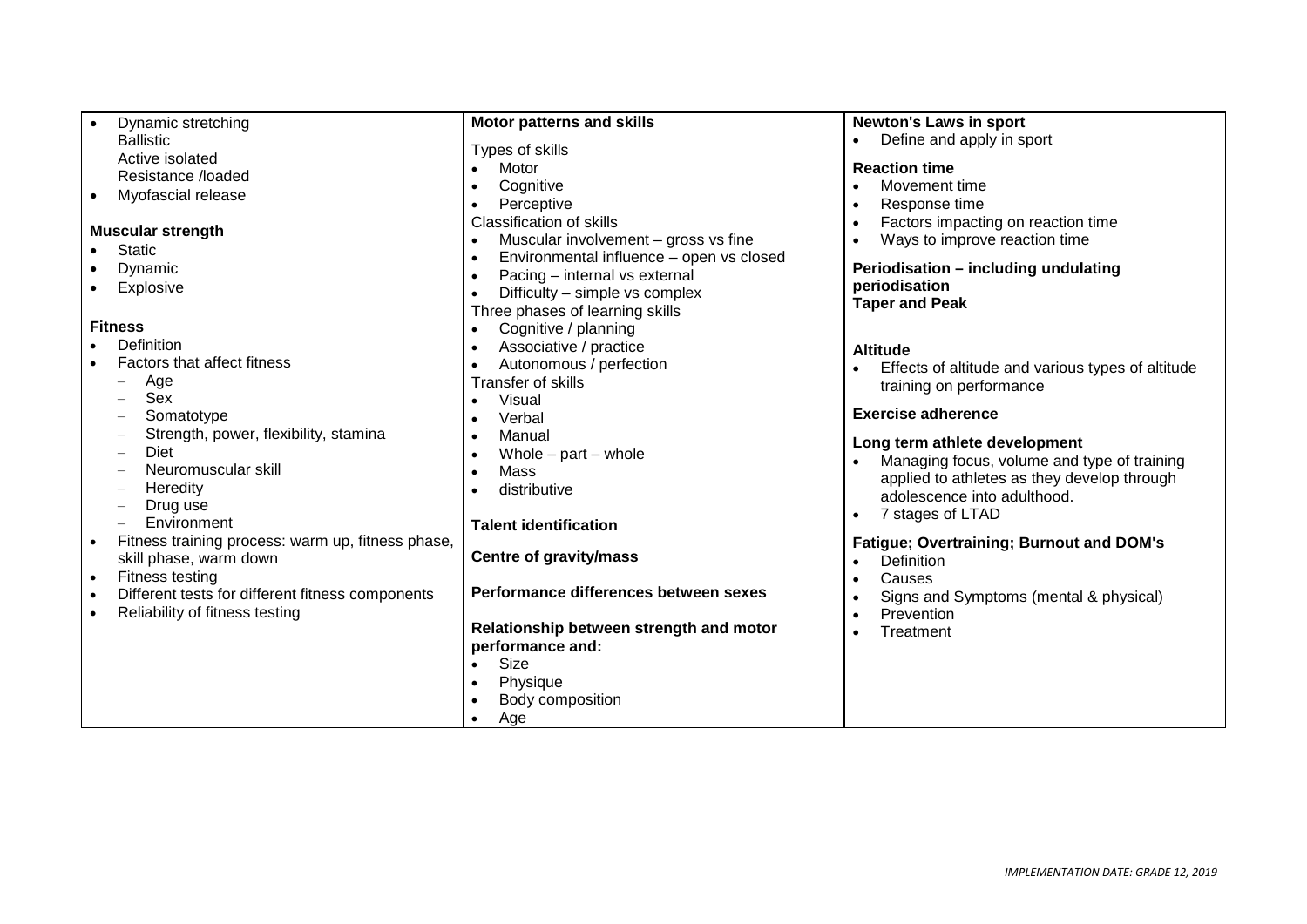## **TOPIC 5: HEALTH, INJURIES AND REHABILITATION**

| Grade 10                                                                                                                                                                                                                                                                                                                                                                                                                                                                                                                                       | Grade 11                                                                                                                                                                                                                                                                                                                                                                                                                                                                                                                                                              | Grade 12                                                                                                                                                                                                                                                                                                                                                                                                                                                                                                                   |  |  |
|------------------------------------------------------------------------------------------------------------------------------------------------------------------------------------------------------------------------------------------------------------------------------------------------------------------------------------------------------------------------------------------------------------------------------------------------------------------------------------------------------------------------------------------------|-----------------------------------------------------------------------------------------------------------------------------------------------------------------------------------------------------------------------------------------------------------------------------------------------------------------------------------------------------------------------------------------------------------------------------------------------------------------------------------------------------------------------------------------------------------------------|----------------------------------------------------------------------------------------------------------------------------------------------------------------------------------------------------------------------------------------------------------------------------------------------------------------------------------------------------------------------------------------------------------------------------------------------------------------------------------------------------------------------------|--|--|
|                                                                                                                                                                                                                                                                                                                                                                                                                                                                                                                                                |                                                                                                                                                                                                                                                                                                                                                                                                                                                                                                                                                                       |                                                                                                                                                                                                                                                                                                                                                                                                                                                                                                                            |  |  |
| <b>Injuries</b><br>Causes and treatment of:<br><b>Blisters</b><br>Cramps<br>Nose bleeds<br>Asthma<br><b>Fractures</b><br><b>Strains</b><br><b>Sprains</b><br>Contusions<br>Concussion<br>Shin splints<br><b>Stitch</b><br>Osgood Schlatter disease<br>Sever's disease<br>Patellofemoral Pain syndrome<br><b>Pain Cycle</b><br>RICER/R (Rest, Ice, Compression, Elevation and<br>Referral)<br>Hyperventilation<br>Causes and treatment<br>Effects of the following on the body and<br>performance:<br>Smoking<br><b>Tuberculosis</b><br>Alcohol | <b>Injuries</b><br>Causes and treatment of:<br>$\bullet$<br>Ligament damage,<br>Dislocations,<br>$\overline{\phantom{a}}$<br>Joint injury,<br>Tendon damage,<br>Muscle tears<br>Strategies to avoid above injuries<br>$\bullet$<br><b>Cardiopulmonary resuscitation (CPR)</b><br>Effects of the following on the body and<br>performance:<br>Blood pressure<br>$\bullet$<br>Cholesterol<br>$\bullet$<br><b>Diabetes</b><br>Cardiovascular diseases, e.g. atherosclerosis<br>and arteriosclerosis<br>Bone disorders that will impact on movement,<br>e.g. osteoporosis | <b>Injuries</b><br>Causes and treatment of overuse injuries<br>Strategies to avoid overuse injuries<br>Risk management & safety at sports events<br><b>Hypothermia and Hyperthermia</b><br>Effects on physical and mental performance<br>Treatment for hypothermia & hyperthermia<br>Temperature acclimatisation<br><b>Technology in sport</b><br><b>Facilities</b><br>$\bullet$<br>Equipment<br>Clothing<br>Performance enhancing mechanical aids<br>Examples of prosthetic limbs<br><b>Functional Movement Screening</b> |  |  |
|                                                                                                                                                                                                                                                                                                                                                                                                                                                                                                                                                |                                                                                                                                                                                                                                                                                                                                                                                                                                                                                                                                                                       |                                                                                                                                                                                                                                                                                                                                                                                                                                                                                                                            |  |  |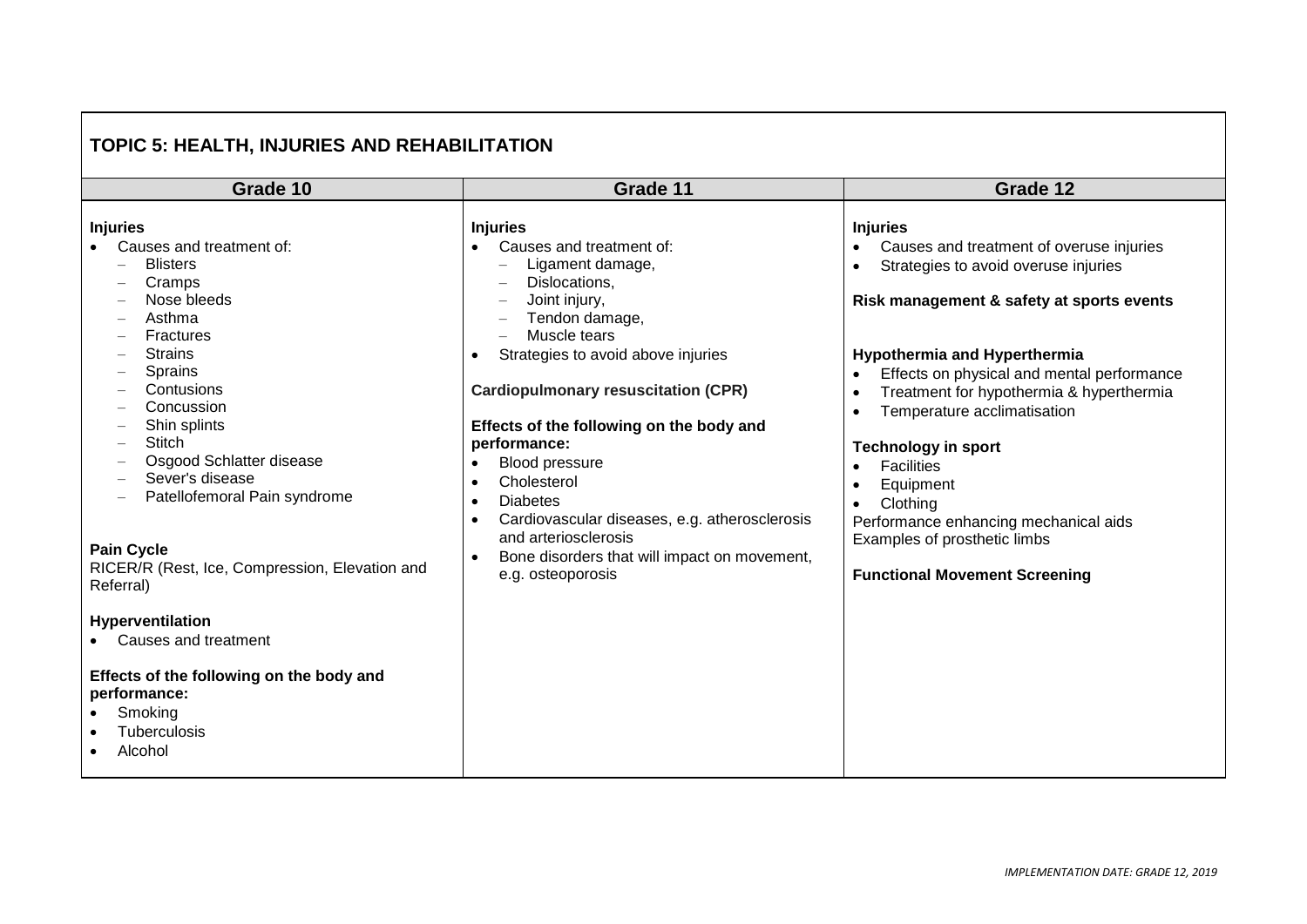## D. **ADMINISTRATIVE DOCUMENTS AND APPENDICES**

#### 1. **ADMINISTRATIVE DOCUMENTATION FOR SBA**

- 1.1 Cover Sheet for Teacher's File
- 1.2 Cover Sheet for Learner's File
- 1.3 Teacher's Record of SBA Marks
- 1.4 Rank Order List
- 1.5 National Moderation Tool
- 1.6 Final Moderation Feedback form to IEB
- 1.7 Example of Letter of Authenticity
- 1.8 Example of Declaration of Omissions

#### 2. **APPENDICES**

2.1 Appendix A: Example of a Design Grid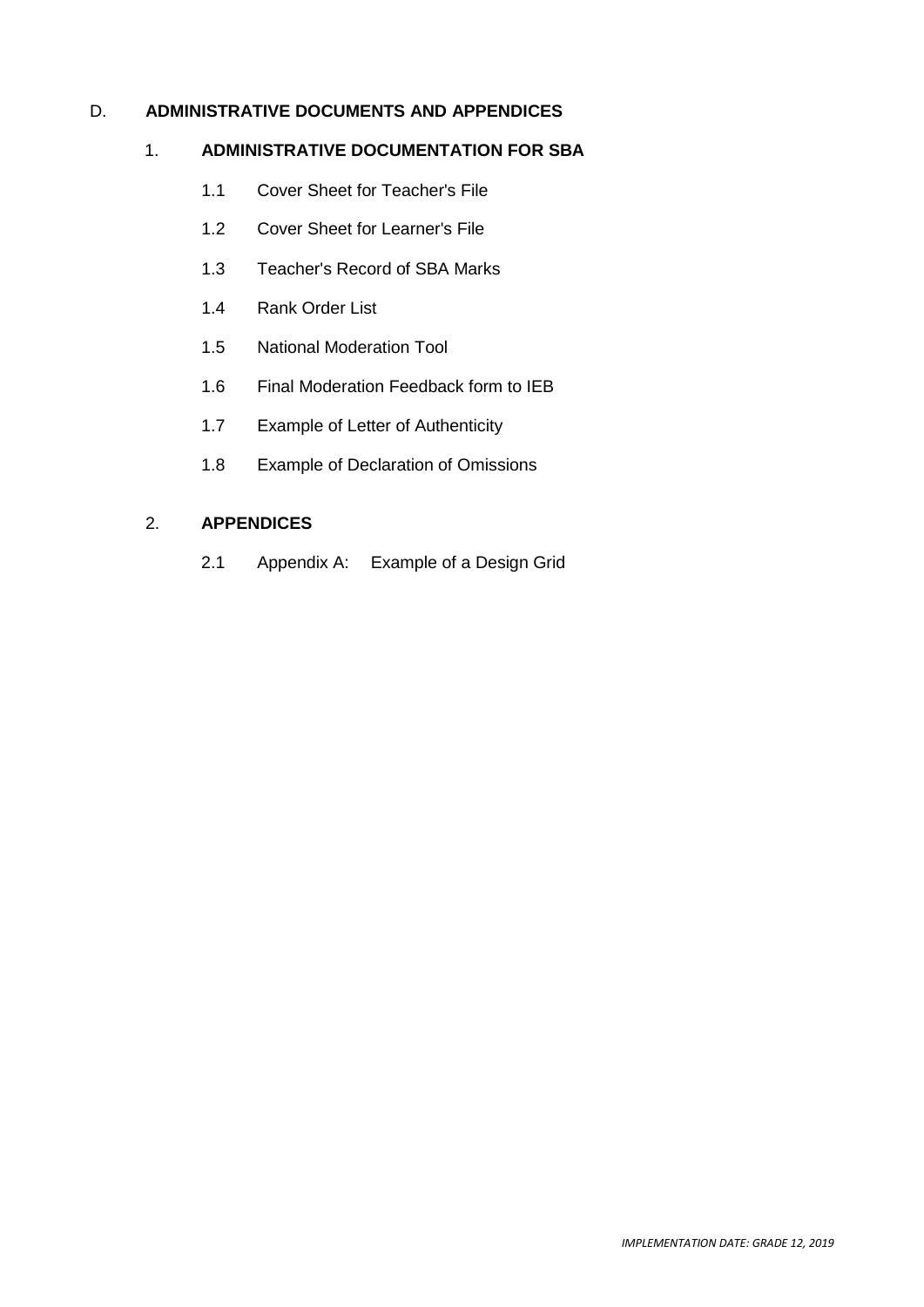## 1.1 TEACHER'S SBA COVER SHEET



#### **NATIONAL SENIOR CERTIFICATE EXAMINATION SPORT AND EXERCISE SCIENCE COVER SHEET FOR TEACHER'S SBA FILE**

School:

Teacher's Name:

|   | <b>SUPPORTING DOCUMENTATION</b>                                            | Evidence provided |
|---|----------------------------------------------------------------------------|-------------------|
|   | IEB Moderation Selection List (where Learner Files have been<br>requested) |                   |
| 2 | Teacher's Record of SBA Marks                                              |                   |
| 3 | Rank Order List for ALL Learners in the grade                              |                   |
| 4 | Evidence of School (or External if one person department) Moderation       |                   |
|   | <b>EVIDENCE OF SBA ITEMS</b><br>This Section must contain:                 |                   |

- All assessments done by learners. Where Learners have a choice of tasks to include, copies of ALL Tasks and Marking Guidelines must be available in the Teacher's File.
- Design grids for the exams and tests
- Marking Guidelines for each assessment (Memoranda, Rubrics, etc.)

| <b>Preliminary Examination</b>        |  |
|---------------------------------------|--|
| <b>Controlled Test 1</b>              |  |
| <b>Controlled Test 2</b>              |  |
| Tasks: Indicate options included      |  |
| Option 1:<br><b>Oral Presentation</b> |  |
| Option 2:<br><b>Visual Task</b>       |  |
| Option 3:<br>Case Study               |  |
| Option 4:<br><b>Media Review</b>      |  |
| Option 5:<br><b>Practical Task</b>    |  |
|                                       |  |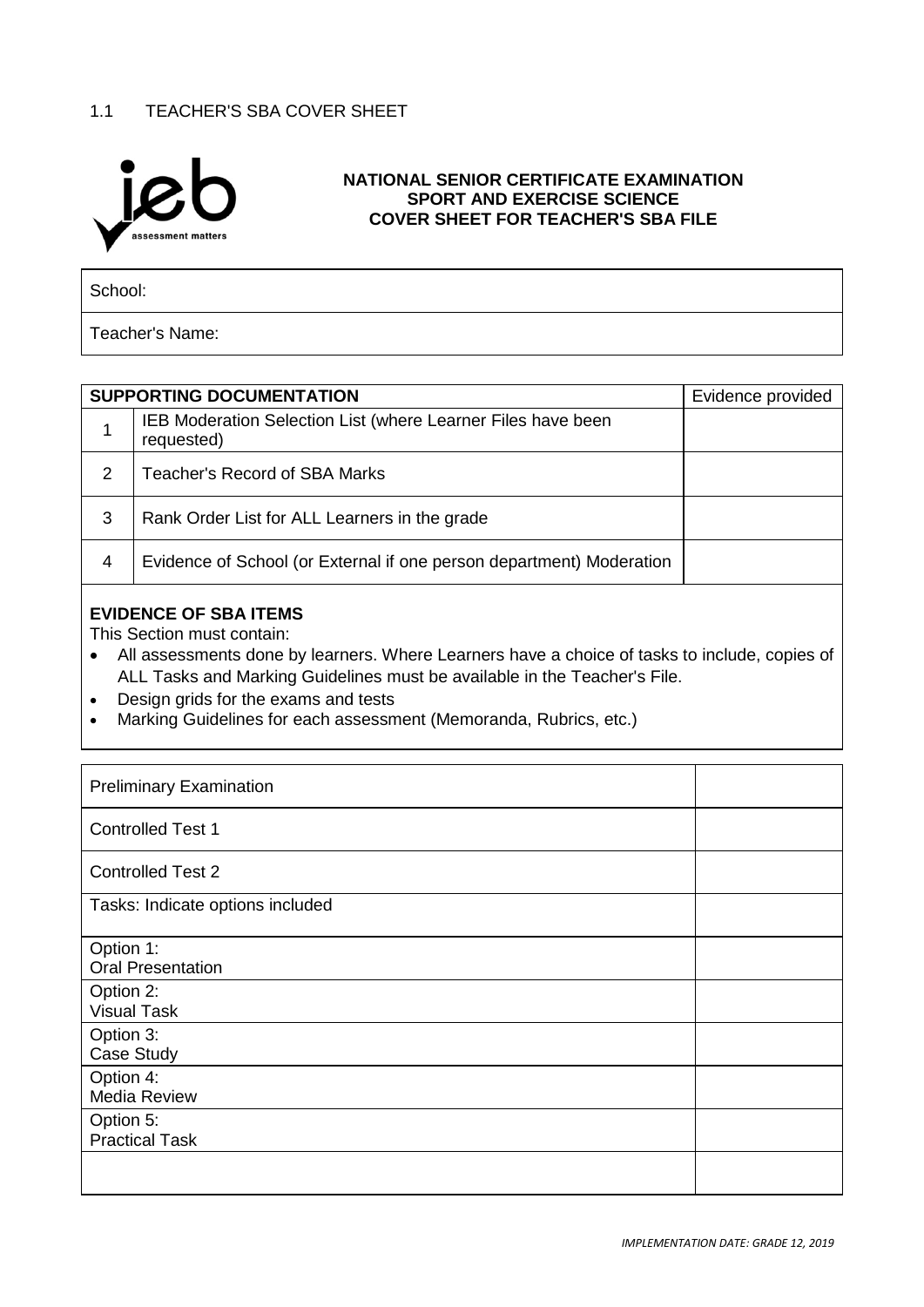## 1.2 CANDIDATE'S SBA COVER SHEET



## **NATIONAL SENIOR CERTIFICATE EXAMINATION SPORT AND EXERCISE SCIENCE COVER SHEET FOR LEARNER'S SBA FILE**

(To be filled in by the candidate and controlled by the teacher)

| <b>Centre Number</b> | Candidate's Examination number |  |
|----------------------|--------------------------------|--|
|----------------------|--------------------------------|--|

| <b>Task</b>                                | <b>Date</b> | <b>Raw Score</b>   | <b>Weighted Final</b><br><b>Mark</b> |
|--------------------------------------------|-------------|--------------------|--------------------------------------|
| <b>Prelim Exam</b>                         |             |                    | /25                                  |
| <b>Controlled Test 1</b>                   |             |                    | /15                                  |
| <b>Controlled Test 2</b>                   |             |                    | /15                                  |
|                                            |             |                    |                                      |
| <b>Tasks: Indicate 3 options</b><br>chosen |             |                    |                                      |
|                                            |             |                    | /15                                  |
|                                            |             |                    |                                      |
|                                            |             |                    | /15                                  |
|                                            |             |                    | /15                                  |
|                                            |             | <b>Total (100)</b> |                                      |

**Educator: \_\_\_\_\_\_\_\_\_\_\_\_\_\_\_\_\_\_\_\_\_\_\_\_\_\_\_\_ Learner: \_\_\_\_\_\_\_\_\_\_\_\_\_\_\_\_\_\_\_\_\_\_\_**

**Date: \_\_\_\_\_\_\_\_\_\_\_\_\_\_\_\_\_\_\_\_\_\_\_\_\_\_\_\_\_\_\_\_ Date: \_\_\_\_\_\_\_\_\_\_\_\_\_\_\_\_\_\_\_\_\_\_\_\_\_\_**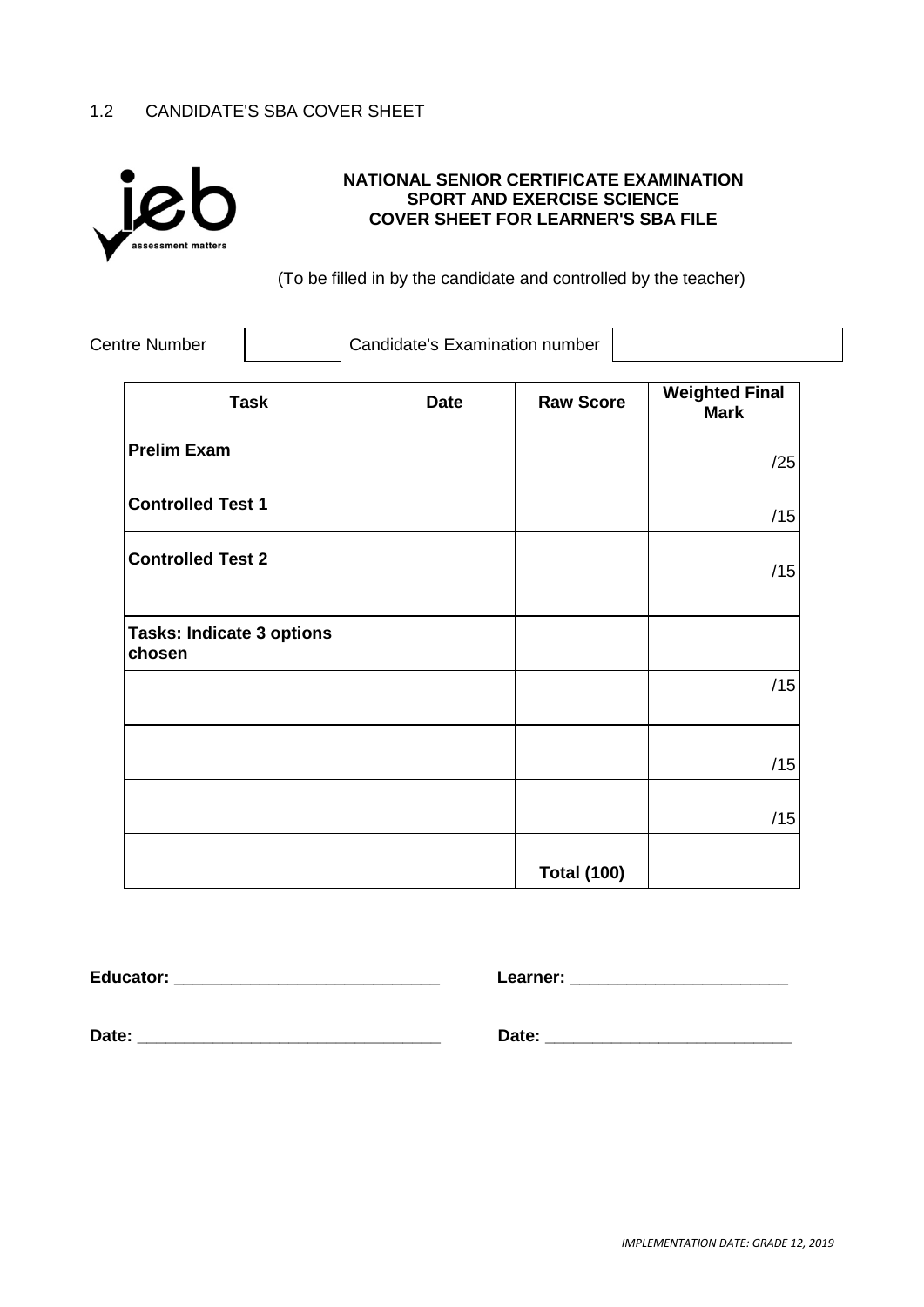#### 1.3 TEACHER'S RECORD OF SBA MARKS



#### **NATIONAL SENIOR CERTIFICATE EXAMINATION SPORT AND EXERCISE SCIENCE TEACHER'S RECORD OF SBA MARKS**

| <b>EXAM NO.</b> | <b>NAME</b> | <b>PRELIMINARY</b><br><b>EXAMINATION</b> | <b>CONTROLLED</b><br><b>TESTS</b> |    | TASK <sub>1</sub> | <b>TASK 2</b> | <b>TASK3</b> | <b>TOTAL</b> |
|-----------------|-------------|------------------------------------------|-----------------------------------|----|-------------------|---------------|--------------|--------------|
|                 |             | 25                                       | 15                                | 15 | 15                | 15            | 15           | 100          |
|                 |             |                                          |                                   |    |                   |               |              |              |
|                 |             |                                          |                                   |    |                   |               |              |              |
|                 |             |                                          |                                   |    |                   |               |              |              |
|                 |             |                                          |                                   |    |                   |               |              |              |
|                 |             |                                          |                                   |    |                   |               |              |              |
|                 |             |                                          |                                   |    |                   |               |              |              |
|                 |             |                                          |                                   |    |                   |               |              |              |
|                 |             |                                          |                                   |    |                   |               |              |              |
|                 |             |                                          |                                   |    |                   |               |              |              |
|                 |             |                                          |                                   |    |                   |               |              |              |

Signature of Teacher: \_\_\_\_\_\_\_\_\_\_\_\_\_\_\_\_\_\_ Date: \_\_\_\_\_\_\_\_\_\_\_\_\_\_ Signature of Principal: \_\_\_\_\_\_\_\_\_\_\_\_\_\_\_\_\_\_ Date: \_\_\_\_\_\_\_\_\_\_\_\_\_\_\_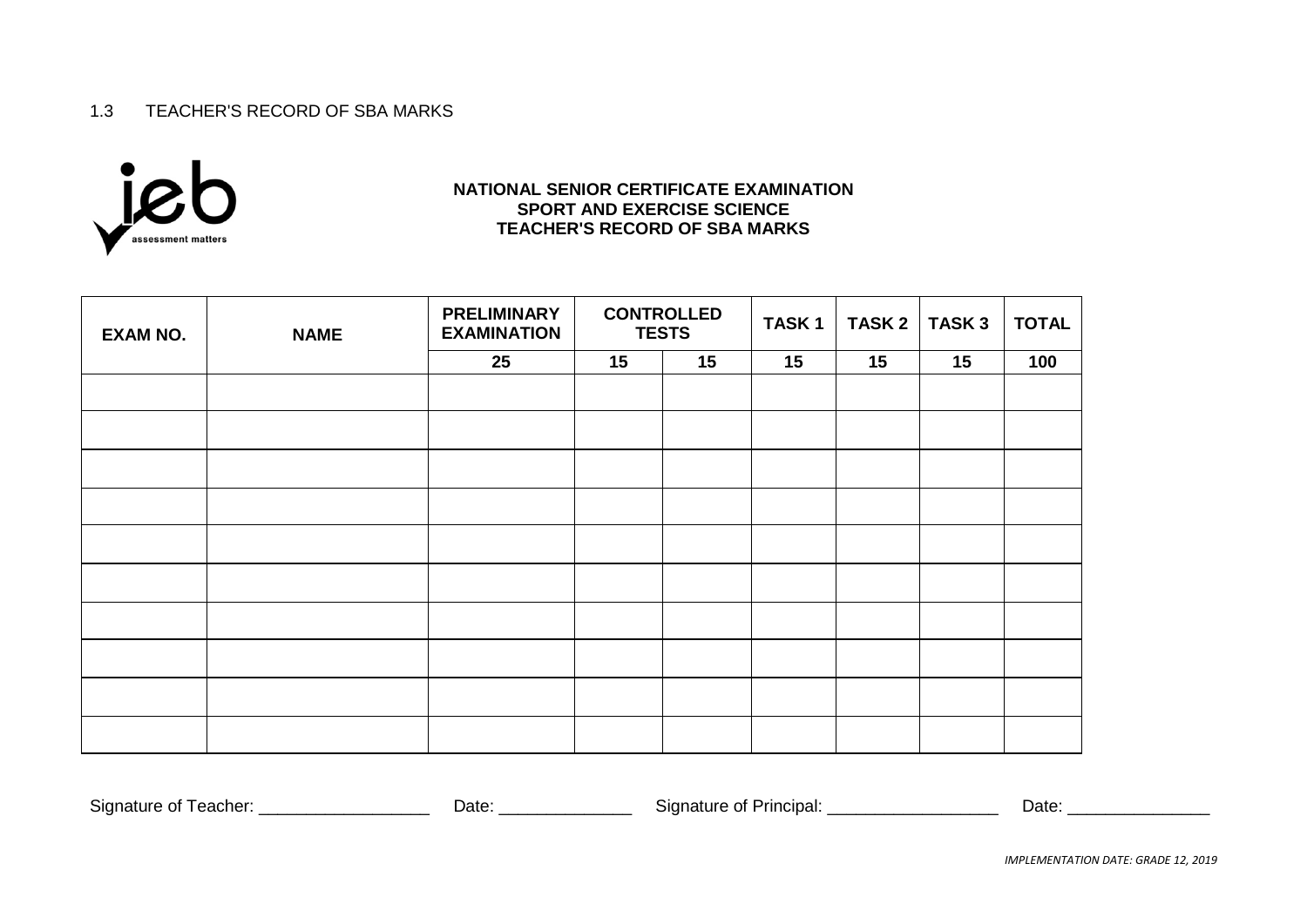## 1.4 SBA RANK ORDER SHEET



## **NATIONAL SENIOR CERTIFICATE EXAMINATION SPORT AND EXERCISE SCIENCE SBA RANK ORDER LIST**

| <b>CENTRE NO</b> |  |  |
|------------------|--|--|

## **CANDIDATES LISTED IN RANK ORDER OF MARKS (HIGHEST TO LOWEST)**

#### **EXAMINATION NUMBER MARK –** 100



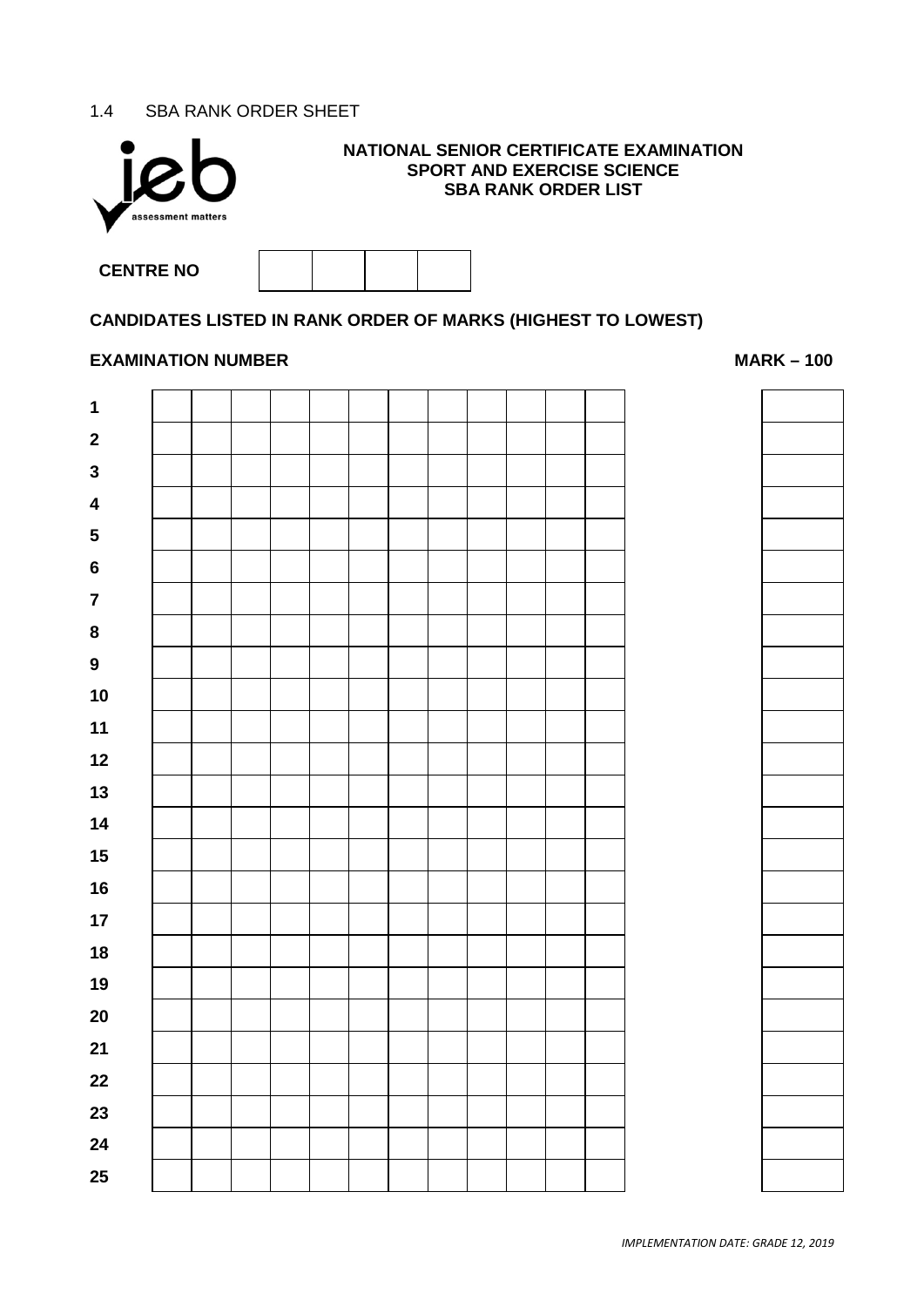#### 1.5 REGIONAL AND NATIONAL MODERATION TOOL



#### **NATIONAL SENIOR CERTIFICATE EXAMINATION SPORT AND EXERCISE SCIENCE NATIONAL MODERATION TOOL FOR SBA**

| <b>SCHOOL</b>         | <b>DATE</b>       |
|-----------------------|-------------------|
| <b>TEACHER'S NAME</b> | <b>CENTRE NO:</b> |
| <b>MODERATOR</b>      |                   |

| Compliance | <b>Completed</b><br><b>Teacher's SBA</b><br><b>Cover Sheet</b><br>included | IEB / DBE<br><b>Selection List</b><br>included | <b>Mark Schedule</b><br>completed<br>correctly and<br>signed by the<br><b>Principal</b>   | <b>Completed Rank</b><br><b>Order List</b><br>included | <b>Proof of</b><br>School/External<br><b>Moderation</b><br>provided | <b>Irregularities</b><br>clearly<br>documented |
|------------|----------------------------------------------------------------------------|------------------------------------------------|-------------------------------------------------------------------------------------------|--------------------------------------------------------|---------------------------------------------------------------------|------------------------------------------------|
|            | This row applies<br>to Learner's SBA<br>only                               | <b>Suitable file</b><br>used                   | <b>Completed and</b><br>correct<br><b>Learner's SBA</b><br><b>Cover Sheet</b><br>included | Declaration of<br><b>Authenticity</b><br>provided      | Declaration of<br><b>Omissions</b><br>provided (if<br>applicable)   |                                                |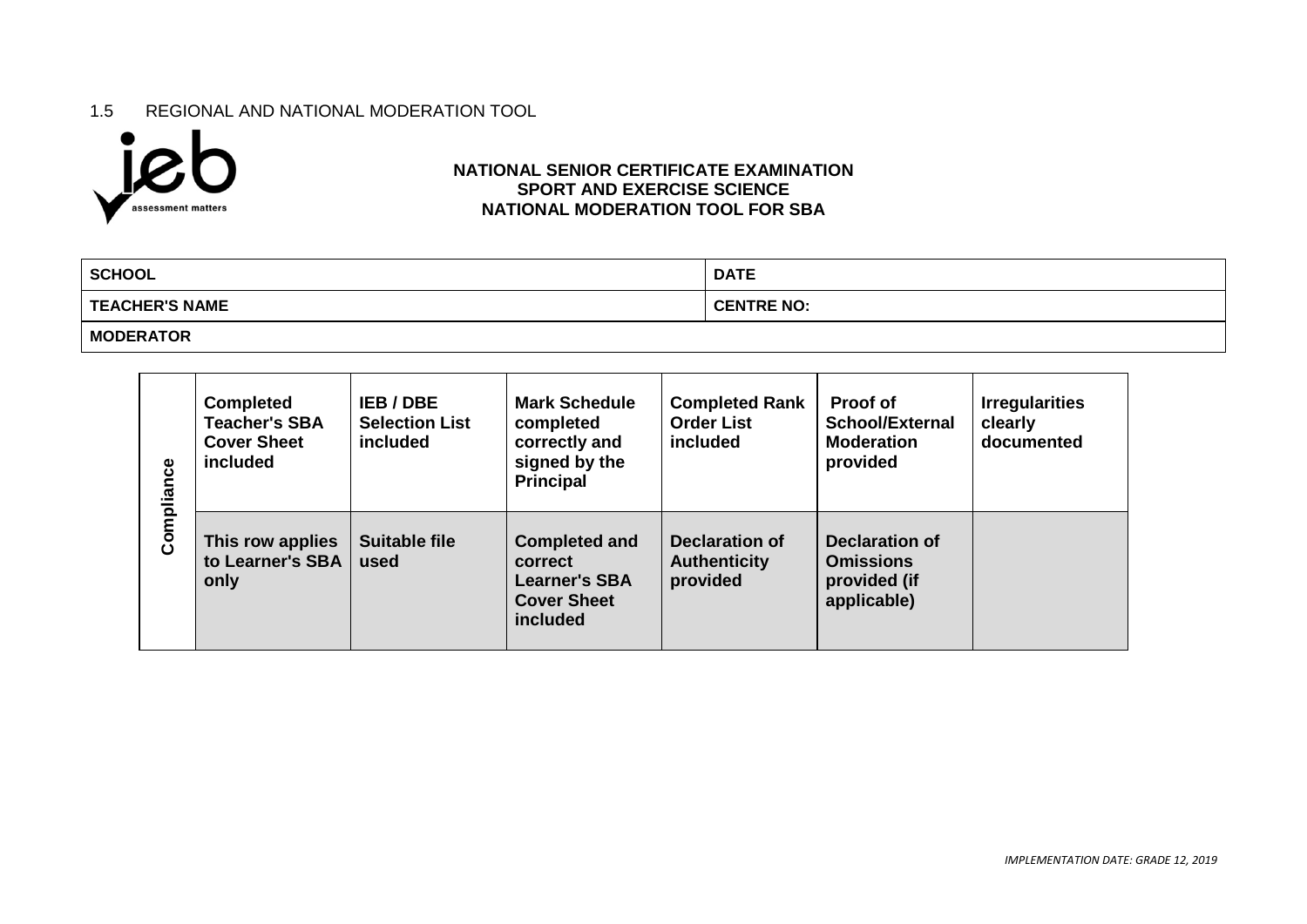|         | <b>Rating Scale</b>                       |                                                       |                            |                                     |                                                |                                                           |                                         |                                                              |
|---------|-------------------------------------------|-------------------------------------------------------|----------------------------|-------------------------------------|------------------------------------------------|-----------------------------------------------------------|-----------------------------------------|--------------------------------------------------------------|
|         | 1. Does not meet the requirements at all. |                                                       |                            |                                     |                                                | 2. Some important omissions.                              |                                         | 3. Some minor omissions.<br>4. Meets the requirements fully. |
| Quality | Evidence of                               | question papers<br>provided<br>instructions/<br>Clear | Task of required<br>rigour | Completed Grid<br>to justify design | Appropriate and<br>clear Marking<br>Guidelines | assessment<br>against marking<br>Consistent<br>guidelines | Constructive<br>feedback to<br>learners | <b>Comments with regards to compliance with SAGs</b>         |
|         | Preliminary<br>Examination                |                                                       |                            |                                     |                                                |                                                           |                                         |                                                              |
|         | <b>Controlled Test</b>                    |                                                       |                            |                                     |                                                |                                                           |                                         |                                                              |
|         | <b>Controlled Test</b><br>$\overline{2}$  |                                                       |                            |                                     |                                                |                                                           |                                         |                                                              |
|         | Task 1                                    |                                                       |                            |                                     |                                                |                                                           |                                         |                                                              |
|         | Task 2                                    |                                                       |                            |                                     |                                                |                                                           |                                         |                                                              |
|         | Task 3                                    |                                                       |                            |                                     |                                                |                                                           |                                         |                                                              |

| <b>Moderator's Signature:</b><br>Jate |  |
|---------------------------------------|--|
|---------------------------------------|--|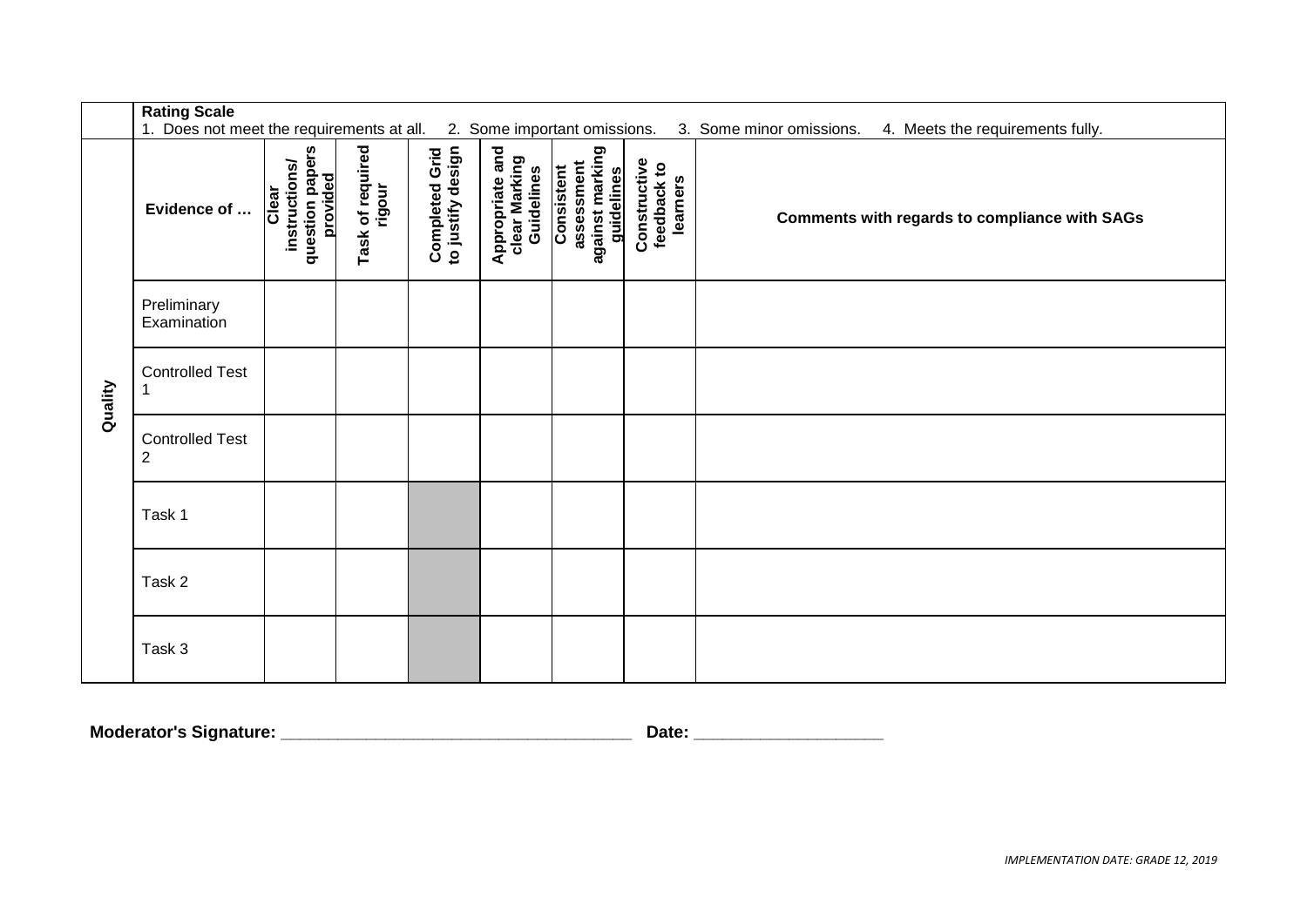## 1.6 FINAL MODERATION FEEDBACK FORM TO IEB



#### **NATIONAL SENIOR CERTIFICATE EXAMINATION SPORT AND EXERCISE SCIENCE FINAL MODERATION FEEDBACK FORM FOR SBA**

To be completed and retained by the IEB

#### **Examination Centre Number: \_\_\_\_\_\_\_\_\_\_\_\_\_\_\_\_\_**

*The candidates required to submit Learner Files for moderation (candidates supplied by IEB)*

| <b>Examination number</b> | <b>School</b><br>Mark (%) | <b>Moderated</b><br>Mark (%) |
|---------------------------|---------------------------|------------------------------|
|                           |                           |                              |
|                           |                           |                              |
|                           |                           |                              |
|                           |                           |                              |
|                           |                           |                              |
|                           |                           |                              |
|                           |                           |                              |
|                           |                           |                              |
|                           |                           |                              |
|                           |                           |                              |

#### *Comments:*

#### *Recommendations:*

| SBA MARKS SHOULD BE ACCEPTED WITHOUT ALTERATION | <b>Yes</b> | <b>No</b> |
|-------------------------------------------------|------------|-----------|
| Change recommended by moderator:                |            |           |
|                                                 |            |           |
|                                                 |            |           |
| Change to be implemented:                       |            |           |
|                                                 |            |           |
| <b>SBA Moderator's signature</b><br>Date:       |            |           |
| IMADI EMENITATIONI DATE: CRADE 12, 2010         |            |           |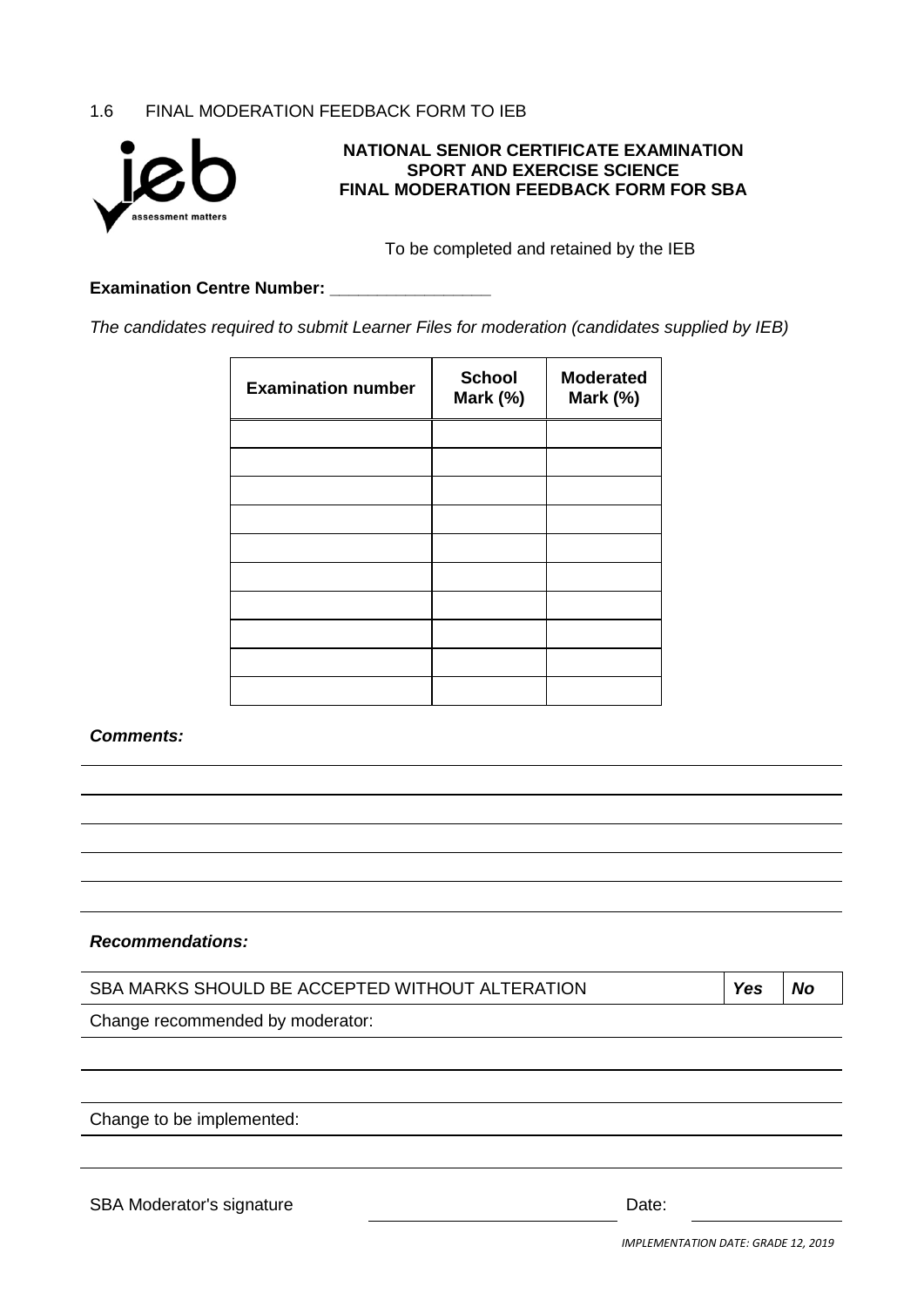## 1.7 LETTER OF AUTHENTICITY

#### **NATIONAL SENIOR CERTIFICATE EXAMINATION SPORT AND EXERCISE SCIENCE LETTER OF AUTHENTICITY**

School Letterhead

## **DECLARATION BY THE CANDIDATE**

I hereby declare that all the work contained in this SBA is my own, original work and that if I have made use of any source, I have acknowledged this.

LEARNER NAME **DATE** 

I agree that, if it is determined by the competent authorities that I have engaged in any fraudulent activities whatsoever in connection with the contents of my SBA, I shall forfeit completely the marks gained for this assessment.

\_\_\_\_\_\_\_\_\_\_\_\_\_\_\_\_\_\_\_\_\_\_\_\_\_\_\_\_\_\_\_\_\_\_ \_\_\_\_\_\_\_\_\_\_\_\_\_\_\_\_\_\_\_\_\_ LEARNER NAME DATE

## **DECLARATION BY THE CANDIDATE'S TEACHER**

As far as I know, the above statement by the candidate is true and I accept that the work offered is his/hers.

TEACHER DATE

\_\_\_\_\_\_\_\_\_\_\_\_\_\_\_\_\_\_\_\_\_\_\_\_\_\_\_\_\_\_\_\_\_\_ \_\_\_\_\_\_\_\_\_\_\_\_\_\_\_\_\_\_\_\_\_

\_\_\_\_\_\_\_\_\_\_\_\_\_\_\_\_\_\_\_\_\_\_\_\_\_\_\_\_\_\_\_\_\_\_ \_\_\_\_\_\_\_\_\_\_\_\_\_\_\_\_\_\_\_\_\_

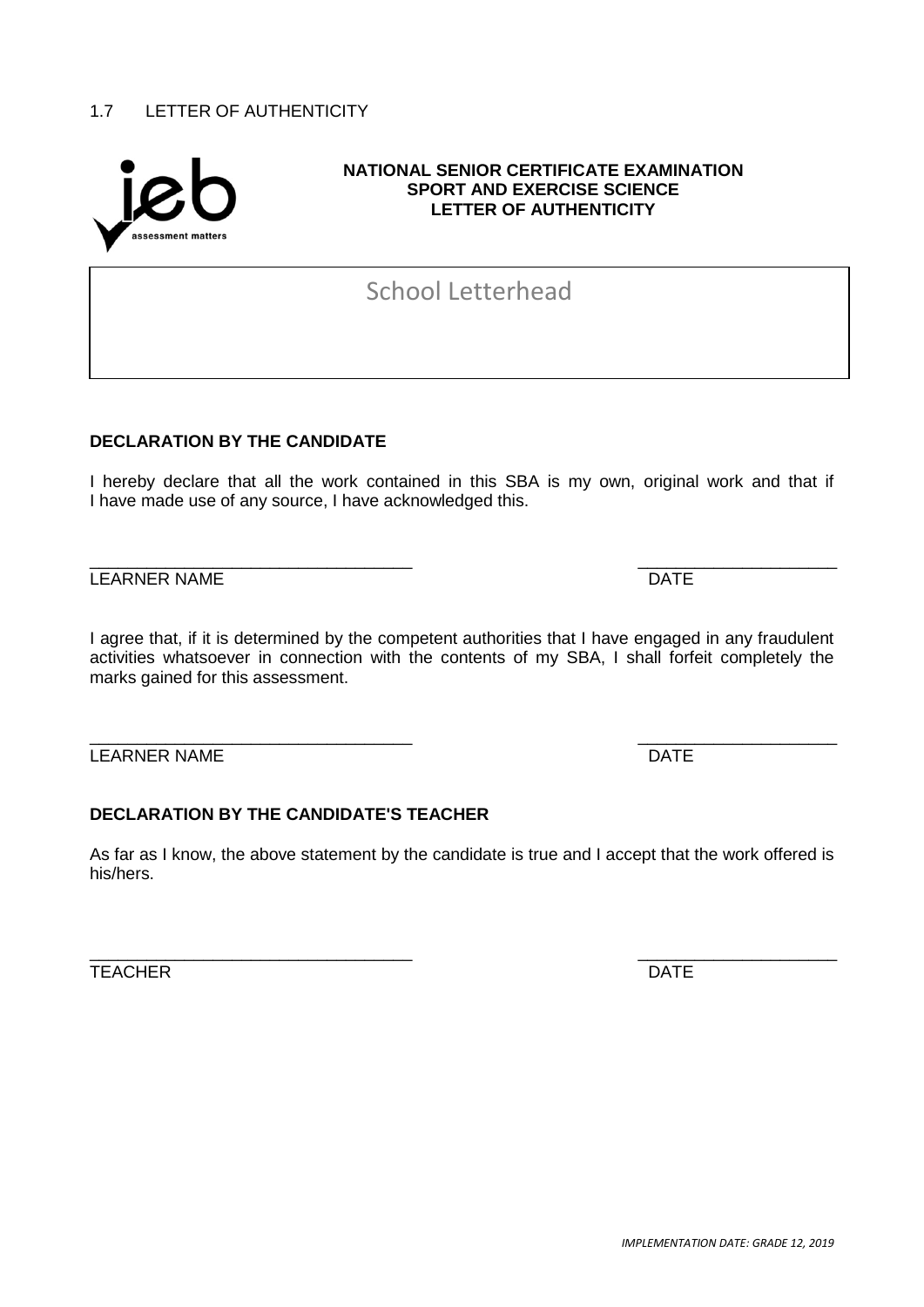## 1.8 DECLARATION OF OMISSIONS



#### **NATIONAL SENIOR CERTIFICATE EXAMINATION SPORT AND EXERCISE SCIENCE DECLARATION OF OMISSIONS**

To be included in place of a missing SBA piece

SCHOOL LETTERHEAD

**Learner Name: \_\_\_\_\_\_\_\_\_\_\_\_\_\_\_\_\_\_\_\_\_\_\_\_\_\_\_\_\_\_\_\_\_\_\_ Grade: \_\_\_\_\_\_\_\_\_\_\_\_\_\_\_**

**SBA Task: \_\_\_\_\_\_\_\_\_\_\_\_\_\_\_\_\_\_\_\_\_\_\_\_\_\_\_\_\_\_\_\_\_\_\_\_\_\_\_\_\_\_\_\_\_\_\_\_\_\_\_\_\_\_\_\_\_**

The learner has failed to include the set SBA task for the following reason:

| Illness.<br>Doctor's note attached.                                                                                                                                                                                                                                                             |
|-------------------------------------------------------------------------------------------------------------------------------------------------------------------------------------------------------------------------------------------------------------------------------------------------|
| The completed task is lost, but a mark is recorded.                                                                                                                                                                                                                                             |
| Absenteeism.<br>I hereby acknowledge the fact that I have failed to report on an alternate date to<br>complete my Sport and Exercise Science SBA Task. This means I will receive 0%<br>for the task. I am completely to blame for my own failure to complete the task on<br>time or not at all. |
| Failed to hand in the task.<br>I hereby acknowledge the fact that I have failed to hand in a Sport and Exercise<br>Science SBA Task. This means I will receive 0% for the task. I am completely to<br>blame for my own failure to hand in the task on time or not at all.                       |
| Other:                                                                                                                                                                                                                                                                                          |

The learner will have the following assessment reflected on the mark sheet for the task [

Teacher's Signature DATE

\_\_\_\_\_\_\_\_\_\_\_\_\_\_\_\_\_\_\_\_\_\_\_\_\_\_\_\_\_\_\_\_\_\_\_\_\_\_\_ \_\_\_\_\_\_\_\_\_\_\_\_\_\_\_\_\_\_

Learner's Signature **DATE** 

\_\_\_\_\_\_\_\_\_\_\_\_\_\_\_\_\_\_\_\_\_\_\_\_\_\_\_\_\_\_\_\_\_\_\_\_\_\_\_ \_\_\_\_\_\_\_\_\_\_\_\_\_\_\_\_\_\_